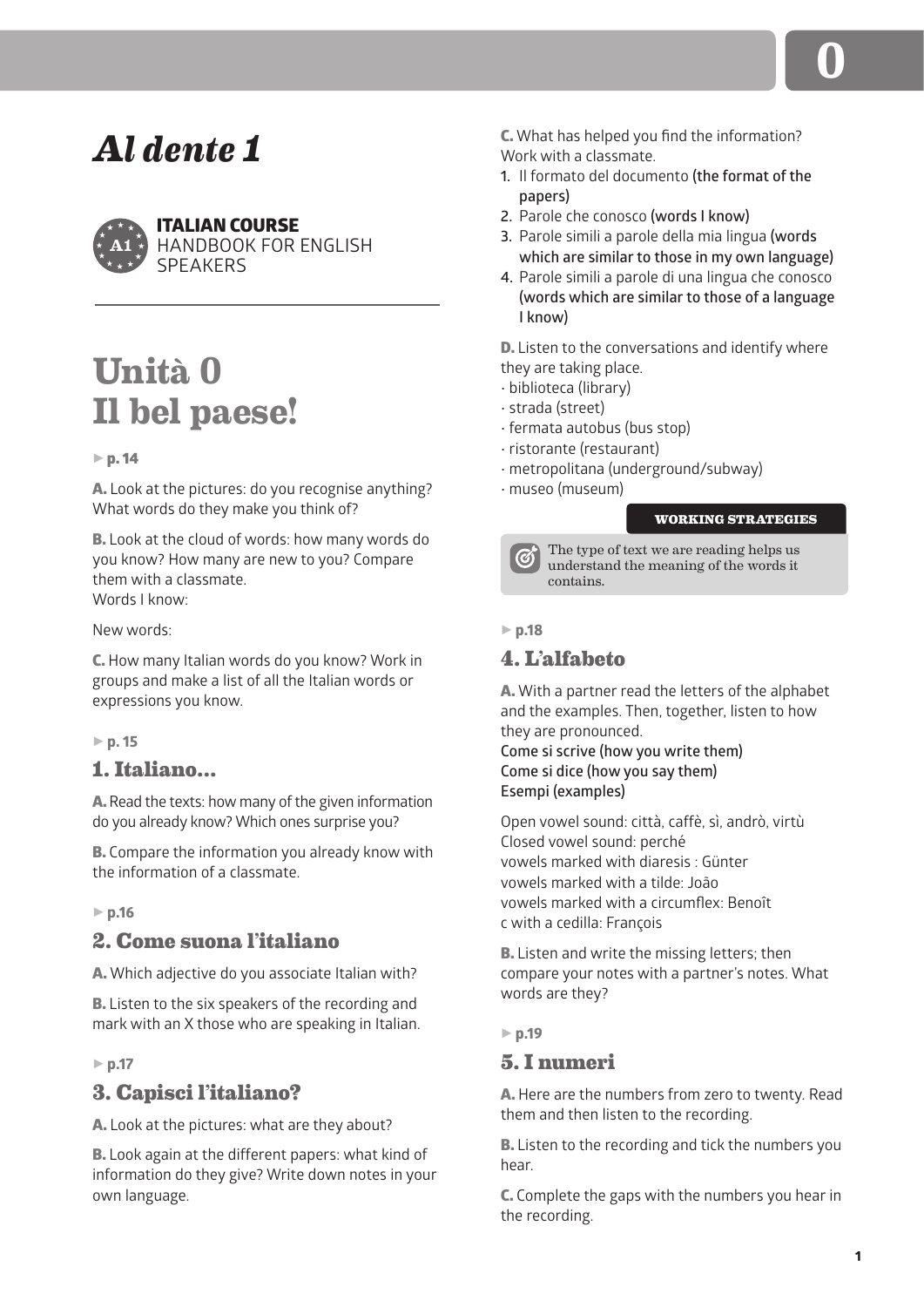# **Unità 1 Ciao a tutti!**

#### 5 **p.21**

**CF**

**CI**

## **COMPITI FINALI**

- Make a photo story book about greetings and introduction
- Write and fill in a registration form

## **COMPITI INTERMEDI**

- Make a poster with all types of greetings
- Write a list of questions to ask personal information
- Make a list of reasons for learning Italian

## **1. Immagini e parole**

A. Read the words and expressions in the picture: do you know them? Do you use them?

B. Now read the words in the cloud and complete the list.

Words I know:

Words I don't know but understand: Words I don't know and don't understand:

C. Compare your list to another classmate's. Together find the words you don't know.

#### 5 **p.22**

## **2. Ci presentiamo**

A. Look at how the Italian teacher introduces herself and then answer the questions.

B. Read the text and questions in exercise A and complete the conjugation of the verbs *essere* and *chiamarsi*.

*essere* and *chiamarsi* p. 28

C. Go around the classroom and get to know your classmates. Introduce yourselves.

D. Valentina is from Bologna: do you know this city? Find it on the map of Italy on page 244.

Which other Italian cities do you know? Find them on the map. Work with a classmate.

*Bologna: view of Piazza Maggiore with the Basilica of St. Petronius*

#### 5 **p.23**

## **3. Come stai?**

A. Look at the pictures and read the dialogues: which situation is formal and which informal? Then read the expressions and greetings in the box: what are their equivalents in the formal situation? Complete the box.

**B.** Read the dialogues again and complete with the types of greetings. When arriving: ciao... When leaving: ciao, buona giornata...

C. How do you reply to these questions? Pay attention to the situation: formal or informal?

### **TANTI SALUTI**

Make a poster with the Italian greetings and their equivalent in your own language.

#### 5 **p.24**

**CI**

# **4. Documenti d'identità**

A. Look at these three identity cards: what are they used for? What are their equivalent in your country? Work with a classmate.

B. Read the information contained in each of the three IDs and answer the questions.

C. Look at the highlighted verbs in exercise B and find the rule on their use. Circle the correct option.

The prepositions *a* and *in* p. 28

D. Work with a classmate and write down his/her driving licence data. Use ID n. 2 in exercise A as an example to gather the information.

## 5 **p.25**

## **5. Moduli d'iscrizione**

A. Look at these three registration forms: to which centre does each one refer to? Then listen to the recording and complete the forms with the missing information.

B. Look at the indefinite articles highlighted in exercise A and complete the box.

|                                                                  | <b>the indefinite articles</b> $\blacktriangleright$ p. 28 |                 |  |
|------------------------------------------------------------------|------------------------------------------------------------|-----------------|--|
|                                                                  | <b>MASCULINE</b>                                           | <b>FEMININE</b> |  |
| words beginning<br>with a consonant:<br>laboratorio, palestra    | un                                                         |                 |  |
| words beginning<br>with s+consonant. z:<br>studio. scuola. zaino |                                                            |                 |  |
| words beginning<br>with a vowel<br>istituto, accademia           |                                                            |                 |  |

C. Do the following words have an equivalent in your language?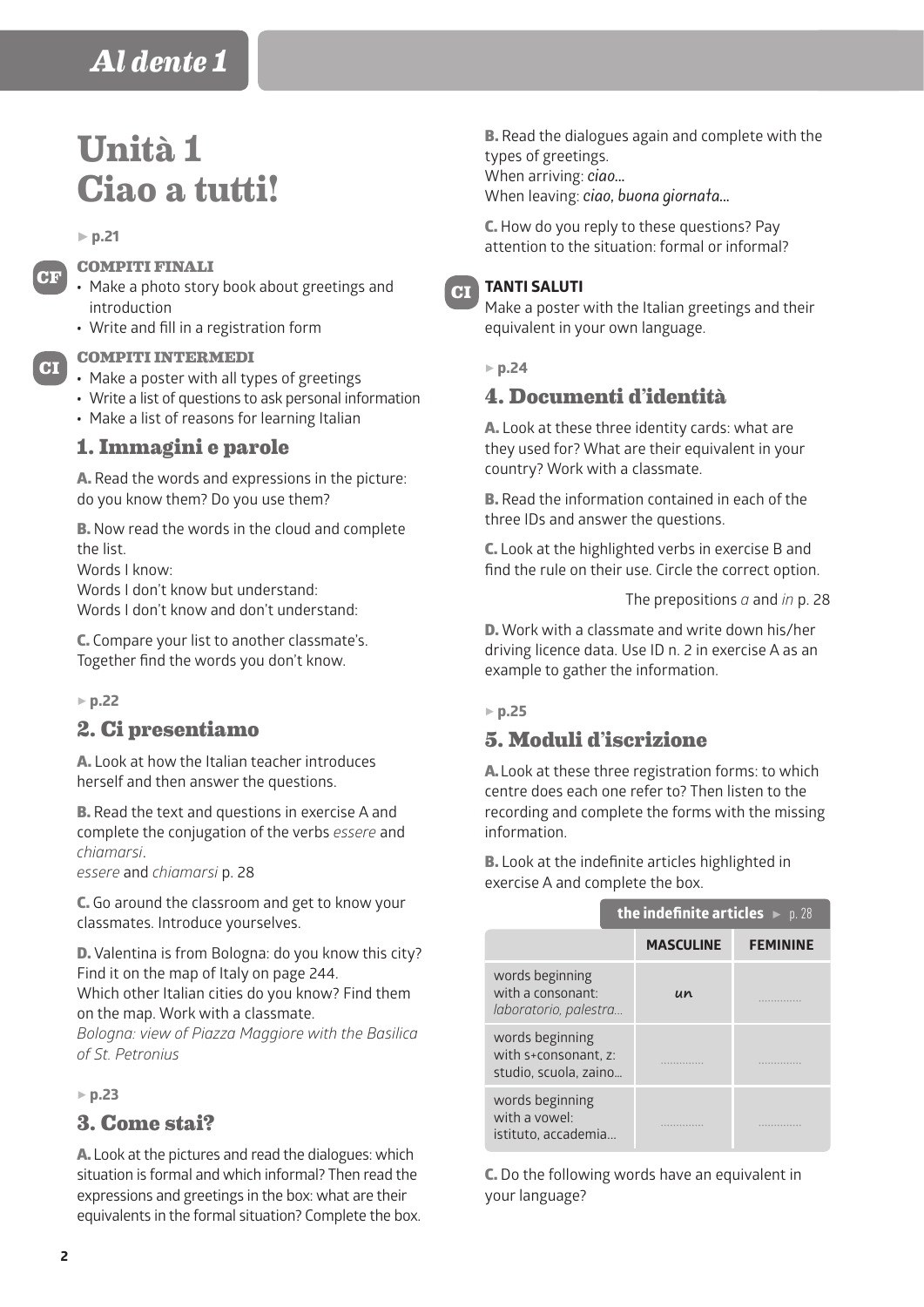

# **INFORMAZIONI PERSONALI CI CI**

With a classmate make a list of questions useful when asking for personal information.

#### 5 **p.26**

# **6. Studenti d'italiano**

A. Look at the information cards of some students who are learning Italian. Then together with a classmate find the following information.

**B.** Read the information cards in exercise A again: write the name of each student next to their countries. Then complete the box of the nationality adjectives.

nationality adjectives p. 28

C. Work with a classmate: look at the information cards in exercise A and ask each other questions.

D. You can make a list of the countries and nationalities you are interested in. You can use a dictionary.

Country **Nationality** 

E. Think about famous people. What nationality are they? Ask your classmates.

#### 5 **p.27**

F. Read the information cards in exercise A again and look at the highlighted definite articles. Then complete the box.

|                                                                    | the definite articles $\blacktriangleright$ p. 28 |                 |  |
|--------------------------------------------------------------------|---------------------------------------------------|-----------------|--|
|                                                                    | <b>MASCULINE</b>                                  | <b>FEMININE</b> |  |
| Words beginning with<br>a consonant: cinema<br>musica              |                                                   |                 |  |
| Words beginning with<br>s+consonant, z: sport,<br>Storia. zucchero |                                                   | la              |  |
| Words beginning with a<br>vowel: aperitivo, arte                   |                                                   |                 |  |

G. A campus radio station is interviewing some students. Listen to what they say and write down what language each student is learning and why.

studied language reason for learning it

H. And why are you learning Italian? Read the suggested reasons. You can add more. Then discuss this with your classmates.



## **PERCHÉ STUDIARE ITALIANO**

Make a list of the reasons you and your classmates are learning Italian. Which is the most popular reason?

## **GRAMMATICA**

5 **p.28**

## **SUBJECT PERSONAL PRONOUNS**

| <b>SINGULAR</b> |  |
|-----------------|--|
| İΩ              |  |
| tu              |  |
| lui / lei / Lei |  |
|                 |  |

In Italian the formal way to address someone is by using the personal pronoun **Lei**, both for men and women.

In written Italian the use of **lei** with the lowercase **l** has become more common.

#### **THE INFINITIVE**

It is the verb form we find in the dictionary. In Italian the infinitive has three different endings which correspond to the three conjugations.

| 1 <sup>ª</sup> conjugation<br>-are | 2 <sup>ª</sup> conjugation<br>-ere | 3 <sup>ª</sup> conjugation<br>-ire |
|------------------------------------|------------------------------------|------------------------------------|
| abitare                            | vivere                             | dormire                            |
| studiare                           | leggere                            | partire                            |
| ascoltare                          | scrivere                           | sentire                            |

#### **THE PRESENT INDICATIVE OF IRREGULAR VERBS IN** *-ARE, -ERE*

| <b>ABITARE</b>                | <b>VIVERE</b>                |
|-------------------------------|------------------------------|
| io abito                      | io vivo                      |
| tu abiti                      | tu vivi                      |
| lui / lei / Lei abit <b>a</b> | lui / lei / Lei viv <b>e</b> |

## **THE PRESENT INDICATIVE OF THE VERB**  *CHIAMARSI*

| <b>PRONOMI SINGOLARI</b>                 |  |  |
|------------------------------------------|--|--|
| io <b>mi</b> chiam <b>o</b>              |  |  |
| tu <b>ti</b> chiami                      |  |  |
| lui / lei / Lei <b>si</b> chiam <b>a</b> |  |  |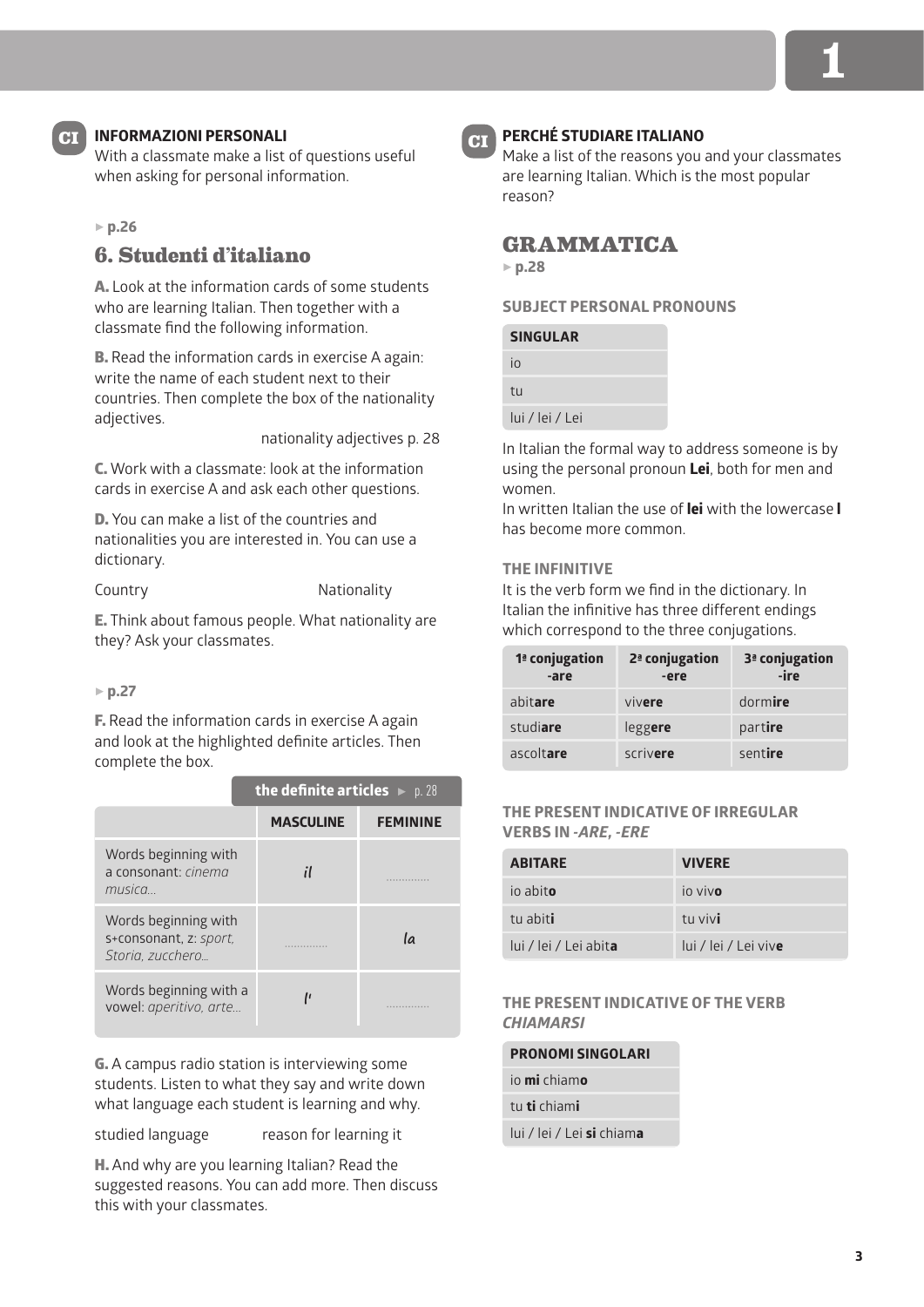## **THE PRESENT INDICATIVE OF** *ESSERE***,** *AVERE***,**  *STARE*

| <b>ESSERE</b>     | <b>AVERE</b>       | <b>STARE</b>        |
|-------------------|--------------------|---------------------|
| io sono           | io ho              | io sto              |
| tu sei            | tu hai             | tu stai             |
| lui / lei / Lei è | lui / lei / Lei ha | lui / lei / Lei sta |

## **THE INDEFINITE ARTICLES**

**MASCULINE** 

| MASCULINE                                |                        |
|------------------------------------------|------------------------|
| $un + constant$                          | <b>un l</b> aboratorio |
| $un +$ vowel, h                          | <b>un i</b> stituto    |
| <b>uno</b> + s + consonant, z, ps, gn, y | <b>uno s</b> tudio     |
| <b>FEMININE</b>                          |                        |
| $una + consonant$                        | una palestra           |
| <b>una</b> + s + consonant, z, ps, gn, y | una scuola             |
| $un'$ + vowel, h                         | un'accademia           |

## **THE SINGULAR DEFINITE ARTICLES**

| <b>MASCULINE</b>                   |                   |
|------------------------------------|-------------------|
| $il$ + consonant                   | <b>il c</b> inema |
| $\mathbf{l}'$ + vowel, h           | l'aperitivo       |
| $Io + s + constant$ , z, ps, gn, y | lo sport          |
| <b>FEMININE</b>                    |                   |
| $Ia + consonant$                   | $\ln m$ usica     |
| $Ia + s + constant$ , z, ps, gn, y | la storia         |
| $\mathbf{r}$ + vowel, h            | $l'$ arte         |

#### **GENDER OF ADJECTIVES**

| <b>MASCULINE</b>                                           | <b>FEMININE</b>                                            |  |
|------------------------------------------------------------|------------------------------------------------------------|--|
|                                                            | adjectives in -o/a                                         |  |
| italiano<br>tedesco<br>spagnolo<br>argentino<br>marocchino | italiana<br>tedesca<br>spagnola<br>argentina<br>marocchina |  |
|                                                            | adjectives in -e                                           |  |
| francese<br>giapponese<br>canadese<br>senegalese           | francese<br>giapponese<br>canadese<br>senegalese           |  |
| adjectives in -a                                           |                                                            |  |
| belga<br>keniota<br>vietnamita                             | belga<br>keniota<br>vietnamita                             |  |

## **PREPOSITIONS** *A* **E** *IN*

|              |    | ⊺ via Riaffrico 12. (indirizzo) |
|--------------|----|---------------------------------|
| Vivo / abito | in | Umbria. (regione)               |
|              |    | Francia. (Paese)                |
|              |    | Europa. (continente)            |
| Vivo / abito | a  | ∏ Padova. (città)               |
|              |    | San Gimignano. (piccolo paese)  |

### 5 **p.29**

- **1.** Complete the gaps with the correct subject personal pronoun.
- **2.** Write the corresponding infinitive form of the verb in the present tense.
- **3.** Complete the dialogues with the missing verb forms.
- **4.** Complete the sentences using the correct forms of the verbs essere and avere.
- **5.** Complete the gaps with the correct definite article.
- **6.** Complete the gaps with the correct indefinite article.
- **7.** Next to each adjective write (M) if it is masculine, (F) if feminine or (M/F) if it can be both.
- **8.** Complete the gaps with the correct ending of the adjective.
- **9.** Circle the correct option.
- **10.** Complete the gaps with the correct prepositions a, in, and di.

# **PAROLE**

5 **p.30**

## **The Greetings**

- **1.** Complete the box with the appropriate greetings. Some may be used more than once. when arriving when leaving
- **2.** This is how you greet in Italian according to the time of day. Look at the given information and write down a timeframe in the form of a clock to explain how you greet in your own language.

## **Nationality adjectives**

- **3.** Match each country with the corresponding adjective of nationality. You can add more.
- **4.** Complete the box with your personal information.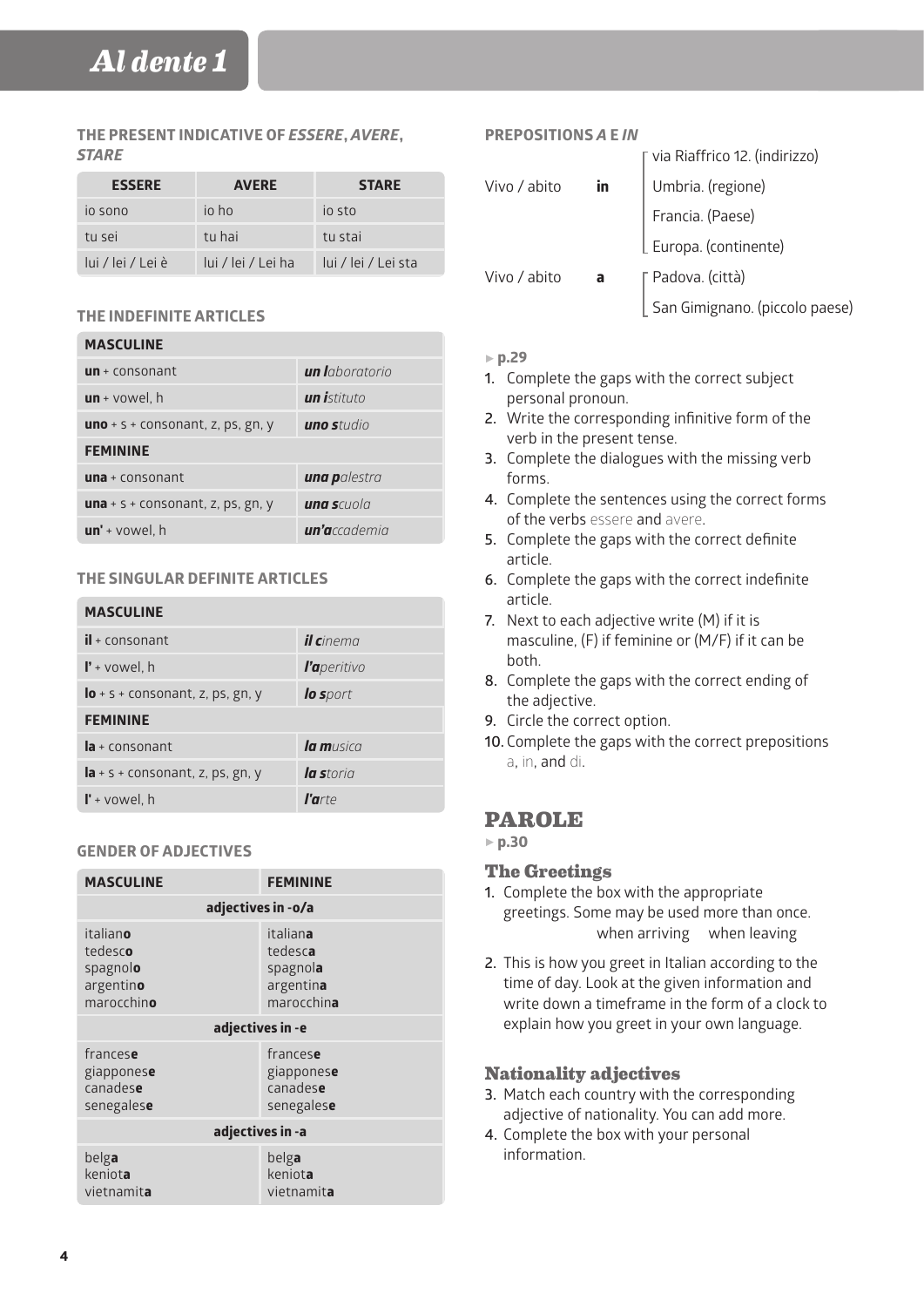## **The numbers**

**5.** Complete the missing numbers.

5 **p.31**

## **The interrogatives**

**6.** Complete the questions with the missing interrogative words.

## **Learning a language**

**7.** Complete the list with further possible combinations.

## **Colloquial words**

**8.** Write the appropriate answer for each question. Then listen to the recording and check if they are correct. Lastly, translate the answers into your own language. What do the words in bold correspond to in your language?

# **SUONI**

- **1.** Listen to the recording and write whether the sound of the letter **e** is open [ɛ]or closed [e].
- **2.** Listen to the recording and write whether the sound of the letter **o** is open [ɔ] or closed [o].
- **3.** Listen to the recording and write how to pronounce the letter **c**, choosing between the sounds [k] and [tʃ]. Then complete the rule.

Before …….. **c** sounds [k]. Before … and … **c** sounds [tʃ]. **ch** + **e**, **i** sounds…..

**4.** Write whether the following words have the sound  $[g]$  or  $[d_3]$ . Then listen to the recording to check if you are right and complete the rule.

Before a… g sounds [g]. Before … and …. g sounds [dʒ]. gh + e, i sounds ……

**5.** Listen to the recording and write whether the following words have the sound  $[gn]$  or  $[nl]$ .

# **SALOTTO CULTURALE**

## 5 **p.33**

## **Conosciamo l'Italia**

A.What information about *L'Italia in numeri* do you find more interesting? Try to write the missing information. Work with a classmate.

B. In which cities can you find these monuments? Match the cities to each picture and then listen to the recording to check if they are correct. Lastly, find the cities on the map of Italy on p. 244.

C. Work in groups. Choose an Italian region; do some research and write a poster containing the information based on the data below. You can add some pictures. Then you can either hang your poster in your classroom or post it on the virtual classroom.

# **COMPITI FINALI**

5 **p.34**

#### **Make a photo story book about greetings and introduction CF**

A. Choose a situation: formal or informal.

B. Decide on a number of characters you wish to use as well as the different roles (who plays the actor, who takes the photos etc.)

C. Write down a script and rehearse.

D. Choose a presentation format (PPT, poster etc.) and describe the photo story to your classmates.

#### **WORKING STRATEGIES**

Organise your team work carefully and follow each step in an orderly way: this will make your project easier and you will accomplish your task.



**You can also make a video and either upload it on Youtube or post it on the virtual classroom.**

# **CF**

# **Write and fill in a registration form**

A. Choose a type of course: cooking, photography, language, yoga, etc.

B. Decide which information you need to ask and prepare a registration form.

C. Put your form on the notice board and choose one of your classmates'. Then fill it in.

#### **WORKING STRATEGIES**



Before creating your own registration form, look at the different types there are on p. 25.

**Post your form on the virtual classroom.**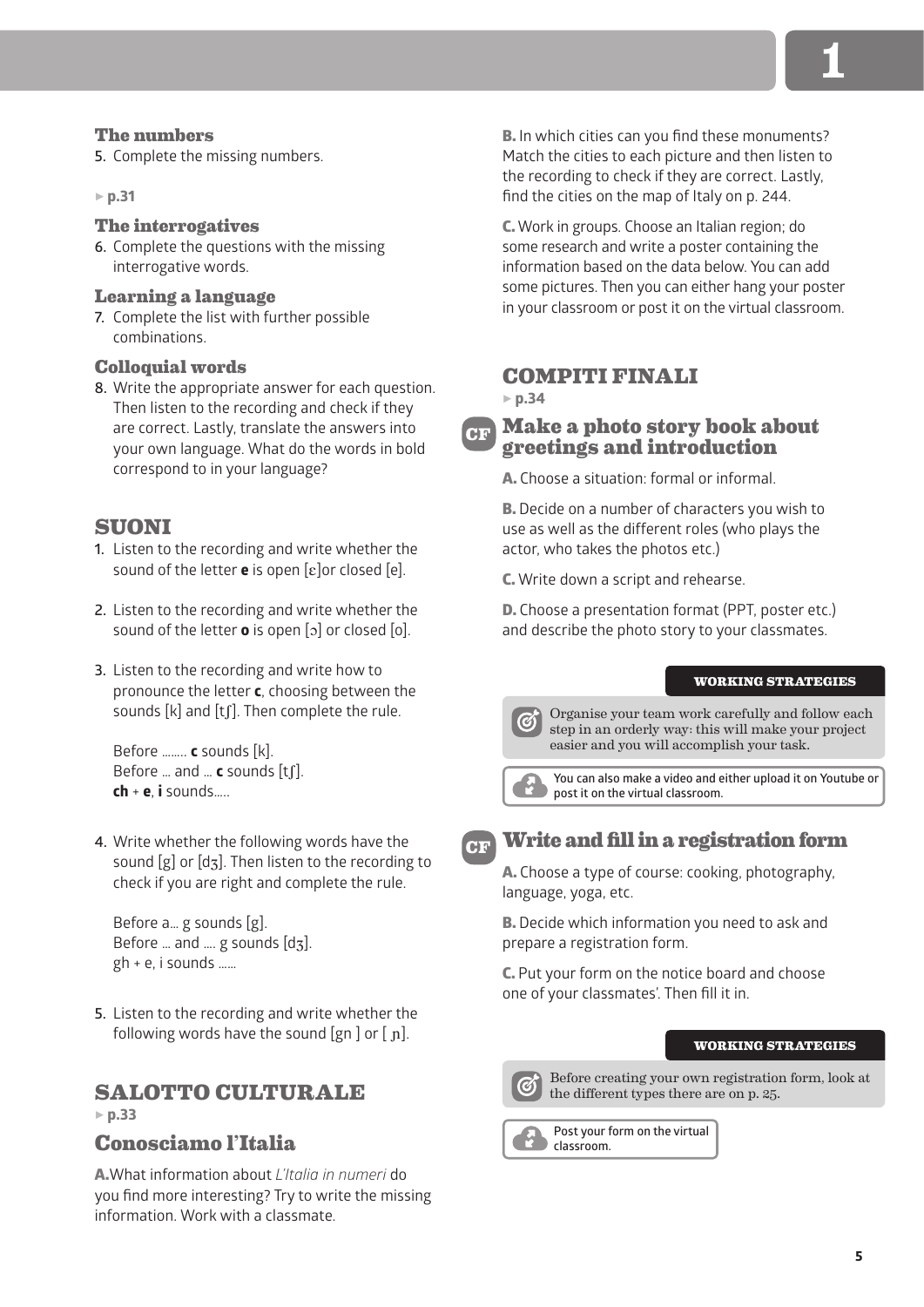### 5 **p.35**

# **Com'è andato il compito?**

A. Assess your own competences. I am able to greet someone I am able to introduce myself and others I am able to distinguish formal and informal situations

I am able to ask and give personal information

**B.** Did you have any problems when working on your assignments? What kind? Did you learn something new? What? What did you enjoy most about your assignments?

C. Assess the work of your classmates and discuss it with them.

The presentation is understandable.

They used the contents of the units.

The vocabulary used is appropriate.

It is interesting and original.

The pronunciation is clear and the intonation is correct.

# **Unità 2 Cose di famiglia**

 $\triangleright$  p. 37



**CI**

**COMPITI FINALI**

- Types of families in my class
- Introducing loved ones

## **COMPITI INTERMEDI**

- Interviewing a classmate to make his/her information card
- Drawing your family tree
- Describing someone famous

# **1. Vita famigliare**

A. Look at the picture. Which elements do you recognise? Discuss it with a classmate and use a dictionary if necessary.

**B.** Read the cloud of words and complete the following categories.

Family members: Adjectives:

C. Compare your list with a classmate's. Together look for the words you both don't know.

#### 5 **p.38**

# **2. Tutto il mondo è paese**

A. Read the following interview and mark with an X the given information.

**B.** Read the introductions of some foreign people who live in Italy. Then complete their information cards.

#### 5 **p.39**

C. Find and pay attention to the connective words **ma, però, e**. How do you translate them in your language? Then write a sentence using each one of them.

D. Find the nationality adjectives in the information cards and write them in the box with the correct endings.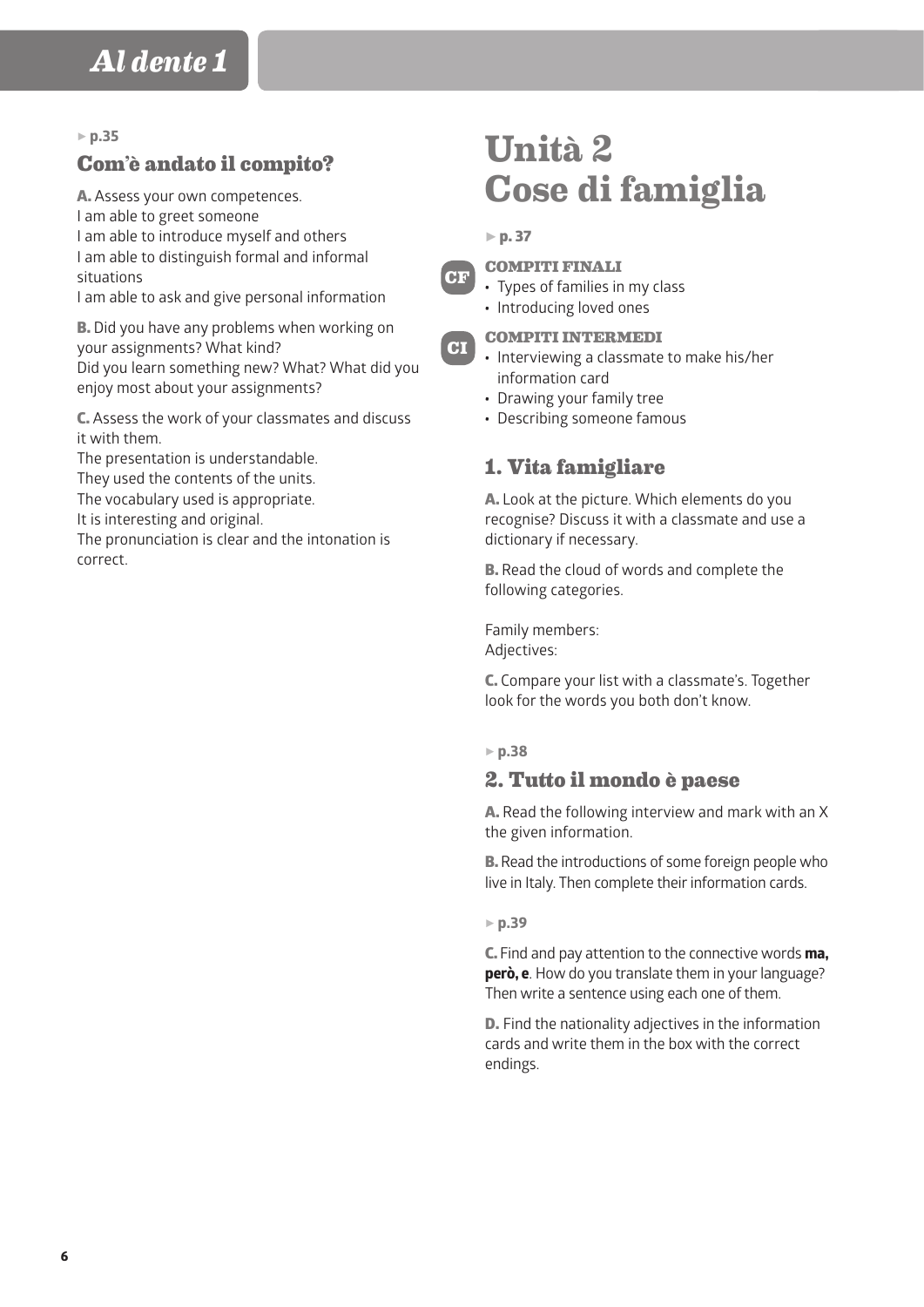**Gender and number of nouns and adjectives**  $\bullet$  p. 44

| singular   |            | plural     |           |
|------------|------------|------------|-----------|
| masculine  | feminine   | masculine  | feminine  |
| filippino  | filippina  |            | filippine |
| marocchino | marocchina | marocchini |           |
| rumeno     | rumena     |            | rumene    |
| tedesco    | tedesca    |            | tedesche  |
| cinese     | cinese     | cinesi     |           |
| albanese   | albanese   |            |           |

E. Do you know any other adjectives of nationality ending in **-o/a** and in **-e**? Write a list and share it with a classmate.

F. Find the names of professions of the people whose introductions are in the texts and write them in the box. Then translate them into your own language.

## **G. Do you have friends who live abroad or friends from foreign countries? Discuss it with your classmates.**

H. Listen to what some Italians living abroad have to say. Then mark with an X which of the information below belongs to which speaker.

I. Look at the verb forms highlighted in exercises B and H and complete the box.

|                        |          |  |                         | <b>The present indicative</b> $\blacktriangleright$ p. 44 |
|------------------------|----------|--|-------------------------|-----------------------------------------------------------|
| <b>VERBS IN -ARE</b>   |          |  |                         |                                                           |
|                        | noi      |  | voi                     | loro                                                      |
| parlare                | parliamo |  |                         |                                                           |
| studiare               |          |  | studiate                |                                                           |
| lavorare               |          |  |                         | lavorano                                                  |
| chiamarsi              |          |  | vi chiamate si chiamano |                                                           |
| <b>VERBS IN -ERE</b>   |          |  |                         |                                                           |
| vivere                 |          |  | vivete                  |                                                           |
| <b>IRREGULAR VERBS</b> |          |  |                         |                                                           |
| essere                 |          |  |                         |                                                           |
| avere                  |          |  | avete                   |                                                           |
| fare                   |          |  | fate                    |                                                           |

L. Find in the texts those expressions used for talking about one's profession and underline them. Then ask your classmates what their profession is.

## **CONOSCIAMOCI!**

Interview a classmate and write his/her information card with their name and surname, their nationality, age, languages, email address, job. Then compare the cards of the class and identify the most common profession.

#### 5 **p.40**

**CI**

# **3. Una famiglia eccezionale!**

A. Look at Camilla's family tree and complete the sentences below with the corresponding names.

B. Look at the forms of the definite articles and complete the box. Work with a classmate.

|                                                                            | <b>Plural definite articles</b> $\triangleright$ p. 44 |          |
|----------------------------------------------------------------------------|--------------------------------------------------------|----------|
|                                                                            | masculine                                              | feminine |
| words beginning with a<br>consonant: fratelli, nonni.<br>genitori, sorelle |                                                        |          |
| words beginning with s<br>+ consonante, z: studenti,<br>zii. zie           |                                                        | le       |
| words beginning with a<br>vowel: amici, amiche                             |                                                        | Ιe       |

C. Make a list of the family ties in the family tree and write their translation into your own language.

#### 5 **p.41**

D. On the website *Italiano in casa* **some families who wish to accommodate an Italian-learning student introduce themselves. Read the descriptions and then the students' information cards. Decide which student would be better suited for which family.**

E. **Look at the highlighted words in exercise D and complete the box.**

|                       | <b>The possessive adjectives</b> $\blacktriangleright$ p. 44 |                     |                    |
|-----------------------|--------------------------------------------------------------|---------------------|--------------------|
| singular<br>masculine | singular<br>feminine                                         | plural<br>masculine | plural<br>feminine |
|                       |                                                              |                     | mie                |
| tuo                   | tua                                                          | tuoi                | tue                |
| <b>SUO</b>            | sua                                                          | suoi                | sue                |
|                       |                                                              |                     |                    |
| vostro                | vostra                                                       | vostri              |                    |
| loro                  | loro                                                         |                     | loro               |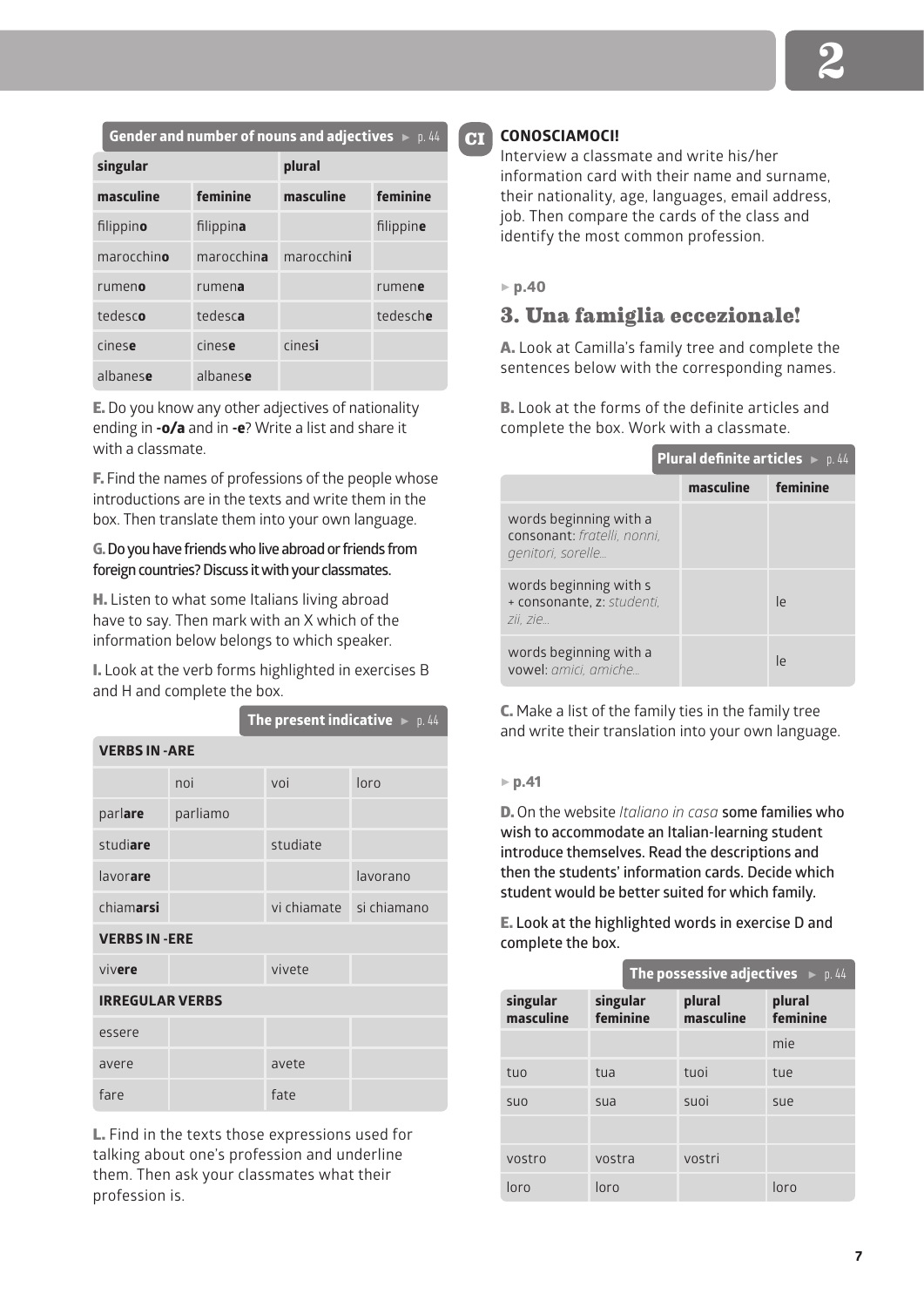F. **Underline the professions mentioned in the texts of exercise D. Then translate them into your own language.**

G. **Look at the use of articles with the possessive adjectives in exercise D. Complete the box and then circle the correct option to complete the rule.**

With the possessive adjectives and family members in the singular form you use / you don't use the articles, with the exception of "loro". With the possessive adjectives and family members in the plural form you use / you don't use the articles.

## **L'ALBERO GENEALOGICO**

Draw your own family tree. Then find who in your class has more siblings, more uncles and aunts or cousins.

#### 5 **p.42**

**CI**

# **4. Condividere lo spazio**

A. Alice is describing her family and neighbours. Look at the pictures: two people have been put with the wrong families. Who are they? Find them and then check with a classmate.

B. Complete with the names of all the people. Then compare your work with a classmate.

#### 5 **p.43**

C. Read the text in exercise A again; in the box write the adjectives of personality and the adjectives for the physical description.

D. Look at the endings of the adjectives and complete the box.

Gender and number of the adjectives p. 44

E. Read the text and mark with an X which are the advantages for students and which for the elderly.

F. **Luisa has joined the project called Prendi in casa uno studente and is accommodating Luca. Listen to them talking about their experience. Mark with an X Luca and Luisa's features.**

**G. What does your classmate look like? Work with a classmate; in turns describe one another. Then both choose another student in your class and without revealing his/her identity, describe them** 

**to your classmate. Try and guess who is the student your classmate is describing.** 



### **UNA PERSONA CHE AMMIRO**

Is there someone famous you particularly admire? Speak about him/her and describe his/her personality and physical appearance**.**

# **GRAMMATICA**

5 **p.44**

**SUBJECT PERSONAL PRONOUNS**

| <b>SINGULAR</b> | <b>PLURAL</b> |
|-----------------|---------------|
| $\overline{10}$ | noi           |
| tu              | voi           |
| lui / lei /Lei  | loro          |

**THE PRESENT INDICATIVE VERBS IN** *-ARE*  **VERBS IN** *-ERE*

**THE PRESENT INDICATIVE OF SOME IRREGULAR VERBS**

|                | <b>ESSERE AVERE</b> |       | <b>FARE</b>      | <b>STARE</b> |
|----------------|---------------------|-------|------------------|--------------|
| io             | sono                | ho    | faccio           | sto          |
| tu             | sei                 | hai   | fai              | stai         |
| lui / lei /Lei | è                   | ha    | fa               | sta          |
| noi            | siamo               |       | abbiamo facciamo | stiamo       |
| voi            | siete               | avete | fate             | state        |
| loro           | sono                | hanno | fanno            | stanno       |

#### **GENDER AND NUMBER OF NOUNS AND ADJECTIVES**

| <b>SINGULAR</b> |          | <b>PLURAL</b> |          |
|-----------------|----------|---------------|----------|
| masculine       | feminine | masculine     | feminine |
| $ \bigcirc$     | -a       | -i            | $-e$     |
| alto            | alta     | alti          | alte     |
| $-e$            |          | $-i$          |          |
| insegnante      |          | insegnanti    |          |
| -ista           |          | -isti         |          |
| giornalista     |          | giornalisti   |          |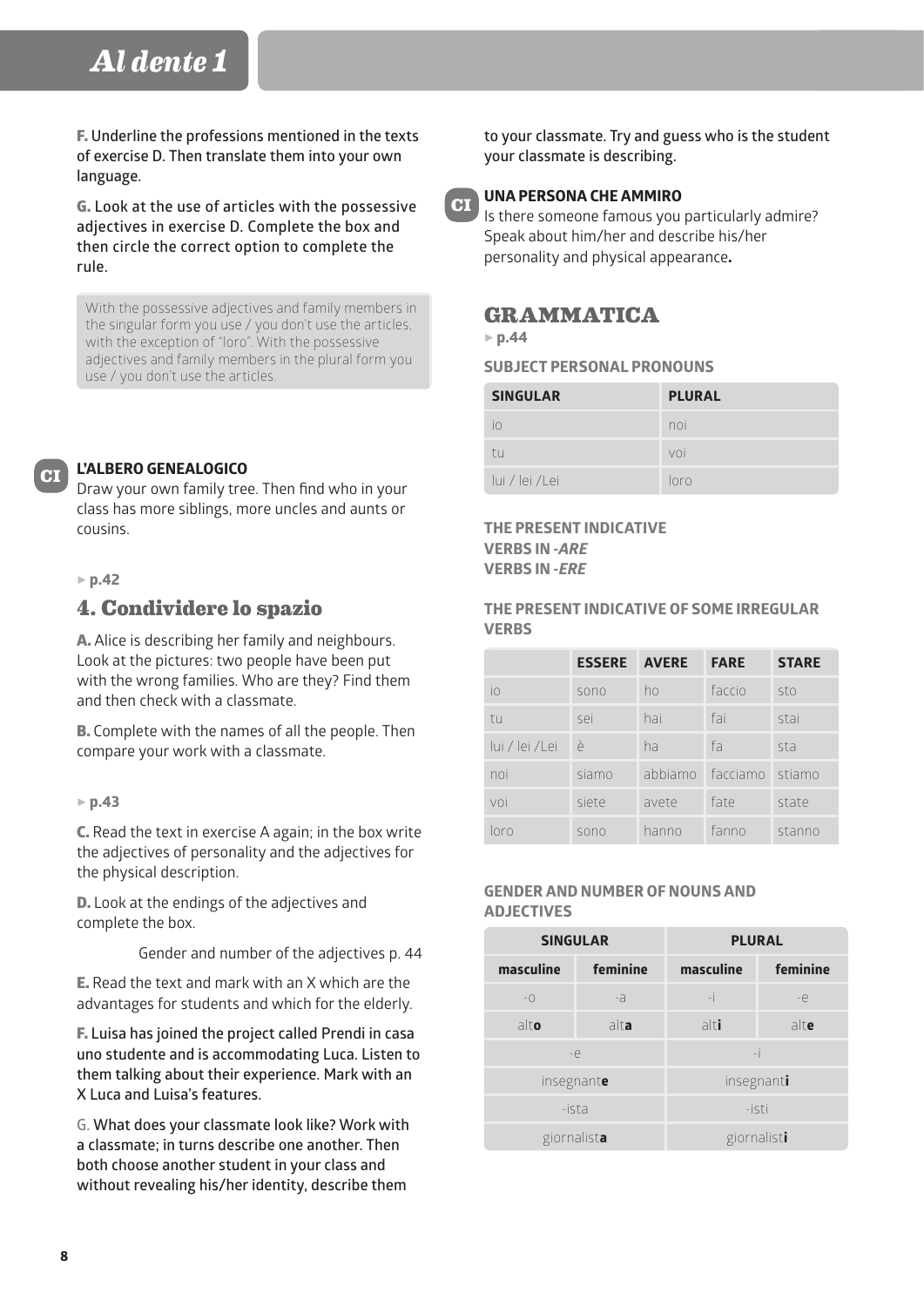tedesco - tedesca - tedesc**hi** - tedesc**he** austriaco - austriaca - austriaci - austriac**he** simpatico - simpatica - simpatici - simpatic**he** amico - amica - amici - amic**he**

#### **DEFINITE ARTICLES**

|                  | <b>SINGULAR</b> | <b>PLURAL</b> |
|------------------|-----------------|---------------|
| <b>MASCULINE</b> |                 |               |
|                  | lo              |               |
|                  | $\overline{1}$  | gli           |
| <b>FEMININE</b>  | la              |               |
|                  | ×               | le            |

#### **POSSESSIVE ADJECTIVES**

| <b>Masculine</b> |               | <b>Feminine</b> |               |
|------------------|---------------|-----------------|---------------|
| <b>SINGULAR</b>  | <b>PLURAL</b> | <b>SINGULAR</b> | <b>PLURAL</b> |
| il mio           | <i>i</i> miei | la mia          | le mie        |
| il tuo           | i tuoi        | la tua          | le tue        |
| il suo           | i suoi        | la sua          | le sue        |
| il nostro        | i nostri      | la nostra       | le nostre     |
| il vostro        | i vostri      | la vostra       | le vostre     |
| il loro          | i loro        | la loro         | le loro       |

## Whenever a possessive adjective is used with names of family members in the singular form, the article is always dropped except when using **loro**:

*mio zio, i miei zii suo cognato, i suoi cognati la loro zia, le loro zie* 

#### 5 **p.45**

- **1.** Write the subject of the following sentences.
- **2.** Complete the gaps with the correct verb forms in the indicative present tense.
- **3.** Underline the adjective in each group which is the odd one out.
- **4.** Write the sentences as shown in the example.
- **5.** Complete the gaps with the correct definite article.
- **6.** Write the sentences again using the appropriate possessive adjective.
- **7.** Match the two parts of the sentences.

## **PAROLE**

#### 5 **p.46**

## **The family and personality**

- **1.** Complete the sentences with the missing word.
- **2.** Match the words with their opposite.
- **3.** Match the professions to the corresponding workplace.
- **4.** Complete the list of combinations.
- **5.** Answer the following questions.

#### **Colloquial words:**  *allora* **and** *dunque*

**6.** Listen to the dialogue and write how many daughters there are in each family.

#### 5 **p.47**

- **7.** Look at the highlighted words of the sentences taken from the recording: what do they mean? Is there an equivalent in your own language?
- **8.** Write a short dialogue using the colloquial words *dunque* and *allora*.

## **SUONI**

- **1.** Listen to the recording and complete the following words with **l** or **ll**.
- **2.** Read the following words; then listen to the recording to check how they are pronounced.
- **3.** Read the sentences to a classmate. Then listen to the recording to check how they are pronounced.
- **4.** Read the sentences and underline the stressed syllable of the words in bold. Then listen to the recording to check how they are pronounced.

## **SALOTTO CULTURALE** 5 **p.49**

## **Modelli famigliari: quanti tipi di famiglia esistono?**

A. In your opinion, what are the most common family types in Italy? Discuss it with a classmate before reading the infographic. Then read it and check if your theories are right.

B. With a classmate discuss the family types of your own countries: are there any differences with Italian ones? What are they?

C. Listen to the recording and match the names to each family member. What family type does it correspond to?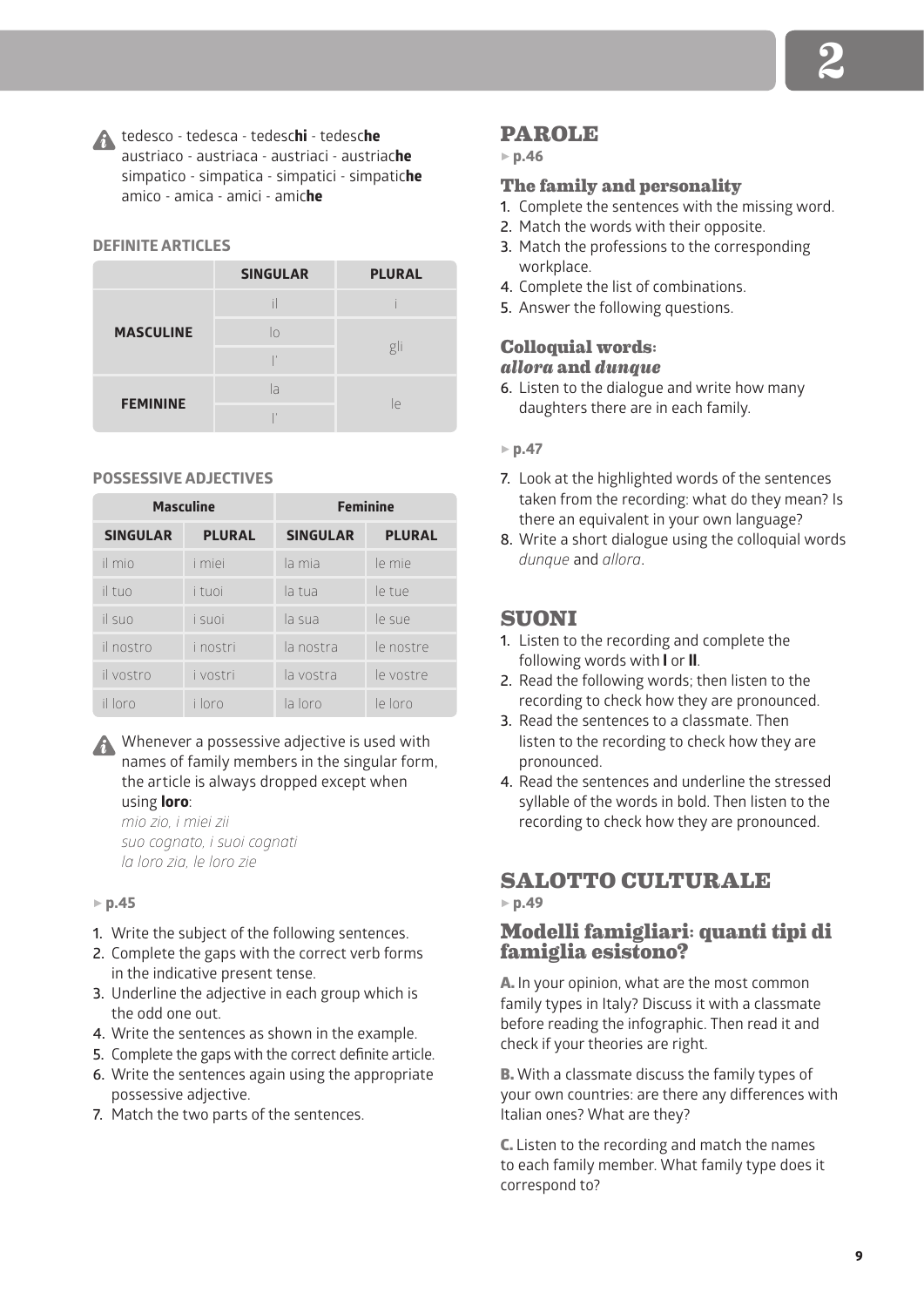D. Is there a famous family in your country? Do some research to speak about them and draw their family tree.

# **COMPITI FINALI**

5 **p.50**

**CF**

## **Fare la classifica dei modelli di famiglia della classe**

A. In groups prepare a list of questions to help you conduct a survey so to find out the most typical family types in your class.

B. Interview your classmates and take notes of their answers. Then make a list of all the family types of the class.

C. Put the lists of the various groups on a board and compare them. Do the family types in the lists represent the ones in your country?

**WORKING STRATEGIES**

Organise the group work: assign different tasks (who takes notes, who draws etc.). Come to an agreement making sure everyone's ideas and suggestions are taken into account.

**You can post your list on a blog, on Facebook, YouTube...**

**CF**

# **Presentare le persone più importanti della tua vita**

A. Think of the 4 most important people in your life. Who are they? Organise and write down your ideas.

B. Write a short text introducing each of the 4 people you thought about.

C. Make a video recording of your oral presentation and share it with the class.

#### **WORKING STRATEGIES**



5 **p.51**

# **Com'è andato il compito?**

A. Assess your own competences. I am able to ask or give personal information. I am able to talk about my family and friends. I am able to describe people's personality and physical appearance.

**B.** Did you have any problems when working on your assignments? What kind? Did you learn something new? What? What did you enjoy most about your assignments?

C. Assess the work of your classmates and discuss it with them.

The presentation is understandable They used the contents of the units The vocabulary used is appropriate It is interesting and original The pronunciation is clear and the intonation is correct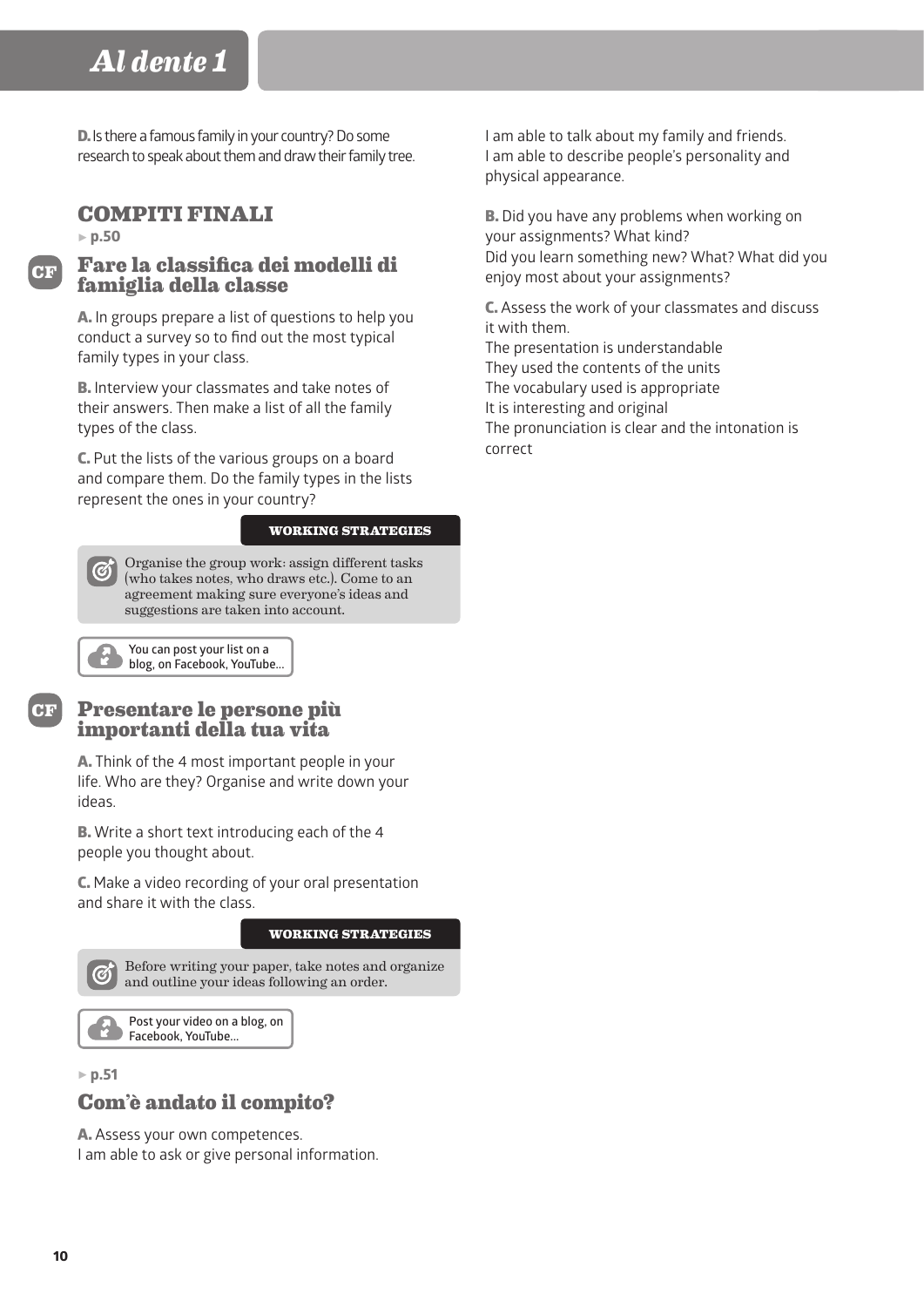# **Unità 3 I gusti sono gusti**

#### $\triangleright$  p. 55

**CF**

**CI**

## **COMPITI FINALI**

- Make an infographic about the likes and dislikes of the class
- Find the classmates whose likes and dislikes are mostly similar to yours

#### **COMPITI INTERMEDI**

- Create a diagram about your favourite cultural activities
- Make a list of the most loved and most hated things
- Complete a personality test

## **1. I gusti in parole**

A. Look at the objects on Carlotta's desk: what does she like? Use a dictionary to help you.

B. Look at the shape of the cloud of words: what does it represent? Then read the words and expressions contained in the cloud and complete the list.

Words and expressions I know:

Words and expressions I don't know but understand:

Words and expressions I don't know and don't understand:

C. Compare your list to another classmate's. Together find the words you both don't know.

#### 5 **p.56**

## **2. Tempo libero e cultura**

A. Complete the following mind map with spare time activities. Use a dictionary.

B. What do Italians do in their leisure time? Think of three activities and compare them with a classmate's. Use a dictionary to help you. Then read the article, write the missing information in the infographic and check if your ideas are correct.

C. Read the article again: look at the use of the verbs **piacere** and **amare** and circle the correct option. Do you notice anything particular in the construction of the sentences? Discuss it with a classmate.

*piacere* and *amare* p. 62

#### 5 **p.57**

D. An Italian radio station is interviewing some people on their spare time activities. Listen to the recording and mark with an X which activities the interviewees like or don't like.

E. Read the following sentences taken from the interviews in exercise D and complete the box.

> Stressed and unstressed indirect object personal pronouns p. 62

F. Read the comments about leisure time in the forum and underline the statements you agree with. Then look at the highlighted forms and complete the box.

G. What do you like doing in your spare time? What time of the day or of the week? Discuss it with a classmate.

# **CI**

#### **IL GRAFICO DELLE ATTIVITÀ CULTURALI**

Work in groups and create a diagram about the favourite cultural activities of the class. Choose a graphic format – you can consider "what" and "when" as variables.

#### 5 **p.58**

## **3. Le cose che amo e… che odio!**

A. Look at Giorgia and Daniele's bedrooms; they are two very different teenagers. According to the characteristics of their rooms, match the adjectives to the right person. You can add more adjectives.

B. Who is saying what? Match the statements to either Giorgia (G) or Daniele (D).

#### 5 **p.59**

C. Look at the highlighted forms in the sentences of exercise B and complete the box.

D. Look at the form of the verb *piacere* in the sentences of exercise B. Then try and complete the rule on its use.

the verb *piacere* p. 62

E. In your opinion what are the people in the pictures like? Match them to the adjectives below. Then discuss with a classmates which of these activities you love or hate doing. Use the expressions in exercise C.

F. Now that you know your classmate's likes and dislikes better, try and describe him/her using the adjectives in exercises A and E.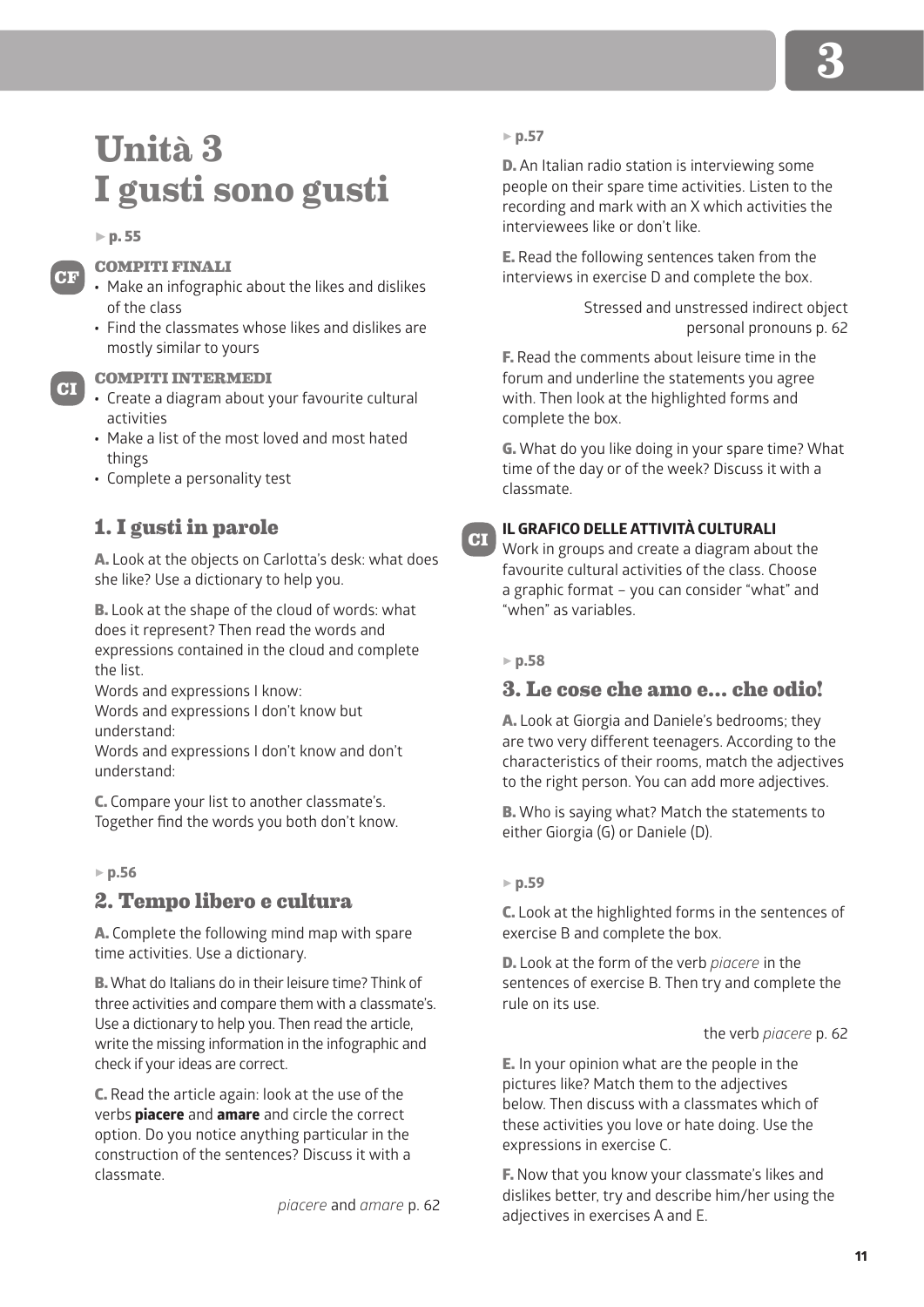#### **AMORE E ODIO**

Make a list of the most loved and most hated things among your classmates.

#### 5 **p.60**

## **4. Cosa preferisci?**

A. Take this personality test and then compare it with those of your classmates.

B. You are a member of a whatsapp group: read your friends' messages and then reply according to your personal preferences.

C. Look at the forms of the verb *preferire* used in the messages and complete the box. Do you notice anything particular about the conjugation? Discuss it with a classmate.

Verb in -isc- p. 62

#### 5 **p.61**

## **5. Compatibilità**

A. These are two profiles posted on a dating website. Read Angelo's profile, then listen to the recording and complete Betta's. Do you think they are compatible? Discuss it with a classmate.

B. Make a list of all the adjectives found in this unit according to how you view them. positive characteristics: negative characteristics: neutral characteristics:

C. Now create your own profile. You can write additional information which you feel are important. Then you can post it in the virtual classroom to find out who you are most compatible with.

## **TEST DI PERSONALITÀ**

Add questions you feel are important to the personality test on p. 60 and then compare your preferences with your classmates' ones.

## **GRAMMATICA**

#### 5 **p.62**

**CI**

**THE PRESENT INDICATIVE OF THE VERB** *PIACERE* This verb has a particular conjugation since the actual subject of the sentence is not the person (who likes or doesn't like) but the object or the action which is liked or not liked.

*A Nino piace passeggiare dopo pranzo.* (subject = passeggiare dopo pranzo)

*A me piace il cioccolato.* (subject = il cioccolato) *A noi piacciono molto i fumetti.* (subject = i fumetti)

Whereas, the sentence structure with the verb **amare** is: subject + verb + object:

*Nino ama passeggiare dopo pranzo.* (subject = Nino) *Io amo il cioccolato.* (subject = io) *Noi amiamo i fumetti.* (subject = noi)

| <b>PRONOUNS</b>                                                     | <b>PIACERE</b> |                                                                  |
|---------------------------------------------------------------------|----------------|------------------------------------------------------------------|
| a me / mi<br>a te / ti<br>a lui / gli<br>a lei / le<br>$a$ noi / ci | piace          | <b>SINGULAR NOUN</b><br>la pasta<br><b>INFINITIVE</b><br>leggere |
| a voi / vi<br>a loro / gli                                          | piacciono      | plural NOUN<br>i film d'azione                                   |

*A me piace suonare la chitarra. Mi piace suonare la chitarra. A me mi piace suonare la chitarra.*

**INDIRECT OBJECT PERSONAL PRONOUNS**

|               | <b>UNSTRESSED</b> | <b>STRESSED</b>     |
|---------------|-------------------|---------------------|
| io            | mi                | a me                |
| tu            | ti                | a te                |
| lui, lei, Lei | gli, le, Le       | a lui, a lei, a Lei |
| noi           | $\overline{C}$    | a noi               |
| voi           | vi                | a voi               |
| nrn           | gli               | a loro              |

Stressed forms are used in order to give emphasis. *A me non piace la musica punk!*

**A** In negative sentences unstressed forms are always placed between the negation (non) and the verb. *Non mi piace il cinema americano.* 

**EXPRESSING PERSONAL LIKES AND DISLIKES** *Amo viaggiare.*

*Mi piace tantissimo / moltissimo / un sacco fare sport. Mi piacciono molto / tanto i fumetti. Mi piacciono abbastanza i film horror. Non mi piace tanto / molto la musica jazz. Odio / Non sopporto guardare la TV.*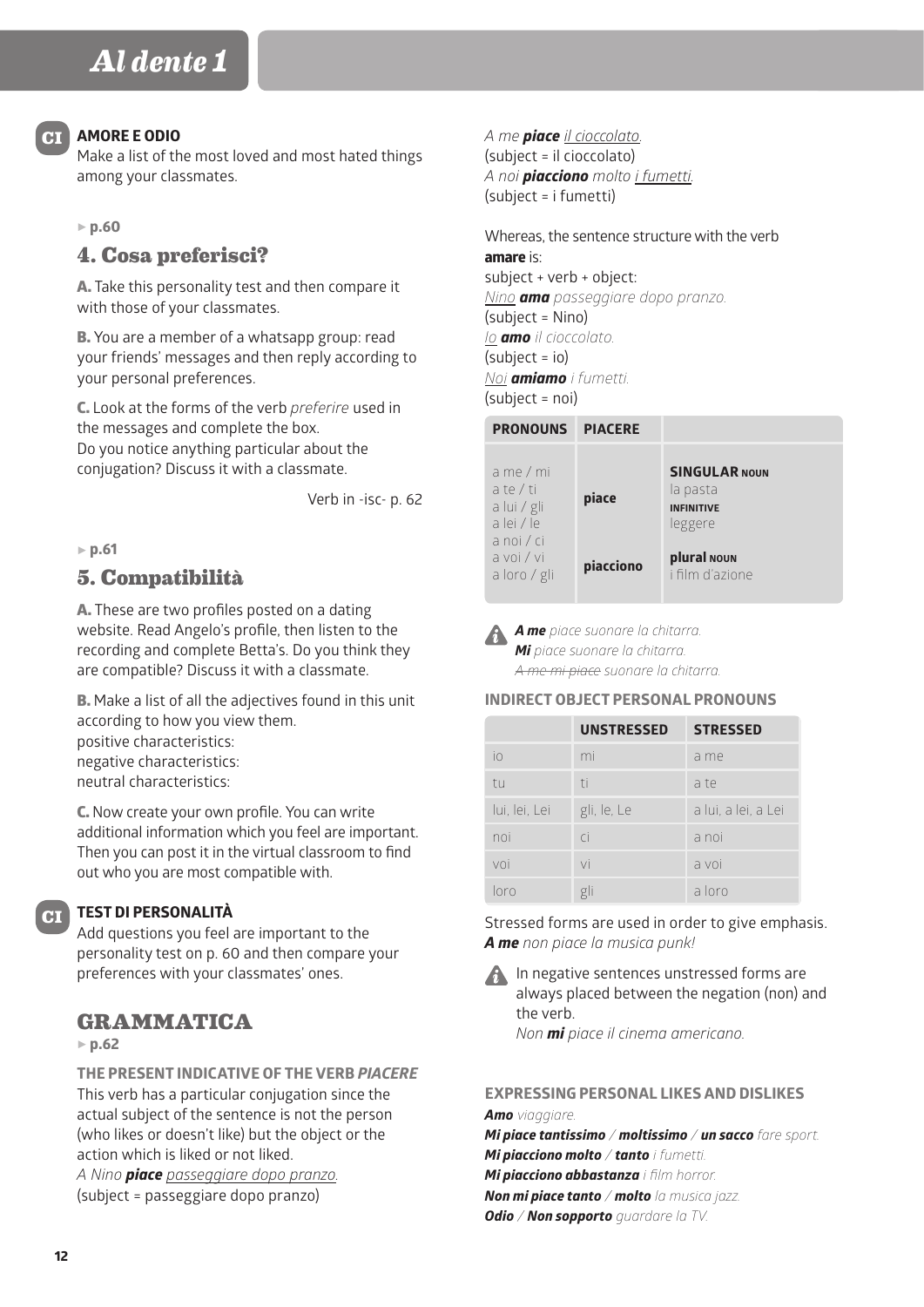#### **TO AGREE AND DISAGREE**

|                         | <b>AGREE</b>         | <b>DISAGREE</b>            |
|-------------------------|----------------------|----------------------------|
| Mi piace leggere.       | <b>Anche</b> a me    | A me (invece) no.          |
| Non mi piace il calcio. | <b>Neanche</b> a me. | A me ( <b>invece</b> ) sì. |
| (a) lo amo l'arte.      | Anch'io.             | lo (invece) no.            |
| O lo non amo cucinare.  | Neanch'io            | lo ( <b>invece</b> ) sì.   |

Me anche / Me neanche

## **THE PRESENT INDICATIVE OF THE REGULAR VERBS IN** *-ISC***-**

Some regular verbs of the third conjugation (-**ire**) are particular as they require the suffix -**isc**- to be added to the stem of all three singular (io, tu, lei) and the third-person plural (*loro*): *io prefer-isc-o, tu cap-isc-i, lui/ lei/Lei fin-isc-e, loro un-isc-ono*.

When looking for the infinitive form of the verb in the dictionary, this distinctive feature is pointed out:

**capire [ca-pi-re] v.** (*capisco, capisci, ecc.*)

| preferisco   | finire $\rightarrow$ (io) finisco       |
|--------------|-----------------------------------------|
| preferisci   | capire $\rightarrow$ (io) capisco       |
| preferisce   | pulire $\rightarrow$ (io) pulisco       |
| preferiamo   | unire $\rightarrow$ (io) unisco         |
| preferite    | stabilire $\rightarrow$ (io) stabilisco |
| preferiscono | $costruire \rightarrow (io) costruisc$  |

5 **p.63**

- **1.** Underline the subject of the following sentences.
- **2.** Circle the correct option.
- **3.** Complete the gaps with *piace* or *piacciono*.
- **4.** Complete the dialogues with the correct forms of the verb *preferire*.
- **5.** Write the subject personal pronoun of each sentence.
- **6.** Write whether each reply expresses agreement (A) or disagreement (D).
- **7.** Write the appropriate reply choosing from the following expressions: *anch'io, neanch'io, anche a me, neanche a me, io sì, io no, a me sì, a me no.* Base your choice according to the symbols: agreement (=), disagreement  $(*)$ .

## **PAROLE**

5 **p.64**

## **Personal likes and dislikes**

- **1.** Think of your ideal boyfriend/girlfriend: what does he/she like or doesn't like doing? Write some sentences about it.
- **2.** Read these expressions and complete the box writing them according to the level of intensity they describe.
- **3.** In this unit there are examples of the verb **andare** + preposition. Complete the sentences with the correct preposition **a**, **al** or **in**.

## **Adjectives to describe personality or character traits**

- **4.** Match the adjectives in the left column to their opposite.
- **5.** Fill the gaps with the appropriate adjective.

5 **p.65**

## **The verbs used when talking about spare time activities**

**6.** Complete the list of combinations. Pay attention to the article.

#### **The colloquial words** *certo***,** *ma va*

**7.** Choose the appropriate reply to each question. Then listen to the recording to check if they are correct. Lastly, translate the answers into your own language: what do the words in bold correspond to?

## **SUONI**

**1.** Listen to the recording: use the colour red to underline the sound [sk] as in **scuola** and the blue for the sound [ʃ] as in **scivolo**. Then complete the rule.

Before <sub>..........</sub> and <sub>..........</sub>, sc is pronounced [ʃ]. Before , and **succes** and **sec** is pronounced [sk].

**Sc** followed by **h** is pronounced

- **2.** Read the following sentences to your classmate: what is your intonation? Then listen to the recording and write whether they express surprise (S) or interest (I).
- **3.** Listen to the dialogues and write whether the expressions *ma va* and *certo* are used to state agreement (A), disagreement (D) or surprise (S)*.*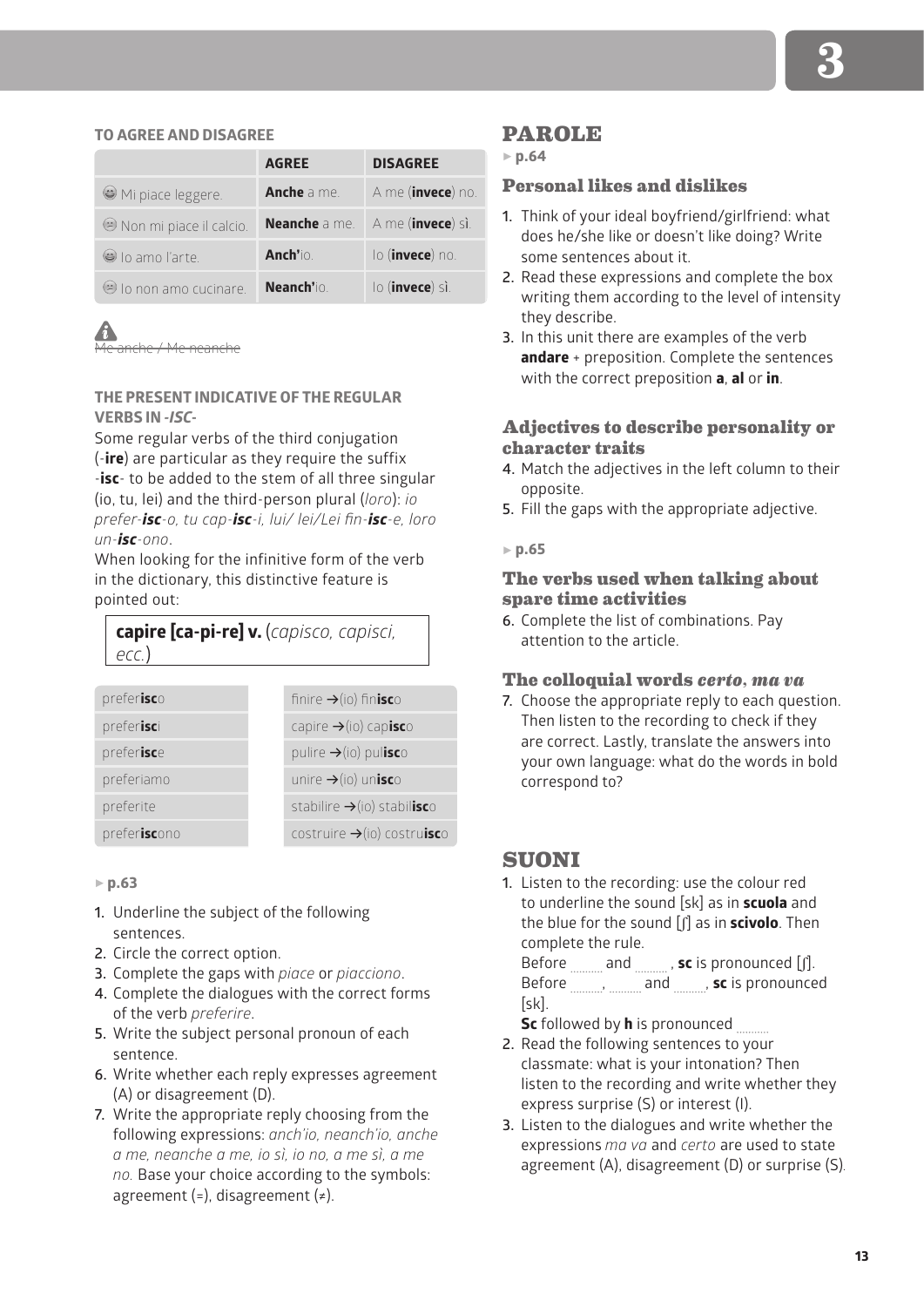# **SALOTTO CULTURALE**

5 **p.67**

## **Dell'Italia mi piace e non mi piace...**

A. Read the comments contained in the article: do you share their opinion? Discuss it with a classmate.

B. Based on what you know about Italy and the Italians, write a list of what you like and what you don't. Then compare it with a classmate's.

C. Match at least one of the adjectives below to the comments in the article. There are different possible options. Work with a classmate.

D. Lastly, make a short list of the things that, according to you, foreigners love or hate about your country (or about a country you know well).

# **COMPITI FINALI**

5 **p.68**

**CF**

## **Fare un'infografica su gusti e preferenze della classe**

A. Work in groups. Choose a topic like leisure time, culture, sport, cooking, etc.

**B.** Prepare a questionnaire for your classmates to fill out so you will find out their likes and dislikes and preferences.

C. Once you have gathered all the data, share the information with the other groups.

D. Prepare an infographic about the likes and dislikes of the class. Remember to use texts and images.

#### **WORKING STRATEGIES**

In order to complete the assignment you can leaf **C** In order to complete the assignment of through the unit and collect information. This assignment is a way for you to contextualise what you have learnt.

**You can create an infographic animated version or also make a video in which you describe the likes and dislikes of the class.**



## **Trovare il/la compagno/a con cui si ha più affinità**

A. Which likes and preferences describe you better? Write a brief text about them.

B. Hang up your work in the classroom and share it with the rest of the class.

C. Find the classmate you are most compatible with and write a short text to explain the likes and preferences you have in common.

#### **WORKING STRATEGIES**

You can organise your ideas by creating a A mind map.

**You can prepare a short video where you introduce yourself and talk about your likes and dislikes.**

#### 5 **p.69**

## **Com'è andato il compito?**

A. Assess your own competences. I am able to talk about likes and dislikes and

preferences

I am able to express agreement or disagreement I am able describe people's personalities I am able to talk about hobbies and leisure-time activities

B. Did you have any problems when working on your assignments? What kind? Did you learn something new? What? What did you enjoy most about your assignments?

C. Assess the work of your classmates and discuss it with them.

The presentation is understandable They used the contents of the units The vocabulary used is appropriate It is interesting and original The pronunciation is clear and the intonation is correct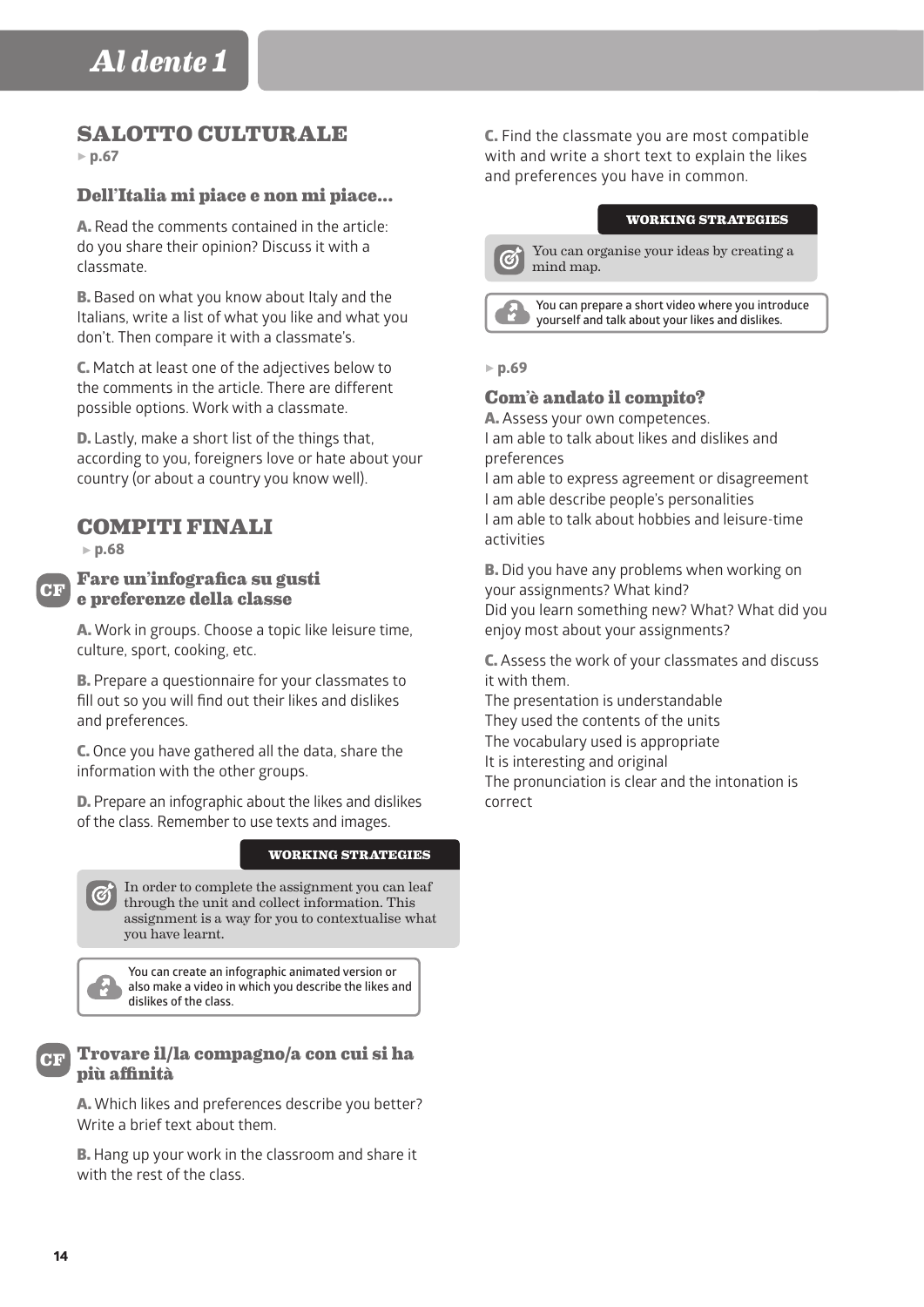# **Unità 4 Che giornata!**

#### $\triangleright$  p. 71

**CF**

**CI**

#### **COMPITI FINALI**

- Make a list of the things that make you happy on Sundays
- Prepare a test for a classmate to take, and decide what his lifestyle is

#### **COMPITI INTERMEDI**

- Identify in your class who is a morning person and who is a night owl
- Create a diagram about the happy moments of the class
- Make a list of the most common habits of the people in your country

# **1. Azioni quotidiane**

A. Look at the pictures: which daily activities are represented? Discuss it with a classmate.

B. Look at the cloud of words: which words can you match the pictures to? Complete the following categories with the words inside the cloud. Times of the day: Daily activities:

C. Compare your list a classmate's. Together find the words you both don't know.

#### 5 **p.72**

## **2. Mattiniero o nottambulo?**

A. Look at the different times of the day in Italian: are there similarities with your own language? Discuss it with a classmate.

B. Look at the pictures: which of these activities, according to you, identify a morning person or a night owl? Discuss it with a classmate.

C. Read the posts on the following blog. What do you think about the owl-lark theory? Discuss it with a classmate.

### 5 **p.73**

D. Read the blog posts again, look at the highlighted verb forms and match them to the corresponding infinitive form in the following box. Do you notice anything particular about the conjugation? Discuss it with a classmate.

E. Look at the following words and find them in the blog. What are their equivalent in your language?

**F.** The blog mentions a lot of daily actions. Underline them and complete the box with the corresponding infinitive.

G. In the blog, among the verbs expressing daily actions, two are conjugated like the verb *preferire.* Which are they? Find them and write their conjugation.

H. Complete the following chart. You can read the blog again.

I. Listen to the interview of two people talking about their daily activities and write who does what. Who is the owl and who is the lark?

L. Are you an owl or a lark? Discuss it with a classmate. Then write a comment for the blog in exercise C.

## **MATTINIERI O NOTTAMBULI?**

With a classmate prepare some questions to find out whether in your class there are more morning people or night owls.

#### 5 **p.74**

**CI**

# **3. Momenti di felicità**

A. Which are, according to you, the Italians' happiest moments of the day? Discuss it with a classmate. Then read the article and find out the times of the day when the Italians feel the happiest.

B. What are Italians like at the times written below, happy or sad? Based on the information in the article, match the emoticons to the corresponding time. Then write them in letters.

C. Read the article and find the following verbs. Look at them carefully and then complete the box.

Verbal periphrasis p. 78

| $\ldots$ + di + infinitive |  |
|----------------------------|--|

D. Look at the highlighted words of the article in exercise A. What do they express? Choose the correct option. What is their equivalent in your language?

#### 5 **p.75**

E. A radio programme is broadcasting an interview to several people: they were asked what their happiest moment of the day is. Listen to the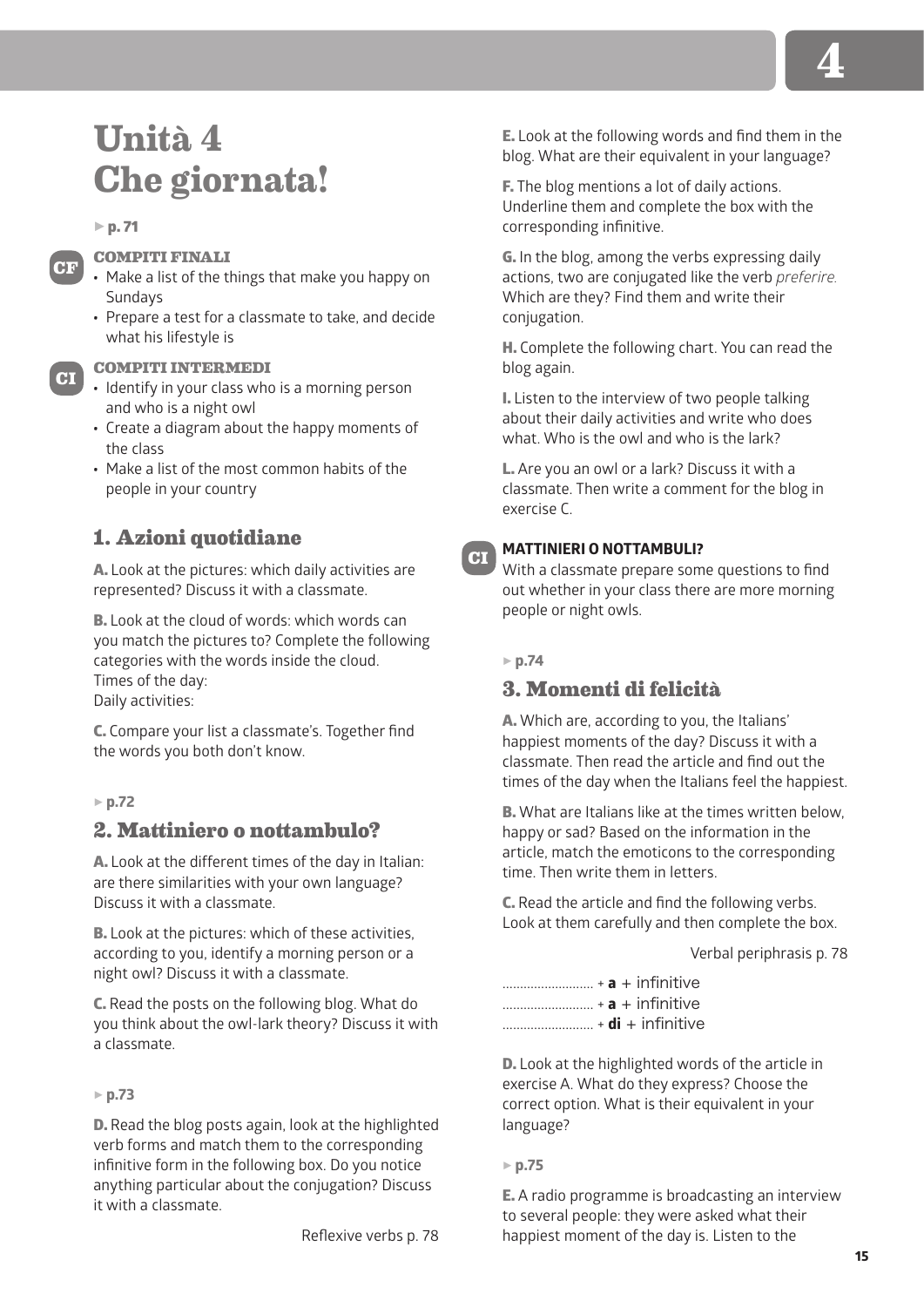interview and complete the gaps with the time of each activity.

F. Look at the highlighted preposition in exercise E and complete the following box.

Articulated prepositions p. 78

G. Now look at the following sentences taken from the recording in exercise E. Write possible answers.

H. Work with a classmate. Use the highlighted constructions you find in exercise G to ask about your routines.

Write your answers in the following space.

## **MOMENTI DI FELICITÀ**

What is the happiest time of the day according to your class? Ask your classmates and together create a diagram using the information collected.

## 5 **p.76**

**CI**

# **4. Avventuroso o abitudinario?**

A. Look at the different adjectives used for the description of people. Which lifestyle of the three suggested do you associate each one with? Match them and then discuss it with a classmate. And what is your lifestyle?

**B.** Read the information about the following three comics characters: do you know them? Which one would you like to read? Discuss it with a classmate. Then match the lifestyles suggested in exercise A to the appropriate character.

C. Read the texts again and look at the highlighted words. What is the position of the adverbs of frequency in the sentences? Now complete the box.

D. Give a short written description of a comics character you know about. Use the texts in exercise B to help you. Use the adjectives and adverbs of frequency.

## 5 **p.77**

## **5. Italiani DOC**

A. In your opinion, what are the most common habits among the Italians? Discuss it with a classmate.

B. And what about you? Is your lifestyle like an Italian's? Take the following test and answer the questions; read your corresponding profile. Then compare your result with a classmate's.

C. Underline the actions in exercise B and complete the box.



#### **ABITUDINI "NAZIONALI"**

Write at least five habitual daily actions which characterise the people from your country and discuss them with your classmates. Then make a conclusive list of the most representative habits of your fellow countrymen.

# **GRAMMATICA**

## 5 **p.78**

**THE PRESENT INDICATIVE OF VERBS IN -***IRE*

| <b>DORMIRE</b> | <b>FINIRE</b> |
|----------------|---------------|
| dormo          | finisco       |
| dormi          | finisci       |
| dorme          | finisce       |
| dormiamo       | finiamo       |
| dormite        | finite        |
| dormono        | finiscono     |

#### **THE PRESENT INDICATIVE OF SOME IRREGULAR VERBS**

| <b>USCIRE</b> | <b>FARE</b> |
|---------------|-------------|
| esco          | faccio      |
| esci          | fai         |
| esce          | fa          |
| usciamo       | facciamo    |
| uscite        | fate        |
| escono        | fanno       |

#### **THE PRESENT INDICATIVE OF REFLEXIVE VERBS**

| <b>SVEGLIARSI</b> | <b>VESTIRSI</b> |
|-------------------|-----------------|
| mi sveglio        | $mi$ vesto      |
| ti svegli         | ti vesti        |
| si sveglia        | si veste        |
| ci svegliamo      | ci vestiamo     |
| vi svegliate      | vi vestite      |
| si svegliano      | si vestono      |

#### **SEQUENCE OF ACTIONS**

*Prima mi faccio la doccia e poi / dopo faccio colazione.* 

*Prima di uscire di casa leggo il giornale. Durante la giornata prendo tre caffè.*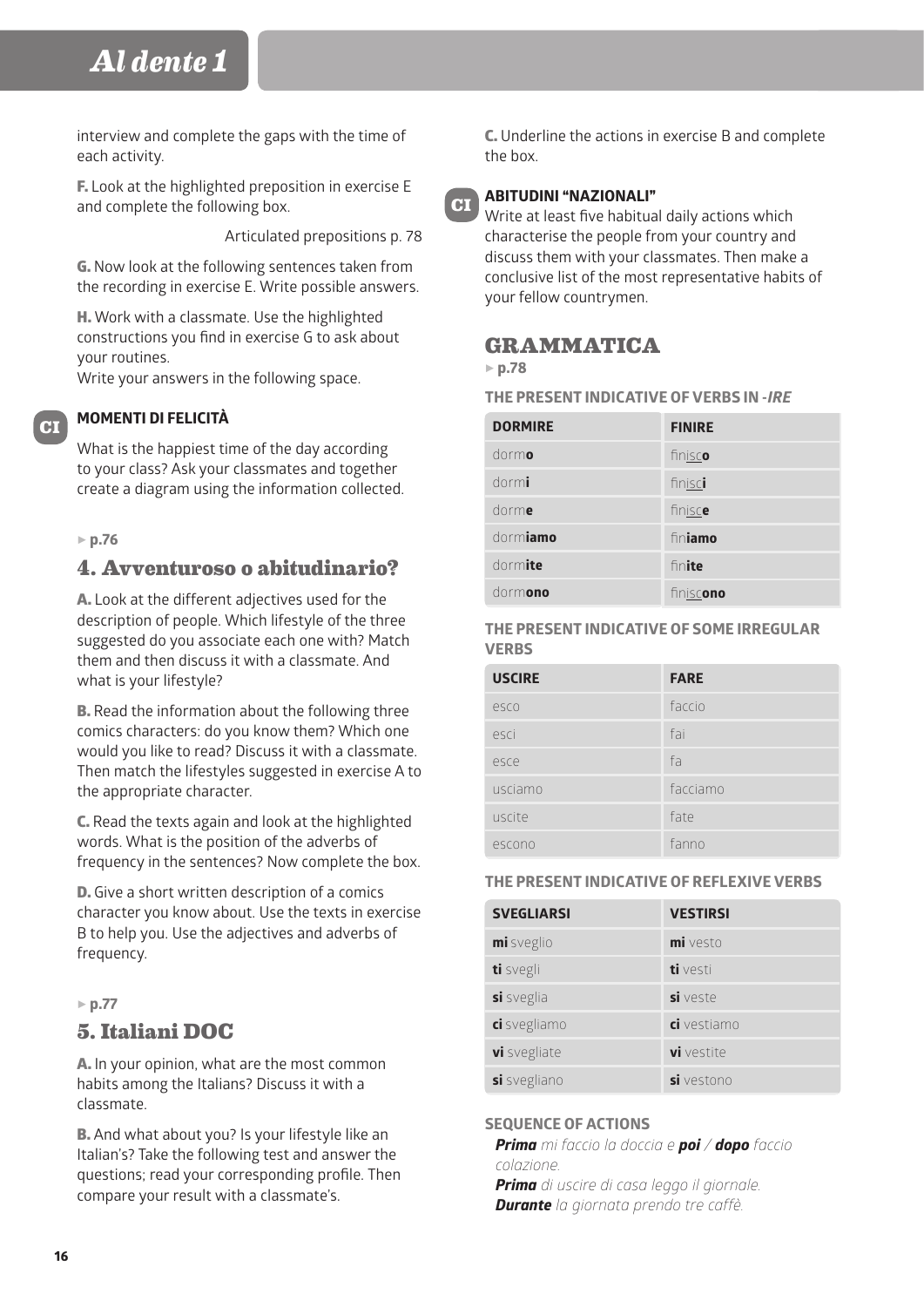#### **VERBAL PERIPHRASIS**

| cominciare (to start, to<br>begin)<br>continuare (to continue,<br>to carry on) | $a + infinitive$  |
|--------------------------------------------------------------------------------|-------------------|
| finire (to stop)                                                               | $di + infinitive$ |
|                                                                                |                   |

*Di solito, comincio a studiare alle 10. Continuo a studiare fino all'ora di cena. Finisco di lavorare intorno alle 18.*

#### **ADVERBS OF FREQUENCY**

sempre / ogni giorno (always / every day) spesso (often) a volte / qualche volta / ogni tanto (sometimes / at times / now and again) quasi mai (hardly ever) mai (never)

**Non** *vado* **mai** *al cinema.* **Non** *vado* **quasi mai** *a teatro.* **Qualche volta** *vado a cena fuori.* **Ogni tanto** *vado al museo.* **Qualche volta** *pranzo con Nicoletta.* **A volte** *faccio un pisolino dopo pranzo.* **Spesso** *vado in piscina. / Vado* **spesso** *in palestra. La mattina bevo* **sempre** *il caffè.*

**Qualche volta**, **ogni tanto**, **a volte** are placed before the verb.

**Sempre**, **mai** and **quasi mai** are placed after the verb.

**Mai** and **quasi mai** must always be combined with the negation **non**.

**Spesso** can be placed before or after the verb

#### **SIMPLE AND ARTICULATED PREPOSITIONS**

|              | il. | lo                                    | $\overline{a}$ | $\Gamma$ i | gli   | le    |
|--------------|-----|---------------------------------------|----------------|------------|-------|-------|
| $\mathbf{a}$ | al  | allo alla all' ai                     |                |            | agli  | alle  |
| da           | dal | dallo dalla dall' dai                 |                |            | dagli | dalle |
| su           | sul | sullo sulla sull' sui sugli sulle     |                |            |       |       |
| di           | del | dello della dell' dei                 |                |            | degli | delle |
| in           |     | nel nello nella nell' nei negli nelle |                |            |       |       |

#### **ASKING AND TELLING THE TIME**

1 *Che ora è? / Che ore sono?*

 $\alpha \vec{F}$ *l'una* 

C *Sono le due…*

C *Sono le quattro di pomeriggio / di notte.*

1 *A che ora cominci a lavorare?* C *Alle otto.*

- 1 *Che orario fa il parrucchiere il martedì?*
- C *Dalle 9 alle 20, orario continuato.*
- 1 *Quando vai in piscina?*
- C *Verso le 19.*
- 1 *Fino a che ora guardi la TV?*
- C *Fino all'una, poi vado a letto.*
- 5 **p.79**
- **1.** Complete the gaps with the correct forms of the following verbs.
- **2.** Choose the correct alternative.
- **3.** Complete the gaps with the correct forms of the indicative present tense of the following verbs.
- **4.** Complete the gaps with the verbs *fare* or *uscire*.
- **5.** What time is it? Match the times to the clocks.
- **6.** Match the questions to their corresponding answers.
- **7.** For each of the following activities, write a sentence using an adverb of frequency to say how often you do them.

## **PAROLE**

5 **p.80**

#### **Times of the day**

- **1.** Write the following times in letters. Then match them to the time of the day they belong to.
- **2.** Complete the box with the possible combinations.
- **3.** Look at this restaurant's opening hours and complete with the missing information.
- **4.** Look at Andrea's daily routine and write his actions according to each illustration.
- **5.** Match the adjectives to their opposite.
- 5 **p.81**

#### **Colloquial words**

- **6.** Listen to the dialogues and write what the highlighted colloquial words express: agreement, surprise or approval?
- **7.** Listen to the dialogues and repeat the sentence where you hear the colloquial expression *ah, sì*. Pay attention to the intonation.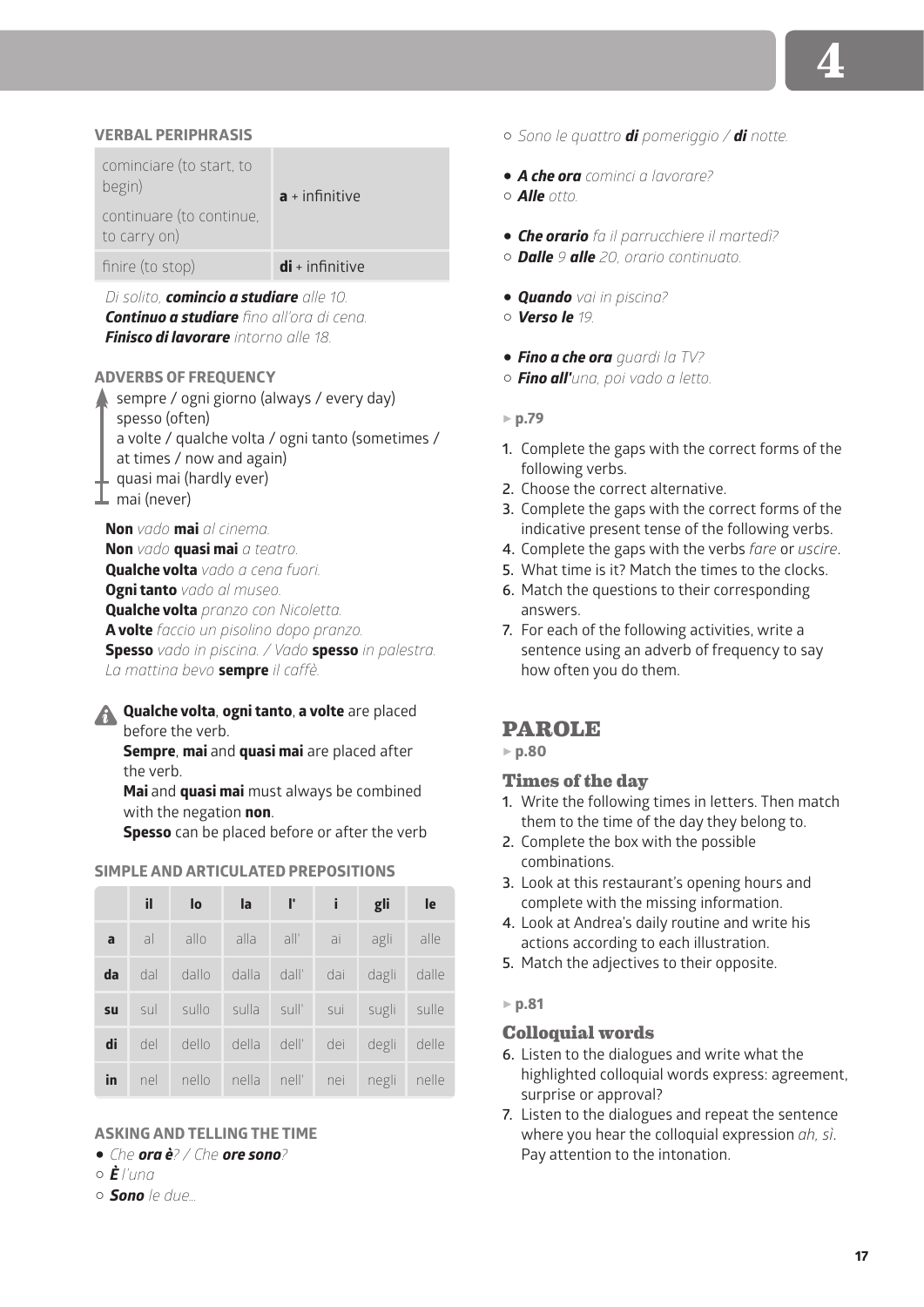# **SUONI**

- **1.** Listen to the recording and choose the word you hear.
- **2.** Read the sentences and write the sounds you hear: sound [l] as in **sala**, [ll] as in **palla** or [ʎ] as in **maglia**.

# **SALOTTO CULTURALE**

5 **p.83**

## **Che orario!**

A. Read the text about the times and timetables in Italy. What differences are there compared to your country's? Discuss it with a classmate.

B. Look at the following times. Then listen to the dialogues and complete the box stating if the speakers are talking about the baker's, the museum or the hairdresser's.

C. Think of how a normal day in people's lives from your country is organised. Are there other times or timetables which could be useful to foreigners? Discuss it with a classmate.

# **COMPITI FINALI**

5 **p.84**



## **Fare la lista delle cose che rendono felici la domenica**

A. Work in groups. Talk about Sundays' activities which make you feel the happiest.

**B.** Decide on at least five activities the whole group shares. Write them down on a sheet of paper and hang it up in your class or post it in the virtual classroom.

C. Compare your list with those from other groups and make a conclusive list containing the most common five activities shared by everyone or by the majority.

#### **WORKING STRATEGIES**

Before starting the group discussion, each member of the class could collect their ideas and make a personal list.

**Post the list on a social network and ask its users to add some activities.**

## **Preparare un test per un compagno e decidere che tipo di vita fa**

A. Prepare a test to understand the lifestyle of one of your classmates.

B. Submit the test to your classmate and write down his/her answers.

C. Think of adjectives to describe his/her lifestyle and explain your choices to him/her. Compare your profiles.

#### **WORKING STRATEGIES**



Before preparing your test, look at different types so to help get some ideas.

**Post your test in the virtual classroom. Your classmates will also be able to do so.**

## 5 **p.85**

# **Com'è andato il compito?**

A. Assess your own competences. I am able to talk about my life routine I am able to ask and give the time I am able to ask about timetables and frequency of actions

**B.** Did you have any problems when working on your assignments? What kind? Did you learn something new? What? What did you enjoy most about your assignments?

C. Assess the work of your classmates and discuss it with them.

The presentation is understandable They used the contents of the units The vocabulary used is appropriate It is interesting and original The pronunciation is clear and the intonation is correct

**CF**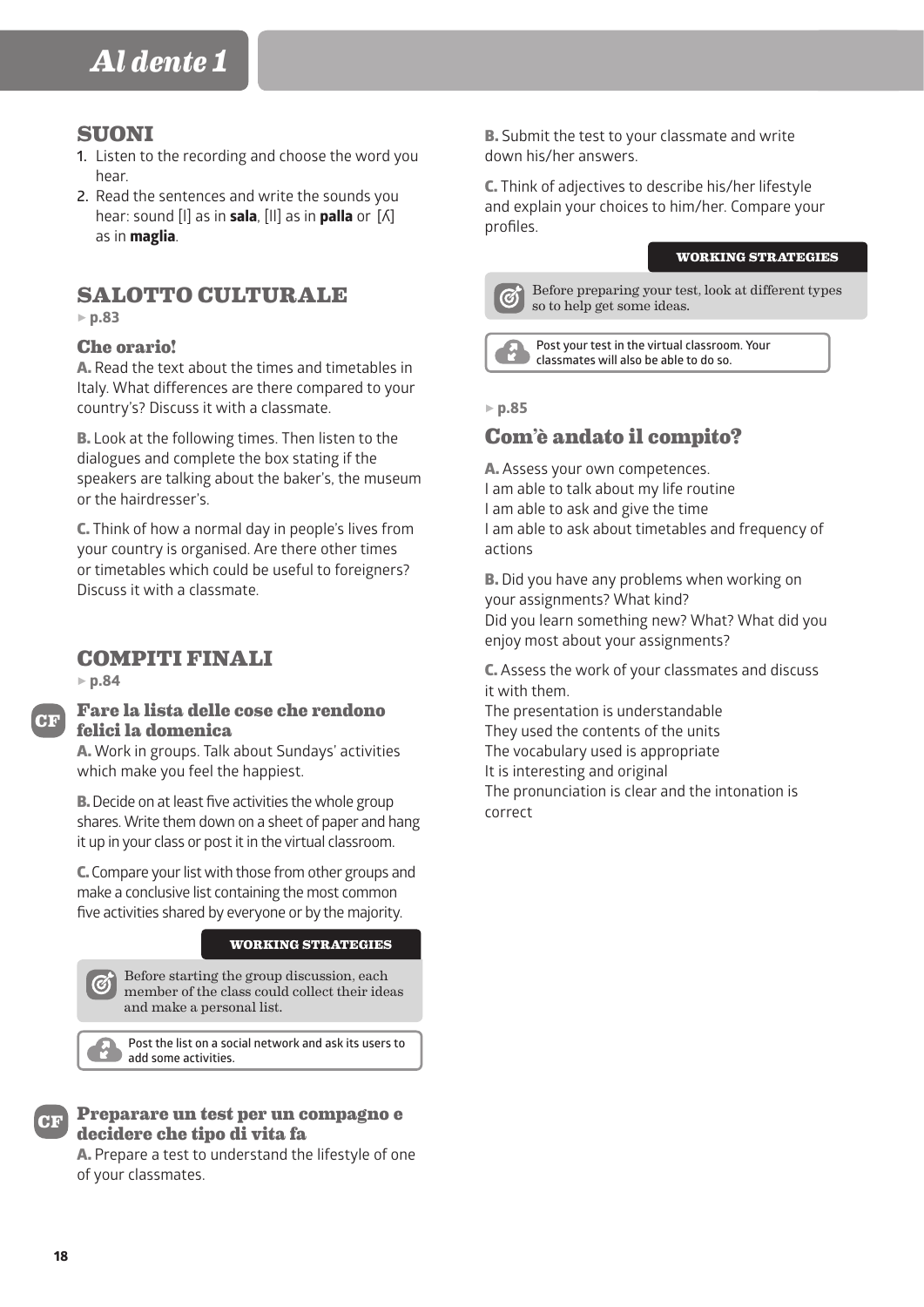# **Unità 5 Parla come mangi!**

 $\blacktriangleright$  p. 89

**CF**

**CI**

## **COMPITI FINALI**

- Conduct a survey on food consumption
- Present the typical food shopping in your own country

#### **COMPITI INTERMEDI**

- Your average consumer
- My daily diet
- Street food specialties

# **1. Il cibo in parole**

A. Which food products do you recognise in the picture? Use the cloud of words to help you.

B. Fill the box with the food products contained both in the cloud of words and the picture according to what you like or don't like. Then discuss your list with a classmate.

C. Write down the food products you don't know and compare your notes with a classmate's. Underline the products you both don't know and search them on the net.

#### 5 **p.90**

# **2. Consumo e tendenze**

A. Choose the products from the list below that you usually buy and then compare them with the ones chosen by a classmate: is your food shopping similar?

B. What type of consumer are you? Read the article and discuss it with a classmate.

C. Read the article again and complete the box with the expressions **c'è** or **ci sono**. Work with a classmate and circle the correct option to complete the rule for their use.

*c'è / ci sono* p. 96

**c'è** + singular / plural **ci sono** + singular / plural

D. Look at the sentences where the verb **mancare** is used; then for each statement select which of the two given options with the use of **c'è / ci sono** has the same meaning.

*mancare p. 96*

#### 5 **p.91**

E. What do the three people interviewed usually eat? Listen to the recording and complete their shopping list with the following food products. *(mela=* apple*; zucchini=* courgettes (UK)/*zucchini*(US)*; farro=* spelt; *fagioli=* beans; *melanzana=* aubergine (UK)/eggplant (US); *orzo=* barley)

F. Complete the box with the food products in exercise E. You may add more examples. Work with a classmate and use the dictionary.

| Meat (red and white): agnello, coniglio, |  |  |
|------------------------------------------|--|--|
| Cereals: farro, orzo,                    |  |  |
| Cheese: pecorino,                        |  |  |
| Fruit: pesche, uva,                      |  |  |
| Legumes/beans: soia,                     |  |  |
| Vegetables: zucchine, melanzane,         |  |  |
|                                          |  |  |

G. Listen to the second part of the interview and write where the three people do their shopping.

H. Listen to the third part of the interview and write who (speaker 1, speaker 2, speaker 3) does the following actions.

#### **IL CONSUMATORE TIPO**

Identify and describe the eating habits and behaviour of the "average consumer" in your country.

## 5 **p.92**

**CI**

## **3. La salute innanzitutto!**

A. Do you drink in a healthy way? Take this test and find out.

B. Match the types of drinks found in the test to their corresponding container. You may add more examples.

C. Read the test again and identify which words refer to the direct pronouns **lo, la, li, le** and the pronoun **ne**. Then circle the correct option to complete the rule of their use.

the direct pronouns and the pronoun *ne* p. 96

The pronouns **lo, la, li, le** are used instead of a direct object / a direct object when we speak about a quantity/amount.

The pronoun **ne** is used instead of a direct object / a direct object when we speak about a quantity/ amount.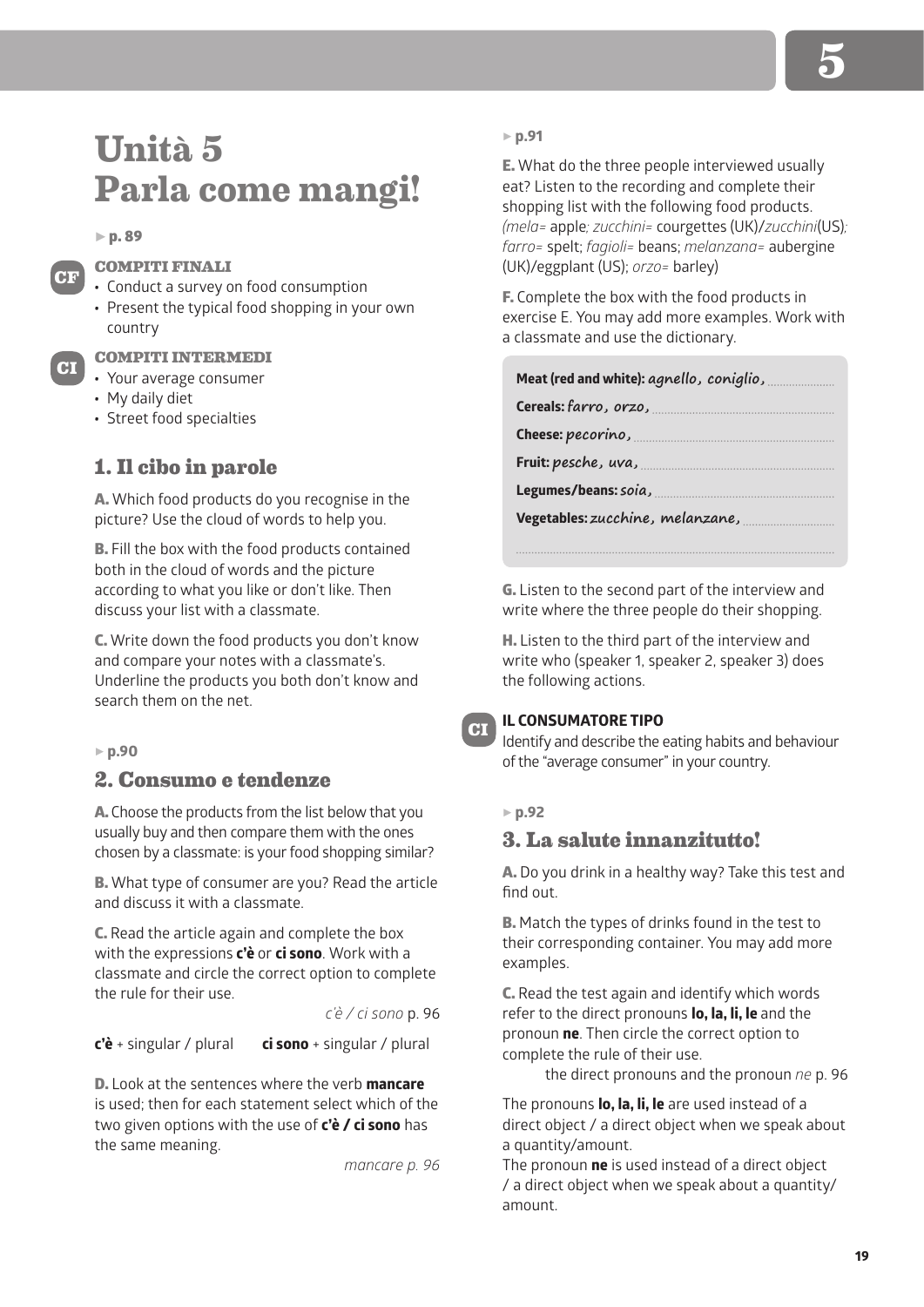D. How do you prefer having your drinks? How many do you drink? Discuss it with a classmate and identify similarities and differences in your eating habits. Use the following words and expressions to help you.

5 **p.93**

# **4. Mens sana in corpore sano**

A. Choose which daily eating habits are, in your opinion, healthy ones. Then compare them with a classmate's and together add more examples of healthy or unhealthy eating habits.

B. Three forum members have shared their diet. Read the posts: who is a vegetarian? Who is a vegan? According to you, which of the three diets is the healthiest? Discuss it with a classmate.

C. Which are the main meals during the day in your country? Do you eat at every meal or do you skip any?

D. Read the forum posts again and complete the box with the words **nessun, nessuno** or **nessuna**. Which quantities do they describe? Based on what does their construction change?

Indefinite adjectives p. 96

E. Read the posts and complete the box with the words **qualche** or **alcuni/e**. In your opinion, do these two adjectives have the same meaning or a different meaning? Then circle one option to complete the rule for their use.

Indefinite adjectives p. 96

*qualche + singular / plural alcuni/e + singular / plural*

F. Look at the partitive articles highlighted in the forum posts of exercise B and complete the left column using the correct articles. Then from the titles below, choose the correct one for each column.

Partitive articles p. 96

## **LA MIA DIETA QUOTIDIANA**

Write a post to describe your daily diet. Then compare and discuss it with your classmates. Who has the healthiest one?

5 **p.94**

## **5. Abitudini, tradizioni e mode culinarie**

A. In your opinion are the following statements about the Italians' eating habits true or false?

Discuss it with a classmate.

B. Read the text. Work with a classmate and find out if your opinions are true. Then underline the places where Italians eat.

C. Look at the following sentences taken from the text: who is the subject of the verbs **mangiare** and **degustare**? Then choose the correct option or options to complete the rule.

impersonal form p. 96

we use *si* + verb with the third person singular when… we use *si* + verb with the third person plural when…

D. What are the eating habits and trends in your country? And what about in other countries you know? Discuss it with a classmate.

5 *The piadina romagnola, one of Italy's most popular types of street food. You eat it warm, filled with cheese, charcuterie (cold cuts) or vegetables.*

## 5 **p.95**

E. Who do you think is saying the following? Write (V) for *venditore ambulante* (stollholder) and (C) for *clienti* (customers). Then listen to the dialogue to check if you are right.

F. The following words and expressions help you to talk about dishes and food. Put the correct title for each column. You may add other words or expressions.

G. Now listen to a conversation between two customers and a lady traveller and complete the card about this two following street foods: *Lampredotto* and *Sopressa Vicentina*.

## **SPECIALITÀ DI STRADA**

Speak about street food you know and that you like: describe it briefly and use pictures to help you. Don't reveal the region or nation it is from: your classmates should try and guess.

# **GRAMMATICA**

5 **p.96**

**CI**

*C'È (THERE IS) AND CI SONO (THERE ARE)*

To state the presence or existence of someone or something the forms **c'è** + singular, **ci sono** + plural are used.

*Il sabato c'è molta gente al ristorante. Nel suo carrello della spesa ci sono i prodotti biologici.*

**CI**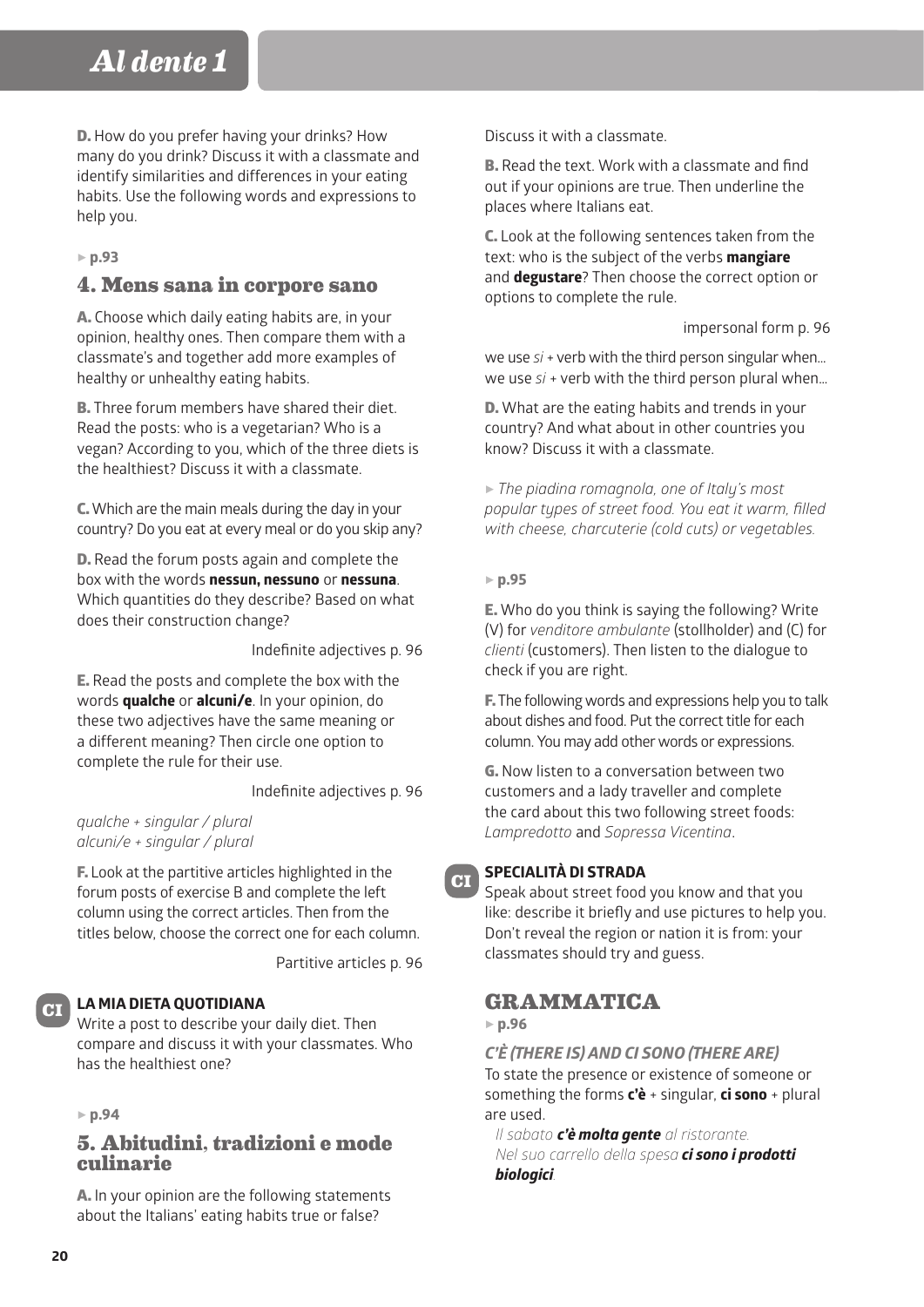To state the absence of someone or lack of something for a planned event: - **c'è/ci sono** can be used with the negation

**non**:

*Non c'è pane fresco in casa.*

- the verb **mancare** can be used: *Manca il caffè… Andiamo al bar?* (third person singular) *Mancano le pizzette per l'aperitivo.* (third person plural)

#### **DIRECT PRONOUNS**

**Lo, la, li, le** are used to identify people or objects which have been already mentioned. They agree in gender and number with the noun they are replacing as direct objects.

*Compro il vino e lo porto alla festa. L'acqua minerale? Non la bevo mai. Vado da Mara e Carla e le aiuto a preparare le lasagne. I dolci? Li adoro!*

|                  | <b>SINGULAR</b> | <b>PLURAL</b> |
|------------------|-----------------|---------------|
| <b>Masculine</b> | lo              | li            |
| <b>Feminine</b>  | la              | le            |

In spoken Italian direct object pronouns are often used to give emphasis:

*Lo preparo io il tiramisù!*

*Le compri tu le olive?*

The pronoun **lo** can be used to replace an entire sentence.

*- Che cosa si mangia di tipico in Finlandia? - Non lo so.* 

(= I don't know any typical Finnish dish.)

#### **THE PARTITIVE** *NE*

It can replace a noun when this is introduced by a number or an expression of quantity.

*Ci sono sei uova, ne uso quattro per la frittata, ok?*

## **COLLECTIVE NOUNS**

They are words that identify a group of people or things. Verbs referring to collective nouns are used in the third person singular.

*La maggioranza / maggior parte degli italiani dà molta importanza alla convivialità a tavola.*

#### **THE PREPOSITION** *DA*

*Si mangia bene da Beppe. (=* at his home*) Compro la carne dal macellaio. (=* at the butcher's*) Da noi si cena tardi. (=* at our home / in my country*)*

**THE INDEFINITE ADJECTIVES**

They give a generic, imprecise information. **Nessun, nessuno** and **nessuna** are always used in the singular form.

*Mario non fa nessuno spuntino a metà mattina. Nessuna cuoca al mondo cucina meglio di mia nonna.*

#### **Poco** / **poca** / **pochi** / **poche**

*C'è poco latte… Non possiamo fare il dolce. Due uova sono poche per la frittata.*

**Alcuni**/**e** (are always used in the plural form) *Faccio alcuni spuntini durante la giornata. Alcune persone fanno colazione al bar.*

**Qualche** (is invariable and it is always used in the singular form)

*Faccio qualche spuntino durante la giornata. Qualche persona fa colazione al bar.*

**Tutto / tutta / tutti / tutte** (followed by the definite article of the noun)

*Mangia e beve tutto il giorno! Tutte le mattine mangio uno yogurt.*

**Troppo / troppa / troppi / troppe** *Mangi troppa carne! Mangiare troppi dolci fa male.*

**A** To refer to an indefinite small quantity, the expression **un po' di** can be used. *Compriamo un po' di fragole? Bevo un po' di vino durante i pasti.*

**PARTITIVE ARTICLES**

Partitive articles are formed by using the preposition **di + definite articles** to introduce an unknown amount.

| with uncountable nouns                                                                             | with countable nouns                                                |
|----------------------------------------------------------------------------------------------------|---------------------------------------------------------------------|
| (singular)                                                                                         | (plural)                                                            |
| del pane<br>dello zucchero /speck /<br>vogurt<br>dell'aranciata / olio<br><b>della m</b> ortadella | dei tortellini<br>degli spaghetti / gnocchi<br>delle mele / angurie |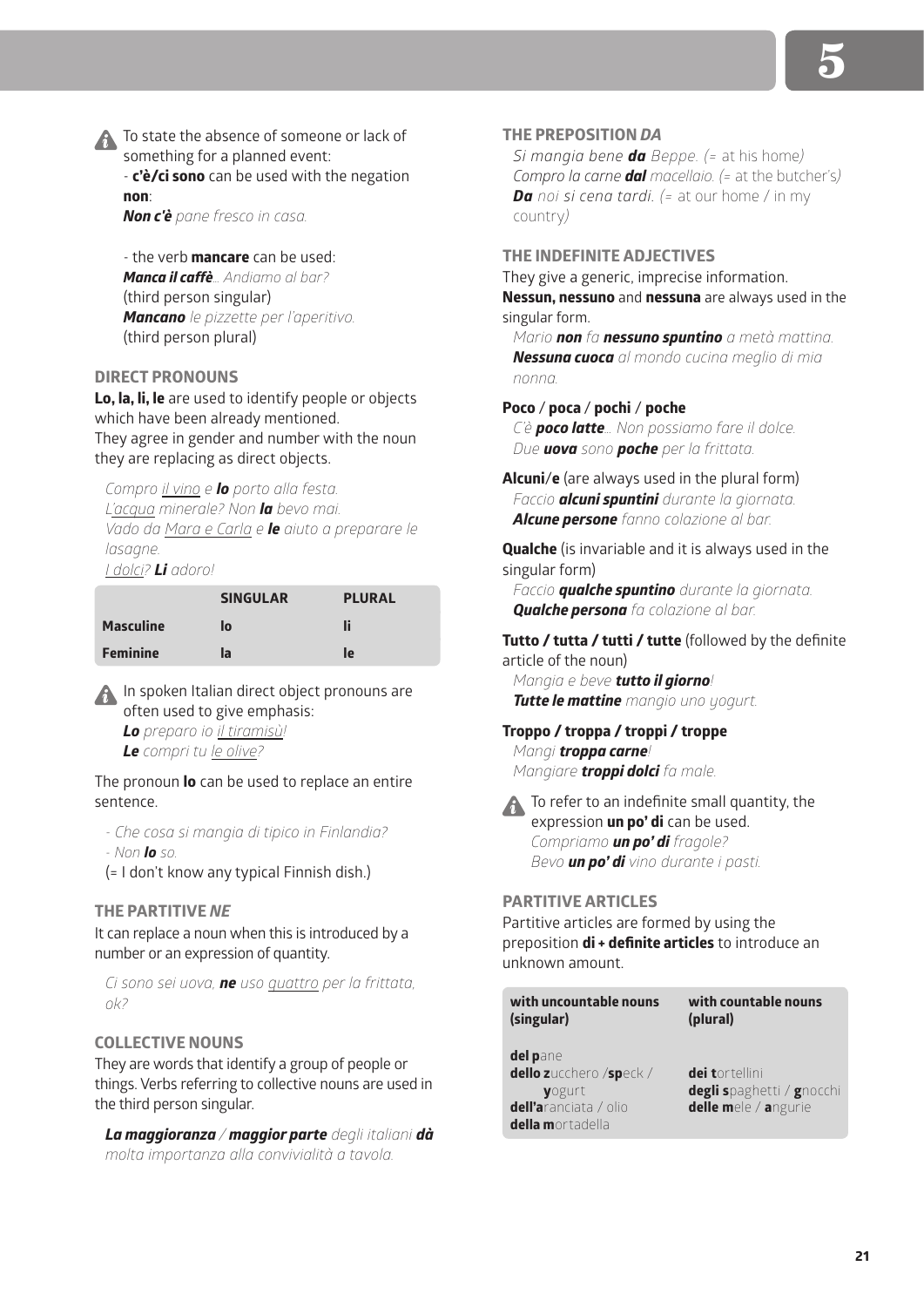## **IMPERSONAL CONSTRUCTION**

For actions with an unspecified subject it is common to use the word **si + verb in the third person** singular or plural.

#### *Durante la settimana, a pranzo si mangia fuori.* (verb in the third pers. sing.)

*Dopo il lavoro si prende un aperitivo con gli amici.*  (verb in the third pers. sing.+ singular object) *In Italia si consumano cibi di strada molto differenti.* (verb in the third pers. plur. + plural object)

- 5 **p.97**
- **1.** Complete the gaps with *c'è* or *ci sono* and match the sentences with the ones below to create dialogues.
- **2.** Read the following dialogues: what words do the pronouns *lo, la, li, le* and *ne* refer to? Underline the words as shown in the example.
- **3.** Complete the gaps with the pronouns *lo, la, li, le or ne.*
- **1.** Complete the gaps with the partitive articles or the singular indefinite articles.
- **2.** Complete the gaps in this interview with Livia, a cook, with the indefinite adjectives. There is more than one possible option.
- **3.** Write what the subject of these sentences is.

# **PAROLE**

5 **p.98**

## **Food products**

**1.** Complete the following lists of food types.

## **Containers and quantities**

**2.** Complete the list of combinations.

## **Adjectives and expressions used for talking about food**

- **3.** Read the following sentences and write the translation of the words in bold in your own language.
- **4.** Identify the types of food suitable for each cooking method.

## **Places and professions related to food**

**5.** Match the descriptions to the professions. Then write the name of the corresponding workplace.

#### 5 **p.99**

## **Verbs related to food**

**6.** Complete the list of combinations.

## **The colloquial words** *beh, boh, mah*

**7.** Choose the appropriate reply for each question. Then listen and check if you are right. Lastly, translate the answers into your own language. What's the equivalent of the words in bold in your language?

## **SUONI**

- **1.** Listen to the recording: use the colour red to underline the sound [s] as in *sole* and the blue for the sound [z] as in *presentare*.
- **2.** Listen to the recording: use the colour red to underline the sound [ts] as in *canzone* and the blue for the sound [dz] *zaino*.
- **3.** Listen to the recording paying attention to the intonation. Then use the correct punctuation to end the sentences: full stop(.), question mark (?) or exclamation mark (!).

# **SALOTTO CULTURALE** 5 **p.101**

## **A DOP menu**

A. Here is a menu of an Italian restaurant. Match the pictures to the dishes. Work with a classmate.

B. Together with a classmate complete the menu on page 100 with the following dishes. Search the net to find out the dishes you don't know.

C. Read the ingredients of two dishes on the menu: did you guess which they are? Then also add the main ingredient. You may use the internet to help you.

D. Among the various dishes on the menu find those more suitable for a vegan and a vegetarian. You may also change the ingredients. Work with a classmate.

E. Use the internet and create a menu based on DOP and IGP products. Choose also according to your likes and dislikes. Then show it to a classmate to know if he/she would enjoy it. You may add pictures to present your suggestions.

*The Italian acronyms DOP (Denominazione di Origine Protetta; in English, Protected Designation of Origin) and IGP (Indicazione Geogra*fi*ca Protetta; in English, Protected Geographical Indication) are official certifications which identify products the quality and characteristics of which depend on their geographical area of origin and the type of production. The certification for Italian wines is DOC (Denominazione di Origine Controllata; In*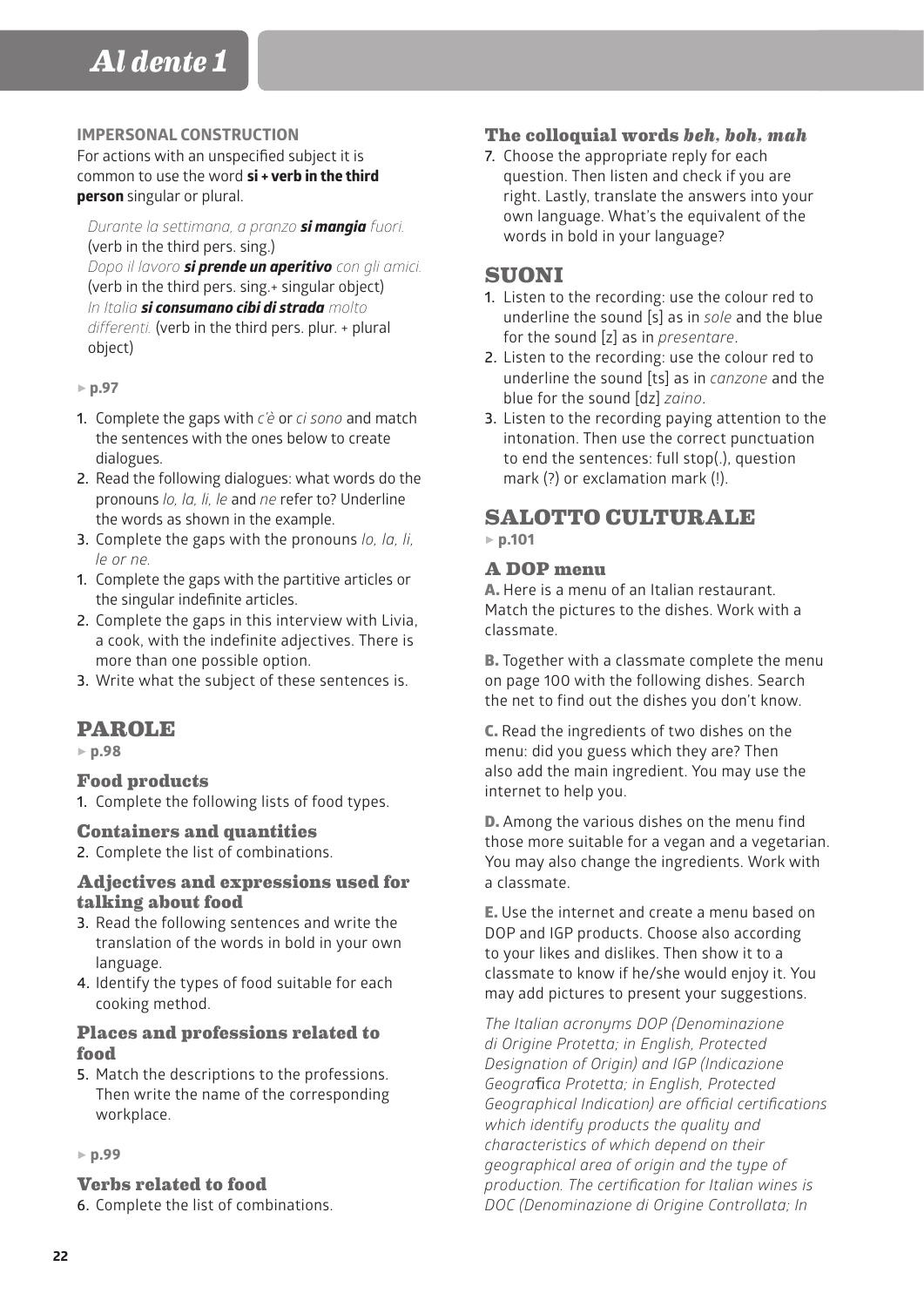*English, Controlled Designation of Origin) and DOCG (denominazione di Origine Controllata e Garantita; In English, Controlled and Guaranteed Designation of Origin). www.prodottidopigp.it www.politicheagricole.it*

#### 5 **p.102**

**CF**

## **Fare un'inchiesta sul consumo alimentare**

A. Prepare a questionnaire to find out who, among your classmates, is a health-conscious consumer and who a responsible consumer.

B. Everyone in the class should interview two classmates and write down their answers.

C. Compare all your notes and decide who is the most responsible consumer and who is the most health-conscious in your class.

#### **WORKING STRATEGIES**

Before making the list of questions for the questionnaire, carefully define the profiles of the two types of consumer.

**You may post the results of your survey in the virtual classroom.**

#### **Presentare la spesa tipica del proprio Paese**

A. Search information to prepare the list of the most purchased types of food in your country (or a country you know well).

B. Choose a format for your presentation: it can be a printed or digital version. Think of a title, a subtitle; find pictures for a visual description. You may add captions.

C. Give an oral presentation to the class and all together discuss about the differences and similarities among the different countries.

#### **WORKING STRATEGIES**

Preparing a plan of the presentation helps you explain your work neatly.

**Share your research by posting in the virtual classroom.**

#### 5 **p.103**

#### **Com'è andato il compito?**

A. Assess your own competences.

I am able to ask if someone or something is there

I am able to talk about quantity and speak about something in general

I am able to give information on food products I am able to talk about eating habits

B. Did you have any problems when working on your assignments? What kind? Did you learn something new? What? What did you enjoy most about your assignments?

C. Assess the work of your classmates and discuss it with them.

The presentation is understandable They used the contents of the units The vocabulary used is appropriate It is interesting and original The pronunciation is clear and the intonation is correct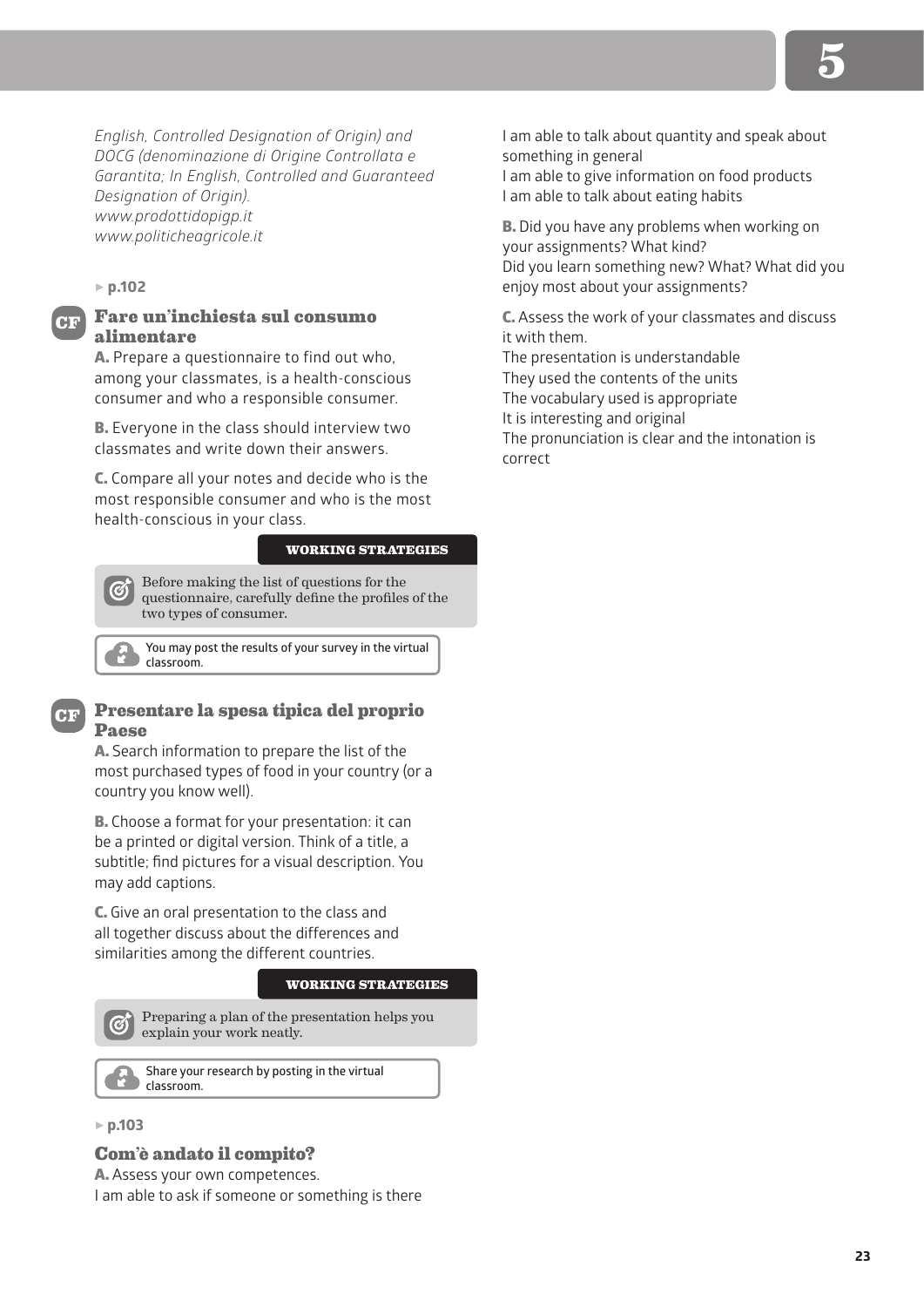# **Unità 6 Personaggi e storie**

#### $\triangleright$  p. 105

**CF**

**CI**

## **COMPITI FINALI**

- Create the timeline of the class
- Interview a classmate and write his/her resume dated 2035

#### **COMPITI INTERMEDI**

- Write your resume
- Write the biography of someone famous
- Make a list of the three newspapers and the three magazines most loved in Italy

# **1. Li conosco!**

A. Do you know these celebrities? If you do, what do you know about them? Discuss it with a classmate.

B. Look at the cloud of words and find those corresponding to the following categories: Professions:

Life events and achievements:

C. Compare your list with a classmate's. Work together and find the words you both don't know.

#### 5 **p.106**

## **2. La vita è bella!**

A. Roberto Benigni is a celebrity: do you know him? Read his resume. Have you seen any of his movies or shows? Which ones would you like to see? Discuss it with a classmate.

B. Answer the following questions about Roberto Benigni.

C. Look at the highlighted words in his resume: what's the equivalent in your language? Do you provide the same type of information when you write a resume in your country?

#### 5 **p.107**

D. Read Roberto Benigni's biography and answer the questions. Compare your answers with a classmate's.

E. Look at the verb forms in bold you find in the text. Put them in the corresponding infinitive and complete the rule.

The past tense *passato prossimo* p. 112

#### **INFINITIVE PASSATO PROSSIMO**

The *passato prossimo* is formed with the present indicative of the auxiliary verbs **essere** or **avere** +.....

F. Look at the forms of the past participle in exercise E and complete the box with the corresponding endings. There are two irregular verbs: which are they?

CONJUGATION PAST PARTICIPLE

the past participle p. 112

G. Ask a classmate about his education or job experiences.



Write your resume. Use the same format as the one for Roberto Benigni's CV.

#### 5 **p.108**

**CI**

## **3. Intellettuali d'Italia**

A. Read the biographies below about some Italian writers: do you know them? Have you read any of their works? Discuss it with a classmate.

#### 5 **p.109**

**B.** Read the statements below: who are they referred to? Match them to the famous people whose biographies are in exercise A.

C. Read the biographies again; highlight the verb forms in the *passato prossimo* tense. Then complete the box. Lastly, complete the conjugation in the second part of the box**.**

the auxiliary verbs *essere* or *avere* p. 112

| WITH THE AUXILIARY | WITH THE AUXILIARY |
|--------------------|--------------------|
| <i>ESSERE</i>      | <i>AVFRF</i>       |

D. Look at the verb forms you have highlighted in the biographies again. Which verbs are irregular in the past participle? Complete the box.

the past participle p. 112

INFINITIVE IRREGULAR PAST PARTICIPLE

E. A radio station is broadcasting a programme about the life and works of an important Italian writer. Listen and write whether the following statements are true or false.

F. Talk about a particularly significant period in your life. What happened during that time? Describe it to a classmate using the highlighted time indicators.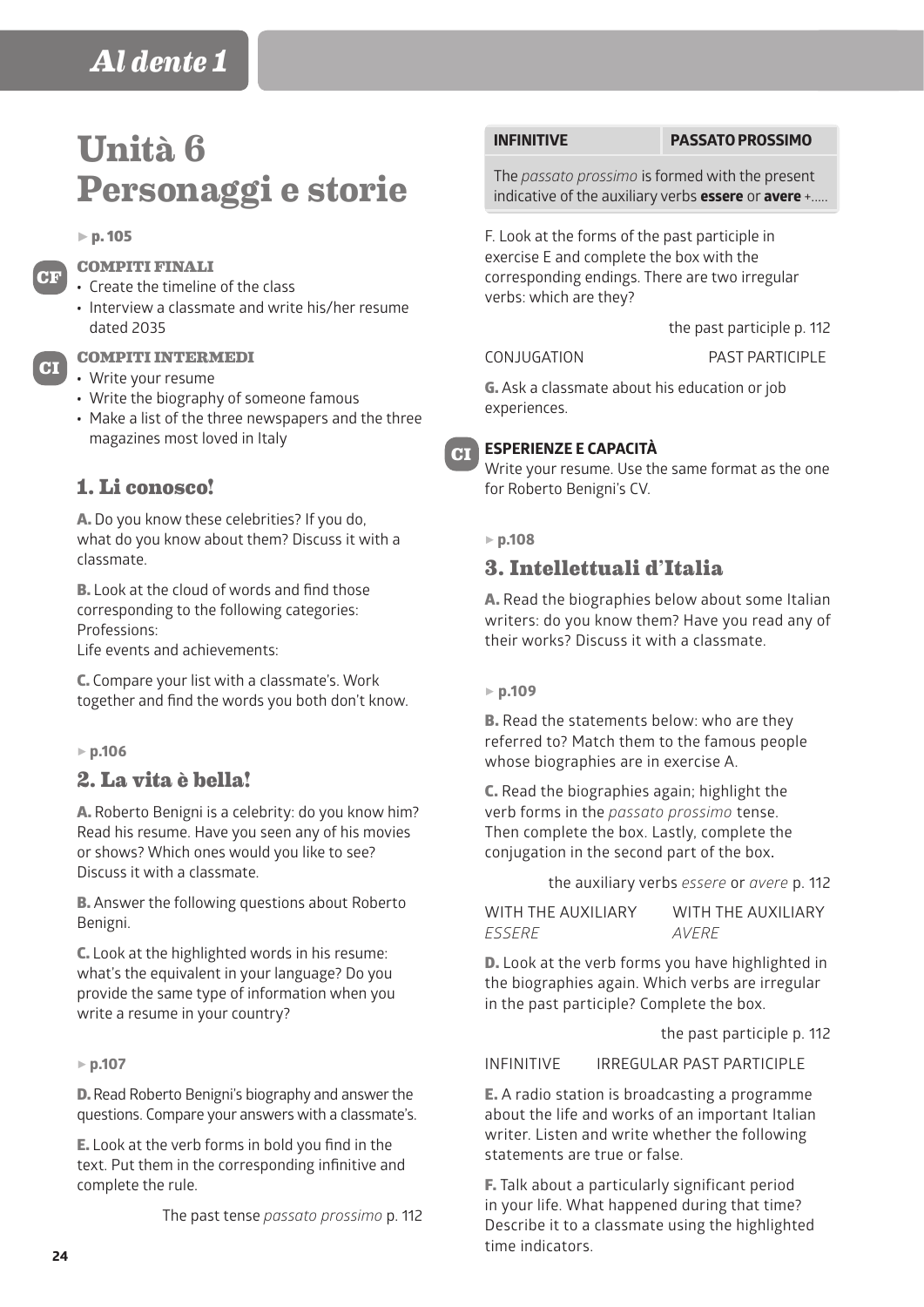G. Now write down the most significant years in your classmate's life.

## **CI**

## **PERSONAGGI IMPORTANTI**

Do you know about a famous person's life? Try to write a short biography.

## 5 **p.110**

## **4. Notizie dall'Italia**

A. Do you know any Italian newspapers or magazines? Discuss it with a classmate. Then read the following articles and match them to their corresponding headlines.

B. Match the following types of news to the articles in exercise A. Then discuss it with a classmate.

C. Read the speech bubbles in the pictures below and look at the highlighted words. What do they mean? Then choose the correct option in the box on page 111 to complete the rule.

5 **p.111**

Adverbs of frequency p. 112

In the *passato prossimo* tense, the adverbs of frequency *ancora, già, mai, appena* are placed **before the auxiliary / between the auxiliary and the past participle / after the past participle.**

D. Modify the following sentences by using the adverbs of frequency as shown in the example.

E. Listen to the recording: some people have read some bizarre news. Choose which of the following expressions describe the speakers' reaction to the news.

F. Work with a classmate and create the front page of a newspaper bearing extraordinary headlines. Among them, make up some with you as the protagonist. Write at least 6 news headlines using the **passato prossimo** tense. Then read them to your classmates. What's their reaction?

G. In pairs, answer the questions. Use the adverbs of frequency.

## **QUOTIDIANI E RIVISTE CI**

Research which Italian newspapers and magazines are the most popular. Make a poster with the 3 mostly read newspapers and the 3 most loved magazines.

## **GRAMMATICA**

#### 5 **p.112**

**THE PAST TENSE** *PASSATO PROSSIMO*

It is formed by using either the verb **essere** (to be) or **avere** (to have) in the present tense followed by **the past participle**.

| <b>AUXILIARY (AVERE</b><br>- ESSERE)         | ٠   | <b>PAST PARTICIPLE</b>         |
|----------------------------------------------|-----|--------------------------------|
| ho<br>hai<br>ha<br>abbiamo<br>avete<br>hanno | $+$ | parlato<br>ricevuto<br>dormito |
| sono<br>sei<br>è<br>siamo<br>siete<br>sono   | $+$ | andato/a<br>andati/e           |

## **THE AUXILIARY** *ESSERE* **OR** *AVERE*

All transitive verbs use the auxiliary **avere.**

The verbs which use the auxiliary **essere** are as follows:

- $\blacktriangleright$  reflexive verbs
- 5 verbs which express a change of state (*nascere* to be born; *diventare* – to become etc.)
- 5 verbs which express stasis or immobility (*essere* – to be; *stare* – to stay; *rimanere* – to remain etc.)
- 5 verbs which express movement (*andare* to go; *venire* – to come; *entrare* – to enter etc.)

Some verbs of movement require the auxiliary have**:** *camminare* (to walk), *viaggiare* (to travel), *nuotare* (to swim), *passeggiare* (to walk, to stroll) etc.

When the verb is conjugated using the auxiliary **avere**, the past participle does not change (invariable) and does not agree with the subject:

*La direttrice ha parlato con il nuovo giornalista. Monica e Valeria hanno elaborato un saggio sugli scrittori italiani del Novecento.* 

When the verb is conjugated using the auxiliary **essere**, the past participle agrees with the subject in gender and number.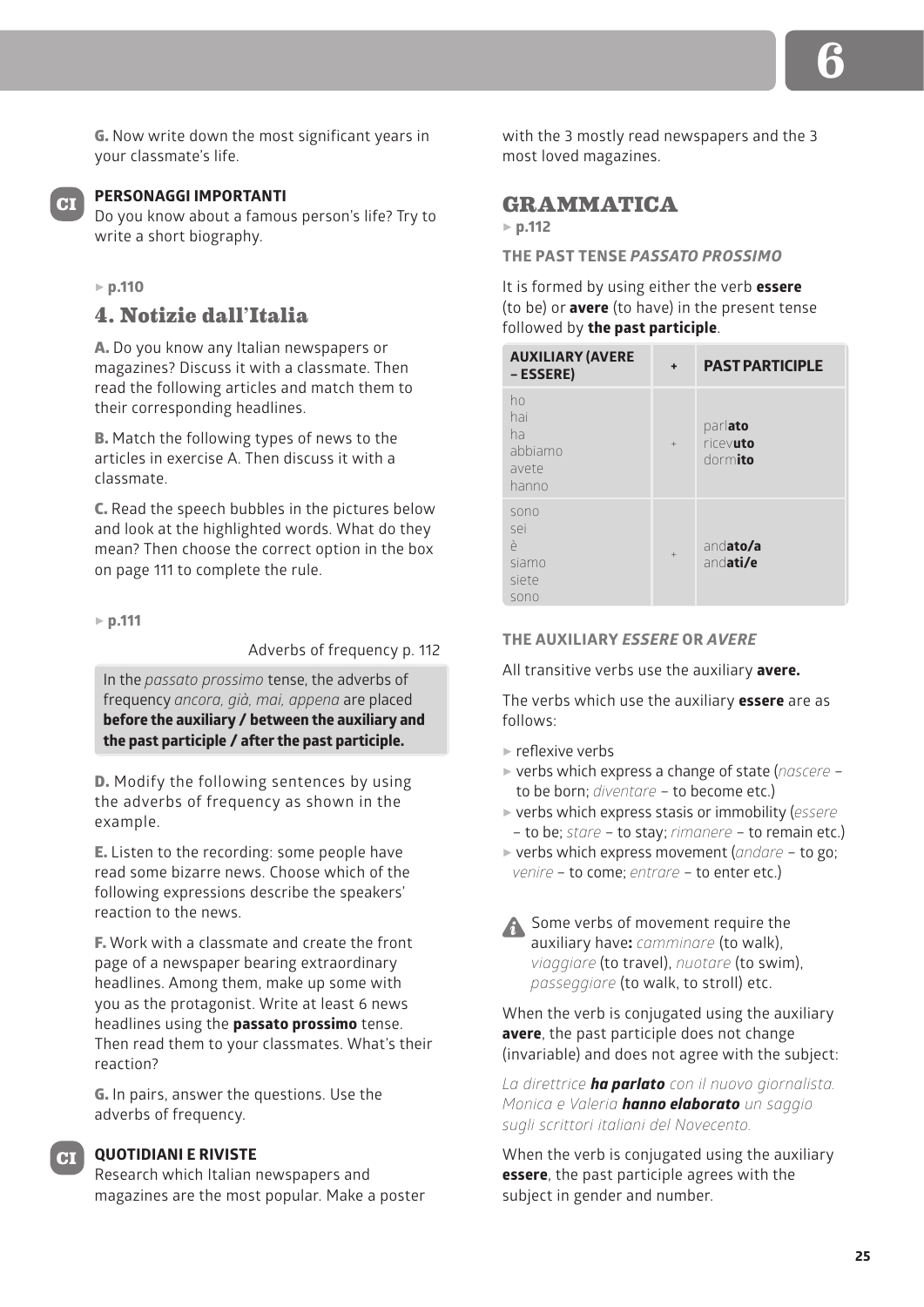*Marina è andata a vedere l'ultimo film di Benigni. Le mie zie sono nate a Berlino.* **THE PAST PARTICIPLE**

| <b>REGULAR PAST PARTICIPLES</b>        |               |  |
|----------------------------------------|---------------|--|
| stato<br>stare                         |               |  |
| avere                                  | avuto         |  |
| partire                                | partito       |  |
| <b>SOME IRREGULAR PAST PARTICIPLES</b> |               |  |
| accendere                              | acceso        |  |
| prendere                               | preso         |  |
| decidere                               | deciso        |  |
| chiudere                               | chiuso        |  |
| spendere                               | speso         |  |
| correre                                | corso         |  |
| perdere                                | perso/perduto |  |
| vedere                                 | visto/veduto  |  |
| vincere                                | vinto         |  |
| aprire                                 | aperto        |  |
| offrire                                | offerto       |  |
| chiedere                               | chiesto       |  |
| comporre                               | composto      |  |
| rispondere                             | risposto      |  |
| dire                                   | detto         |  |
| fare                                   | fatto         |  |
| leggere                                | letto         |  |
| scrivere                               | scritto       |  |
| mettere                                | messo         |  |
| spegnere                               | spento        |  |

## **ADVERBS OF FREQUENCY WITH** *PASSATO PROSSIMO*

**Ancora** expresses an action which still hasn't occurred at that time

*Non ho ancora comprato il biglietto.*

*Appena* shows that an action has taken place recently*:*

*Ho appena comprato il biglietto.*

**Già** shows that an action has already taken place:

*Ho già comprato il biglietto.*

The adverb **mai** is always used with the negation **non**.

*Non ho mai comprato il biglietto.*

## 5 **p.113**

- **1.** Who is the subject of the following sentences? Simone, Giulia or both?
- **2.** Find and correct the mistakes in Lucy's account of her life.
- **3.** *Essere* or *avere*? Complete the gaps with the correct auxiliary verb.
- **4.** Which of the following things have you already done and which ones not yet? Answer the questions as shown in the example.
- **5.** Complete the biography of the singer Luciano Ligabue with the following verbs in the *passato prossimo* tense.
- **6.** Which of the following things have you done and which ones have you never done? Answer the questions as shown in the example.

# **PAROLE**

5 **p.114**

## **Verbs related to life**

- **1.** Complete the list of combinations.
- **2.** Complete the sentences with the following prepositions or expressions.
- **3.** Complete the sentences with the following simple or articulated prepositions.
- **4.** Match the words to their corresponding meaning.
- **5.** Complete the mind map with the types of news you know.

## 5 **p.115**

- **6.** Write your life's most significant events and dates.
- **7.** Write the following events in chronological order.

# **Colloquial words**

- **8.** Listen to the recording. What do the exclamations express: surprise, joy or pity?
- **9.** Listen to the recording and underline the stressed syllable of the words in bold.

# **SUONI**

- **1.** Read the sentences and write whether the letter g is pronounced [g] as in *gatto* or [dʒ] as in *gelato.* Then listen to the recording to check if they are correct.
- **2.** Read the sentences write whether the letter c is pronounced [k] as in *cane* or [tʃ] as in *ciao.*  Then listen to the recording to check if they are correct.
- **3.** Listen to the recording and write if you hear the sound [l] as in *lato*, [ʎ] as in *magli*a o [ ɲ] as in gnomo.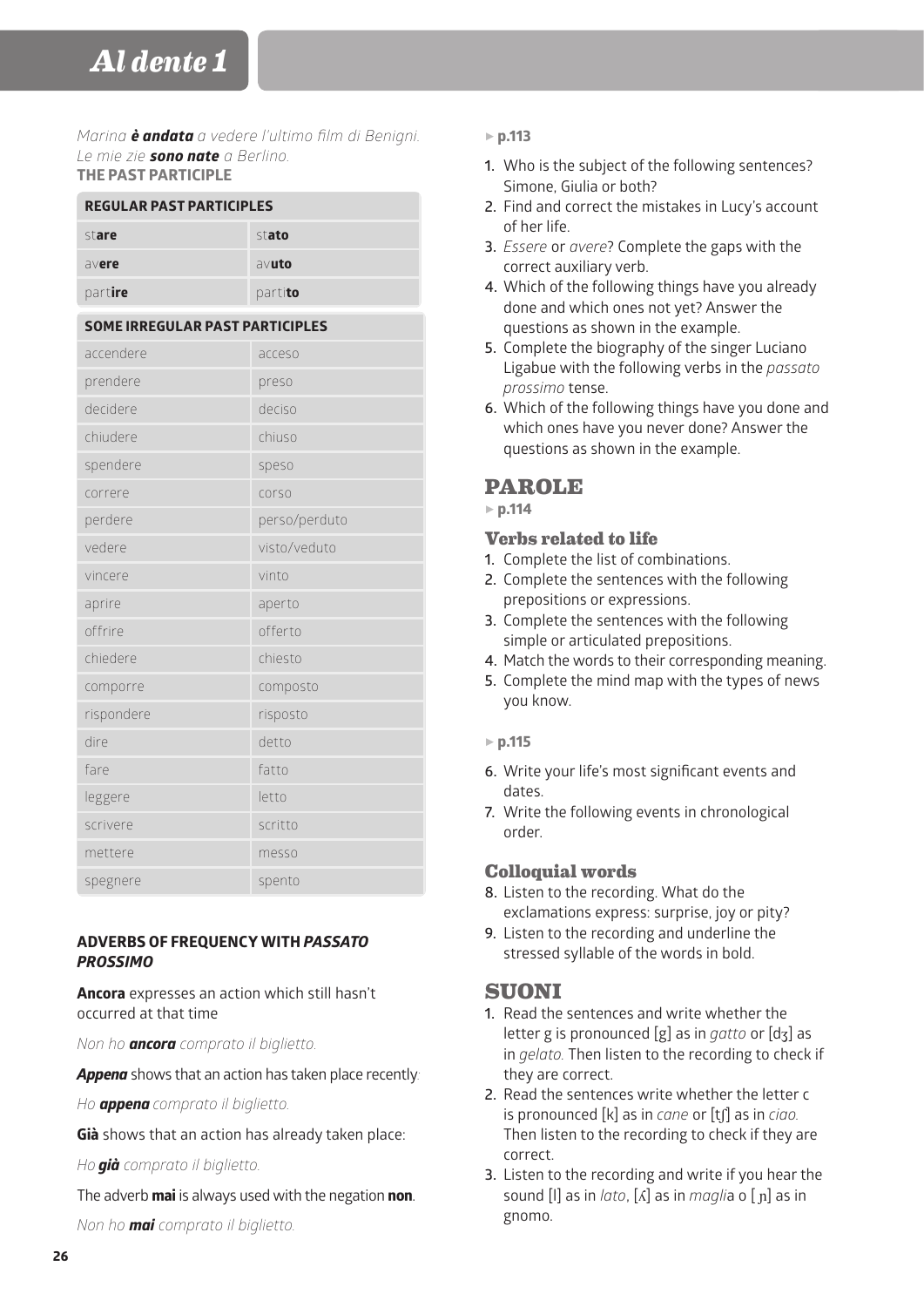# **SALOTTO CULTURALE**

5 **p.117**

### **I fotografi della dolce vita**

A. Do you know the word *paparazzo*? Before reading the texts, discuss your ideas with a classmate.

**B.** Read the texts and answer the following questions. Then compare your answers with a classmate's.

C. Work with a classmate. Complete the *paparazzo*'s identikit.

## **COMPITI FINALI**

5 **p.118**

**CF**

## **Elaborare la linea del tempo della classe**

A. Work in groups. Gather information and take notes on the significant moments in your lives (high school diploma, graduation, wedding, children, abroad experiences etc.)

**B.** Create a timeline using the collected data.

C. Discuss this with the other groups and put all the information together to create the timeline of the class.

#### **WORKING STRATEGIES**

Before deciding the groups, you can write down a **G** list of questions to make the collection of data easier.

**Create a digital version of the timeline and post it in the virtual classroom.**



## **Intervistare un compagno e scrivere il suo CV del 2035**

A. Write down questions to interview a classmate and find out about his studies and experiences.

B. Imagine it is the year 2035: based on the collected information write your classmate's resume.

C. Show the resume to your classmate and explain your choices. You can hang the CV in your classroom and share it with the class.

#### **WORKING STRATEGIES**

Make sure you know about your classmate's competences and interests so to envision an imaginary future career for him/her.

**Use a format among the several types viewable on websites like LinkedIn or Infojobs.**

#### 5 **p.119**

#### **Com'è andato il compito?**

A. Assess your own competences. I am able to give an account of someone's life (biography) I am able to talk about past events I am able to deliver news I am able to react to pieces of news and fun facts accordingly

B. Did you have any problems when working on your assignments? What kind? Did you learn something new? What? What did you enjoy most about your assignments?

C. Assess the work of your classmates and discuss it with them.

The presentation is understandable They used the contents of the units The vocabulary used is appropriate It is interesting and original The pronunciation is clear and the intonation is correct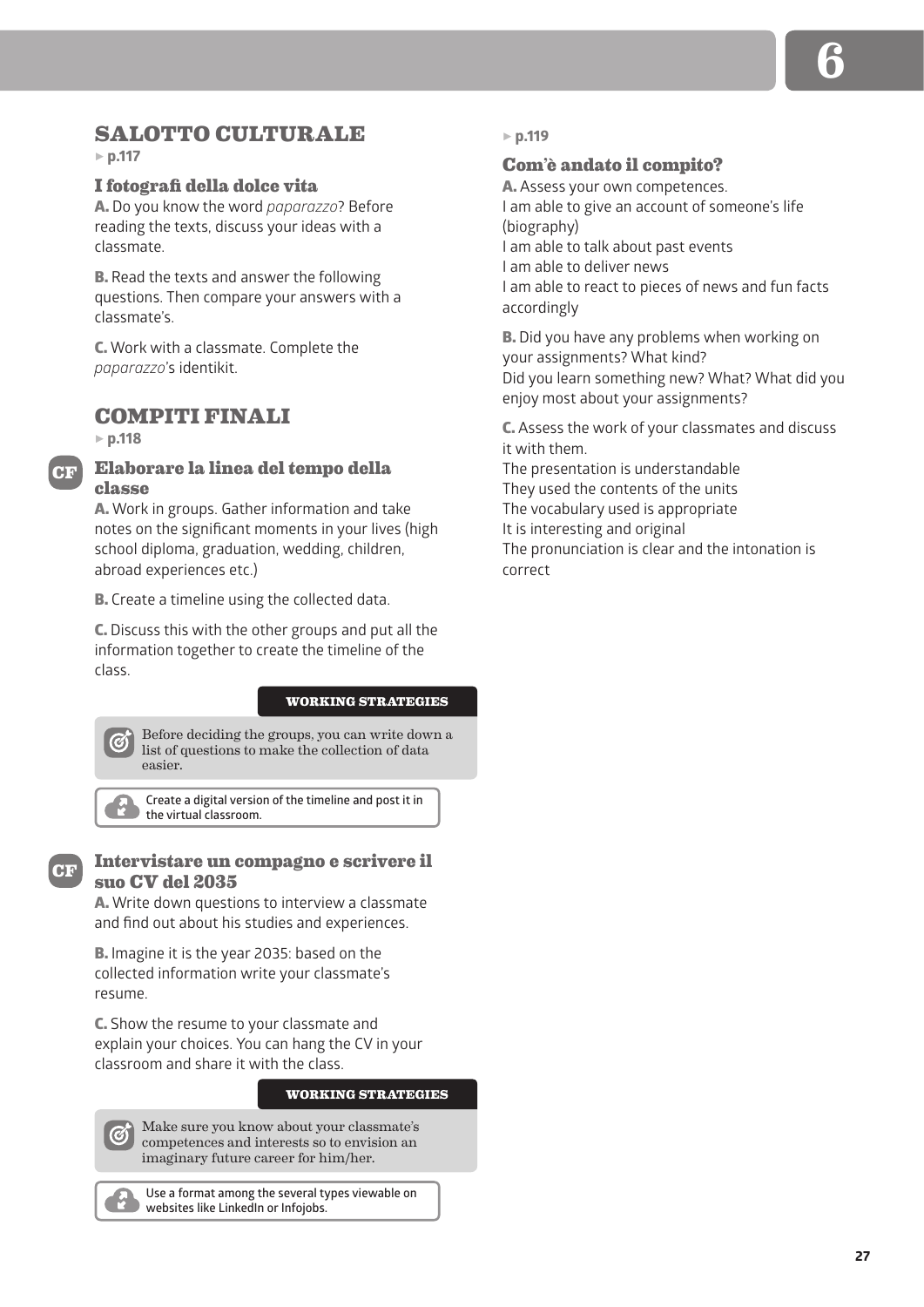# **Unità 7 Tutta mia la città**

 $\triangleright$  p. 123

**CF**

**CI**

## **COMPITI FINALI**

- Promote a city worth visiting
- Give information and describe an area

**COMPITI INTERMEDI**

- Describe the most beautiful city
- Make a photo-collage presentation
- Write a review of services

# **1. La città in parole**

A. Look at the picture: what comes to your mind? Use a dictionary to help you.

B. Now look at the clouds of words: do you know the building depicted? Then find the words corresponding to the following categories. City sites:

Adjectives used for describing the city and its sites:

C. Compare your list with a classmate's. Together find the words you both don't know.

#### 5 **p.124**

## **2. Da non perdere**

A. Look at the format of this text: what's the general theme? What kind of information can you find? Work with a classmate.

**B.** Read the article: do you know the Italian cities mentioned? Work with a classmate and find them on the map of Italy on page 244.

#### 5 **p.125**

C. Read the article again and underline the adjectives used to describe the cities. Then translate them into your own language.

D. Look at the highlighted words in exercise A: what are they used for? Complete the examples (left column) and circle the correct option to complete the rule for their use (right column).

The indefinite p. 130

The indefinite + an adjective have a **variable/ invariable form**.

The indefinite + a noun have **a variable/invariable form**.

E. Which city mentioned in the article would you rather visit? Discuss it with a classmate

5 *Turin, the most visited city by Italians in 2013.*

F. A radio station is interviewing several people to know which city in Italy is the most beautiful. Read the following info cards, listen to the recording and write the information you hear.



## **LA CITTÀ PIÙ BELLA**

Which do you think is the most beautiful city in your country? Write a short text to describe it.

5 **p.126**

## **3. Nuove bellezze**

A. Read the posts in this blog about three Italian areas which have been redeveloped. Which do you think is the most interesting?

B. In the blog posts you found new adjectives to describe a city. Underline them and add them to the list on page 125. Lastly, try and complete the following lists of words.

C. Read the posts and find the plural of the following words: do you notice anything particular? Discuss it with a classmate.

Invariable nouns p. 130

D. Look at the highlighted words in the blog posts and try to complete the box. Work with a classmate. Then look at the plural masculine and feminine: do you notice anything?

Nouns in *-co/-go, -ca /-ga* p. 130

MASCULINE FEMININE

E. And what's your neighborhood like? What services are provided? What are its main characteristics? Write a short text to describe it.

5 **p.127**

## **4. #insta\_roma**

A. Hans is visiting Rome: follow him on Instagram! Which photo do you think is the most beautiful? Complete the descriptions and match the captions below to the corresponding picture.

B. Now look at the highlighted words in exercise A and complete the box.

Expressions of place p. 130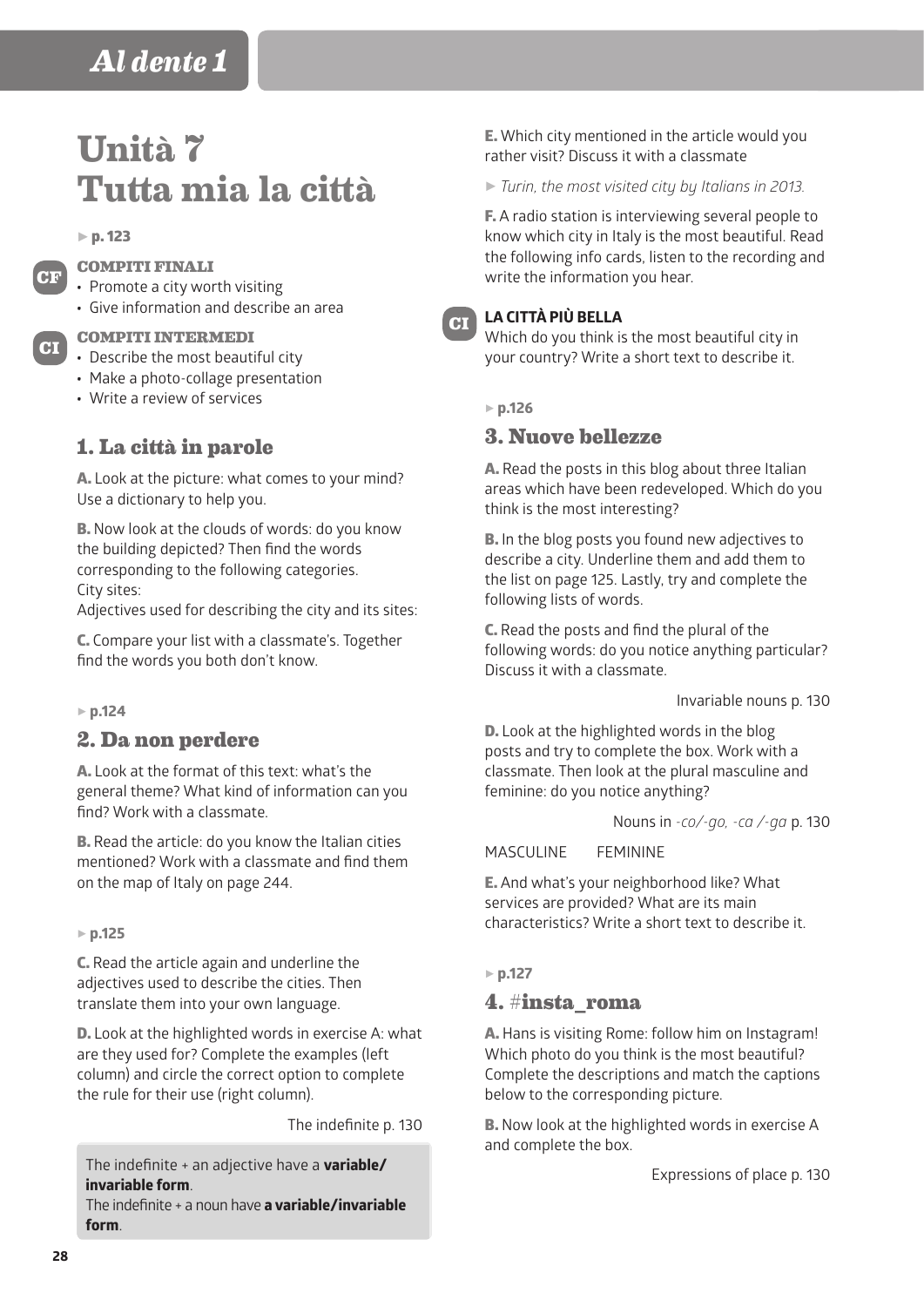C. Choose an object in the class and give clues to a classmate who will then have to try and guess what it is.

**CI**

## **DIVENTA UN "URBAN PHOTOGRAPHER"!**

Choose or take some pictures of an area in a city you like; make a photo collage. Then show and explain it to the class.

## 5 **p.128**

# **5. Dove dormiamo?**

A. When organising a trip to a city and looking for accommodation, which area do you prefer? Use the Internet or a dictionary to help you.

B. Here are some suggestions for a weekend-long stay in the city of Mantova. Use two different colours to underline the services provided with the accommodation and those available in the areas. Then compare it with the work of a classmate.

C. Find some information on Mantova and then choose the most enticing accommodation among the ones suggested in exercise B. Discuss it with a classmate.

#### 5 **p.129**

# **6. Ti è piaciuto?**

A. Read the reviews below and write the places named in the labels they refer to. Then choose a title for each of the reviews from the ones given.

B. Read the reviews again, find the sentences which correspond to the statements in the following box and then complete it. Look at the highlighted words: what words are they replacing?

The locative *ci* p. 130

C. Read the reviews and underline the **passato prossimo** tense of the verb **piacere**. What auxiliary does it need?

D. Listen to four different reviews and write the level of customer service quality satisfaction. eccellente (excellent) nella media (average) s carso (poor)

## **LO CONSIGLIO!**

**CI**

Write a positive review and a negative one regarding a service (accommodation, restaurant etc.) or an activity (guided tour, excursion etc.)

## **GRAMMATICA**

#### 5 **p.130**

## **THE INDEFINITE (ADJECTIVES, NOUNS)**

They give a generic, imprecise information. They can be used with a noun to specify its amount, or with an adjective to specify the intensity:

*In questa zona ci sono troppi turisti.* Questo quartiere è *molto tranquillo*.

When used with a noun, they agree in gender and number with that noun:

*L'albergo offre pochi servizi.* In centro c'è molt*a* confusion*e*.

When used with an adjective, they are invariable:

*Il ristorante è molto caro. Gli abitanti sono molto gentili.*

| <b>SINGULAR</b>                   | <b>PLURAL</b> |
|-----------------------------------|---------------|
| troppo/a                          | troppi/e      |
| molto/a                           | molti/e       |
| tanto/a                           | tanti/e       |
| poco/a                            | pochi/e       |
| BASSUD (BASSUDA (BASSUDA (BASSUD) |               |

nessun / nessuno / nessuna / nessun'

**Nessun**, **nessuno** and **nessuna** are always used in the singular form.

### **INVARIABLE NOUNS**

Some nouns have one form only for the singular and the plural.

Nouns with stressed final vowel: la citt**à** B le citt**à**  $i$ **i** caff $\dot{e}$   $\rightarrow$  i caff $\dot{e}$ 

Nouns ending in a consonant: il ba**r** B i ba**r** l'autobu**s →** gli autobu**s** 

Abbreviation of nouns: il cinema → i cinema (cinematografo → cinematografi) la moto  $\rightarrow$  le moto (motocicletta  $\rightarrow$  motociclette)

A All elements which accompany these nouns (articles, adjectives, etc.) follow the general rules of agreement:

*La città è tranquilla.* [feminine singular] *Le città sono pulite.* [feminine plural] *Il bar all'angolo è economico.*[masculine singular] *I bar del centro sono cari.* [masculine plural]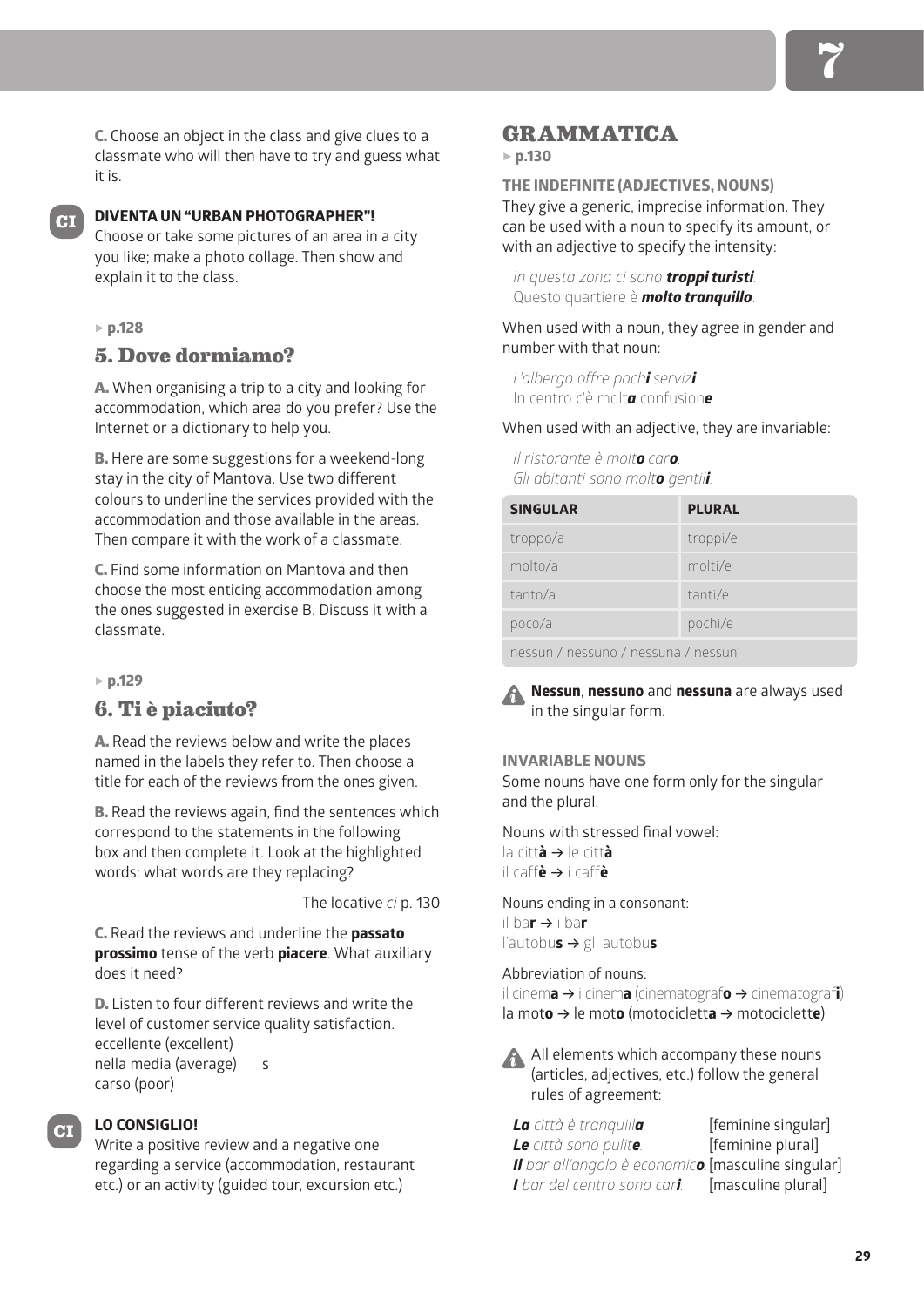### **NOUNS AND ADJECTIVES ENDING IN -***CA* **AND -***GA***, -***CO* **AND -***GO*

| turistico     |               | turistici |
|---------------|---------------|-----------|
| <u>pa</u> rco | $\rightarrow$ | parchi    |
| psicologo     | $\rightarrow$ | psicologi |
| albergo       | →             | alberghi  |
| banca         |               | banche    |
| bottega       |               | botteghe  |

# A

| amico            | amici    |
|------------------|----------|
| di <u>a</u> logo | dialoghi |

For the plural of masculine nouns ending in *–co* and *–go* you must pay attention to the stressed syllable.

## **PREPOSITIONS OF PLACE**

They are used to indicate the location of objects or people in space. They are usually formed by using the prepositions **a** and **da** (**davanti a, lontano da** = in front of, far from), and it is important to pay attention to the noun which follows the preposition:

*Siamo davanti al museo. La fermata è di fronte allo stadio. Il B&B è lontano dal centro. Ti aspetto in mezzo alla piazza.*

## *ESSERE* **AND** *ESSERCI*

To state where someone or something is located the verbs **essere** and **esserci** can be used:

*In pieno centro storico c'è il bellissimo loft.* Il bellissimo loft *è* in pieno centro storico.

*Al primo piano ci sono la camera e il bagno.* La camera e il bagno *sono* al primo piano.



If the first piece of information is the place, location, we use **esserci**; if it is the object or person, we use **essere**.

## *THE LOCATIVE CI*

## The pronoun **ci** can be used instead of a place:

*A me piace questa zona, ci vengo spesso. Bellissima Mantova! Ci siamo stati per Pasqua. Questo ristorante è ottimo, ci torniamo di sicuro!*

## **THE** *PASSATO PROSSIMO* **OF THE VERB** *PIACERE*

The verb **piacere** is conjugated using the auxiliary **essere**; the past participle agrees with the object in gender and number.

### *L'albergo ci è piaciuto molto, davvero confortevole! Le escursioni non ci sono piaciute tanto.*

## 5 **p.131**

- **1.** Circle the correct option.
- **2.** Write whether the following words are singular (S), plural (P) or can be both (S/P).
- **3.** Write the plural form of the following words. Pay attention to the stress position for the masculine nouns.
- **4.** Complete the expressions of place with the correct preposition. Pay attention to the noun which follows the preposition.
- **5.** Complete the gaps with *c'è/ci sono* or è/*sono.*
- **6.** Match the sentences in the first column to the ones in the second so to create some dialogues. Then underline the part of the sentences the word *ci* refers to.
- **7.** Complete the gaps with the verbs in brackets conjugating them in the *passato prossimo* tense. Pay attention to the auxiliary.

# **PAROLE**

5 **p.132**

## **City sites and services**

- **1.** Complete the following mid maps.
- **2.** Match the words to find city sites and services.

## **Adjectives to describe a city**

- **3.** Match the adjectives on the left to their opposite.
- **4.** Complete the sentences with the following adjectives.
- **Accommodation services**
- **5.** Write the following words or expressions next to their corresponding pictogram.

## **Verbs related to the city**

**6.** Complete the list of combinations.

## 5 **p.133**

## **Prepositions of place**

- **7.** Where is Hans located in each situation in relationship to the Coliseum: in front of, near, behind, between, opposite or far from? Colloquial words: *non so, senti*
- **8.** Match each sentence to the appropriate reply. Which colloquial word expresses doubt and which is used to draw someone's attention? Then listen to the recording to check if you are correct. Lastly, translate the replies into your own language.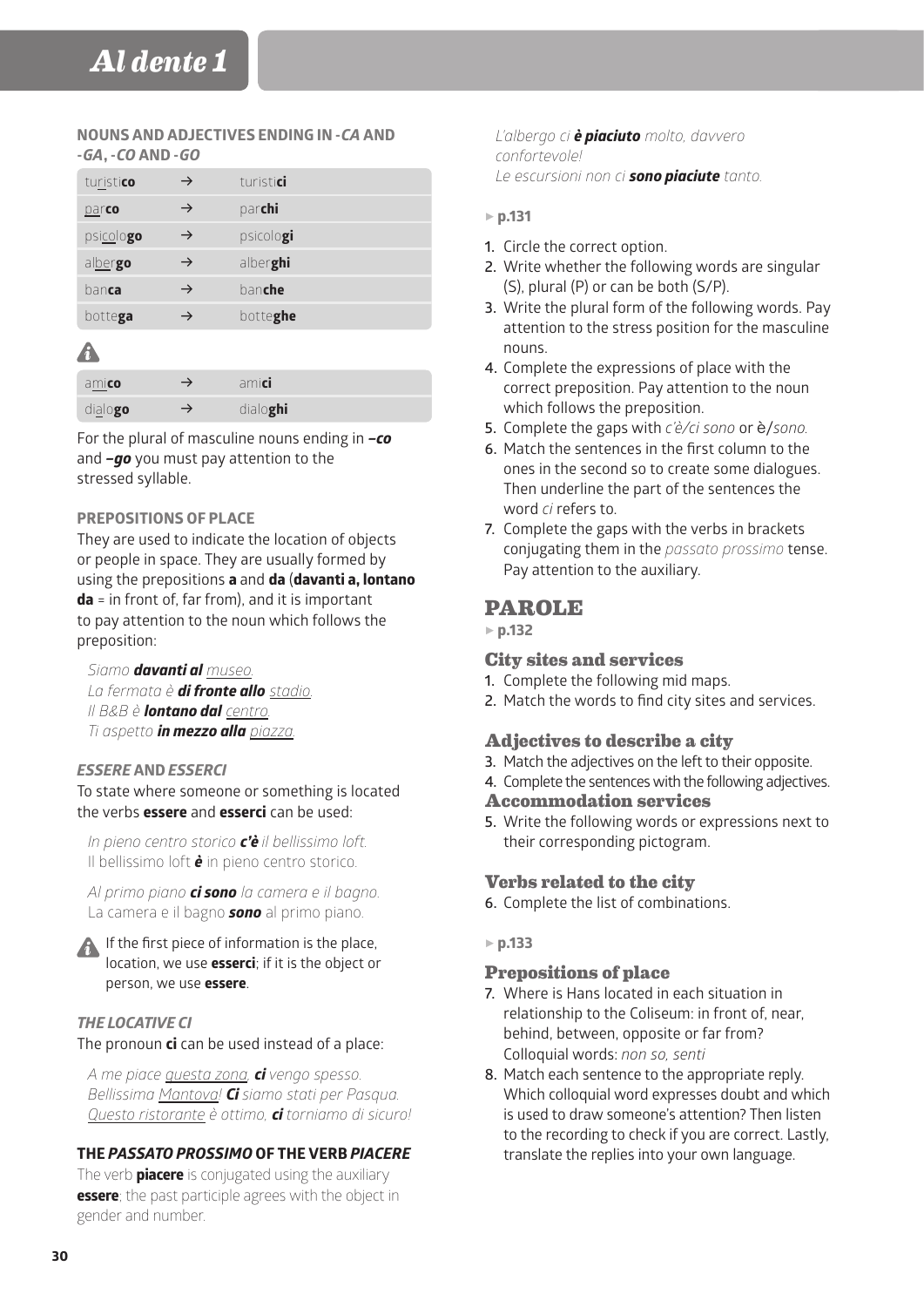# **SUONI**

- **1.** Read these sentences to your classmate: what's your intonation like? Then listen to the recording and write whether the sentences express surprise (S), interest (I) or disappointment (D).
- **2.** Listen to the recording and place the accent mark on the words in bold where necessary.
- **3.** Listen to the recording and circle which word you hear.

# **SALOTTO CULTURALE**

5 **p.135**

## **In giro per Venezia**

A. Look at the map of Venice and answer the following questions. Then compare them with a classmate.

B. Read this riddle and try to finish it writing the missing word.

C. Look at the picture: do you recognise any means of transport? Work with a classmate.

D. Read the information on Venice. Which statements do you think are true and which false? Then listen to the interview and write which statements are true or false according to Lucia. Lastly, compare them with your initial hypothesis.

E. Work in groups. Choose an area in Venice, do some research and create an info card based on the given prompts. Then hang it in the classroom.

# **COMPITI FINALI**

5 **p.136**

**Promuovere un quartiere o una città**

A. Work in groups. Choose a specific area or city you like and that it's worth visiting.

B. Think of the characteristics you wish to point out and select the most significant places of interest.

C. Create a presentation aiming at promoting your proposal. Choose your favourite format: Power Point, a poster, a brochure, a photo collage, Prezi, a video, ecc.

#### **WORKING STRATEGIES**

Organise your team work: decide who does what (who takes note, who makes the drawing etc.). Come to an agreement taking into account everyone's opinions and suggestions.

**You can post your presentation on Facebook, a blog, on Youtube etc.**

**CF**

## **Dare informazioni e descrivere un quartiere che conosciamo**

A. Choose a neighbourhood of a city or town you know and that you like.

**B.** Write down the most significant characteristics as well as several suggestions for those who wish to visit this place.

C. Write a comment supporting your proposal.

## **WORKING STRATEGIES**

Before writing your text, take notes and make a list of the things you want to write about.

**You can share your description by posting on a blog, on Facebook, on Tripadvisor etc.** 

#### 5 **p.137**

**CF**

**Com'è andato il compito?**

A. Assess your own competences. I am able to describe an area or city I am able to ask and give information about places I am able to locate people, places and things I am able to talk about and give my opinion on a trip

**B.** Did you have any problems when working on your assignments? What kind? Did you learn something new? What? What did you enjoy most about your assignments?

C. Assess the work of your classmates and discuss it with them.

The presentation is understandable They used the contents of the units The vocabulary used is appropriate It is interesting and original The pronunciation is clear and the intonation is correct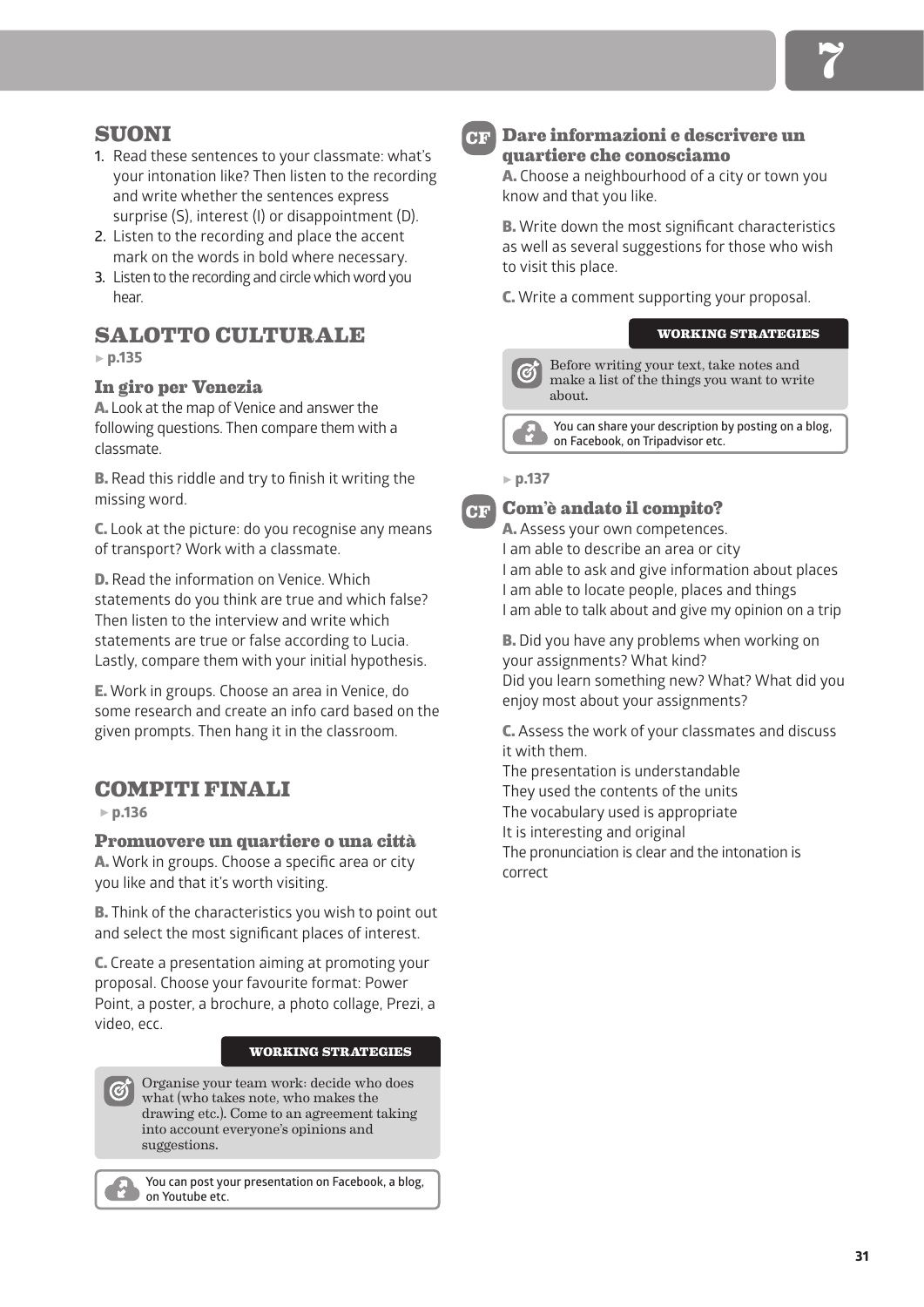# **Unità 8 Questione di stile**

 $\triangleright$  p. 139

**CF**

**CI**

#### **COMPITI FINALI**

- Choose a present for a classmate
- Describe the most beautiful and the ugliest presents

#### **COMPITI INTERMEDI**

- Give advice on how to dress like an Italian • Prepare an interview to find out the most
- compatible shopping partner • Choose and describe a present to get for the Italian teacher

# **1. Parole della moda**

A. What elements shown in the picture do you recognise? Discuss it with a classmate and write a list of words.

B. Now read the words contained in the cloud and complete the categories. Then discuss it with a classmate.

Article of clothing:

Accessories:

Places where to go shopping:

C. The English word *shopping* has become part of the Italian vocabulary and is now a common word. Look at the verb used together with shopping.

5 **p.140**

## **2. Ma come ti vesti?**

A. In what way does the Italian style stand out, in your opinion? Which differences are there in the way people dress between your country and Italy? Discuss it with a classmate.

B. Read the following blog which gives tips on style. Then look at the pictures and identify which ones, according to the blog's writers, represent wrong or correct fashion style choices.

C. What about you? What do you think about the blog's fashion tips? Which ones do you follow or don't? Discuss it with a classmate. You may give some pieces of advise.

#### 5 **p.141**

D. Look at the highlighted verb forms in the text

and complete the box.

The direct imperative p. 146

IMPERATIVE IMPERATIVE AFFIRMATIVE NEGATIVE

E. Complete the combinations. Use the text to help you if necessary.

F. Sandra and Paolo are getting ready to go to the theatre. Listen to their conversation and write which articles of clothing and accessories they are wearing. Then, in pairs, think about what Sandra and Paolo could wear to follow the blog's style tips in a better way.

G. Look at the sentences taken from the dialogue: next to the underlined verbs in the imperative form write their infinitive form.

The direct imperative p. 146

H. Did you understand how to form the imperative mood of verbs? Complete the box.

The direct imperative p. 146

IMPERATIVE AFFIRMATIVE IMPERATIVE NEGATIVE

I. In pairs, choose one of the following situations and give your classmate advice on how to dress.

#### **STILE ITALIANO**

Do your classmates follow the Italian fashion style rules? Look at the way they are dressed and give them advice so they look more "Italian".

#### 5 **p.142**

**CI**

## **3. Facciamo shopping!**

A. In a fashion forum, Kevin, a British guy, is asking for advise on the best places to go shopping. Read the posts in which some people answer and share their opinion on where they prefer to shop. Underline the places where it is possible to go shopping. Then answer the questions below.

B. Look at the highlighted sentences in the forum: what do they express? Then choose the correct option or options to complete the rule.

Expressing need or obligation p. 146

**si deve** + infinitive + singular / plural **si devono** + infinitive + singular / plural

C. Look at the highlighted sentences in the forum again and write sentences using the constructions *bisogna + infinitive and avere bisogno di.*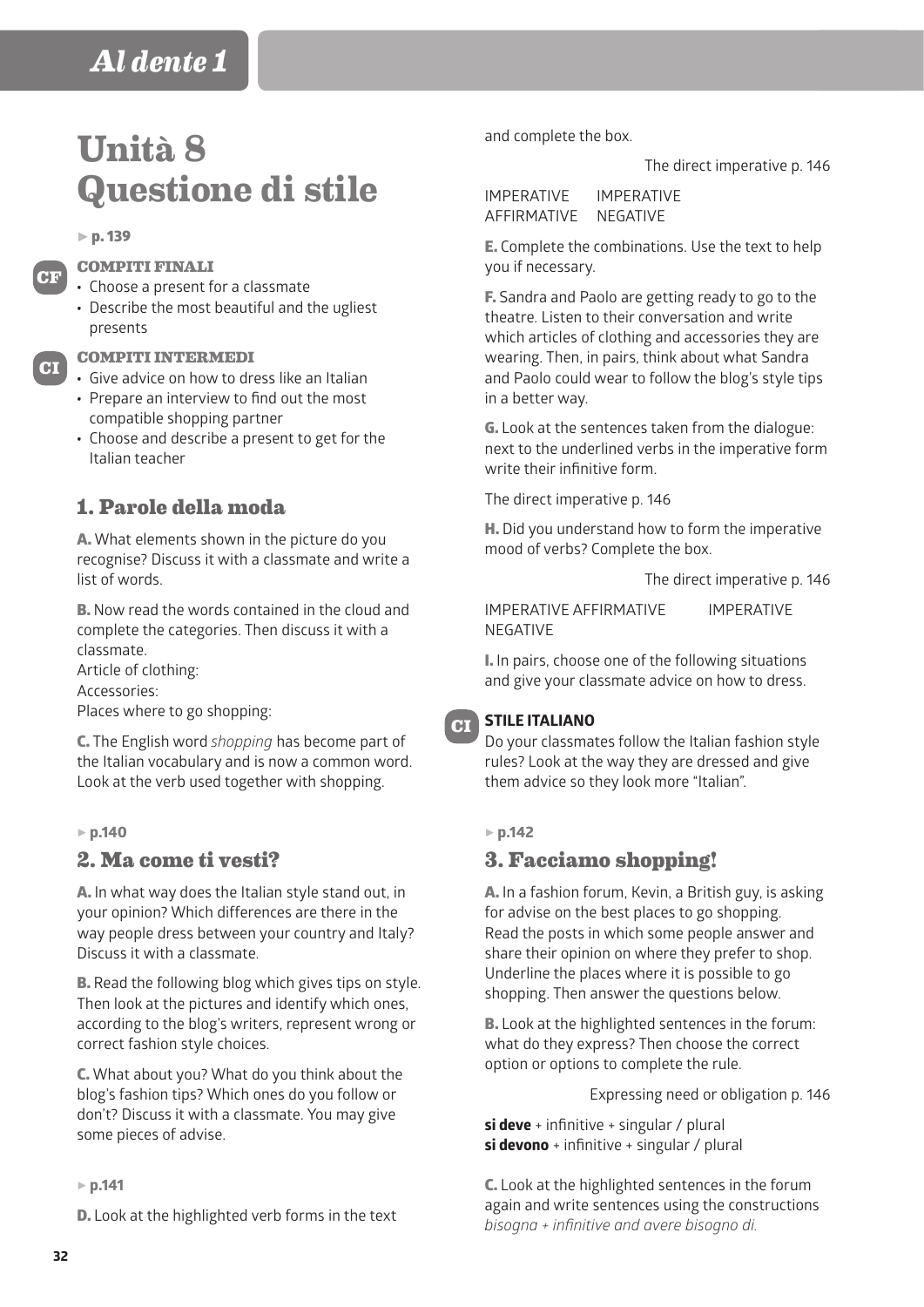D. The forum presents useful vocabulary to talk about shopping. Complete the following lists of words. Then compare the list with a classmate's.

E. What about you? Where do you prefer going shopping and why? Discuss it with a classmate and give each other tips. Then write a comment for the forum in exercise A.

#### 5 **p.143**

## **4. Abbigliamento di seconda mano**

A. What do you think about second-hand clothing? Discuss it with a classmate.

**B.** In your opinion, are the following statements on second-hand clothes shopping in Italy true or false? Discuss your opinions with a classmate. Then read the article and find out if you are right.

C. Look at the imperative + pronoun forms highlighted in the article and choose the correct option to complete the rule.

The imperative with pronouns p. 146

The imperative in the affirmative form requires the pronoun **before the verb / after the verb / before or after the verb**

The imperative in the negative form requires the pronoun **before the verb / after the verb /before or after the verb**

D. Now compare the following constructions: are there differences between the position of the reflexive pronoun and the position of the direct pronoun?

The imperative with pronouns p. 146

E. What about you? Have you got anything to sell or swap at a second-hand market? Write a list of garments or accessories and find corresponding pictures. Discuss it with a classmate and match the items to create different looks.

#### **ANDIAMO A FARE SHOPPING!**

Prepare some questions to find your most compatible shopping partner. Interview some of your classmates and identify the right one. Explain the reasons behind your choice.

5 **p.144**

**CI**

#### **5. Un regalo è per sempre!**

A. What's your relationship with presents? Take the test and compare your results with a classmate's.

Would you like to receive a present from your classmate or not?

B. Look at the highlighted verbs in the text and complete the box.

Modal verbs p. 146

C. In the text find the verbs related to "getting presents" and complete the list writing them in their infinitive form.

D. Think about two presents you bought: who were they for? How did you decide what to get? Discuss it with a classmate.

5 **p.145**

## **6. Vorrei quell'orologio**

A. Look at the following pictures and match them to the corresponding dialogue.

B. Read the lines of the pictures and complete the box using the demonstratives adjectives. Then choose the correct option to complete the rule.

The demonstratives p. 146

We use *questo, questa, quest', questi, queste* to point out an object which is **near us / far away from us.**

We use *quel, quello, quella, quell', quei, quegli, quelle* to point out an object which is **near us / far away from us.**

C. Read the sentences of a dialogue taking place in a shoe shop and a dialogue taking place in a clothes shop. Write whether the sentences are said, in your opinion, by the shop assistant (C) or the customer (CL). Then listen to both dialogues to check if you are right.

D. Look at the highlighted expressions in exercise C. Then think of some items of clothing or accessories you would like to have and ask a classmate whether he/she has them.

E. Imagine you are a shop assistant in a clothes shop where a customer wants to buy a pair of shoes and a jumper. Write a short dialogue using the following information. Then act out the dialogue with a classmate.

#### **UN REGALO PER L'INSEGNANTE CI**

Work in pairs: think of a present for your Italian teacher. Explain the reasons behind your choice.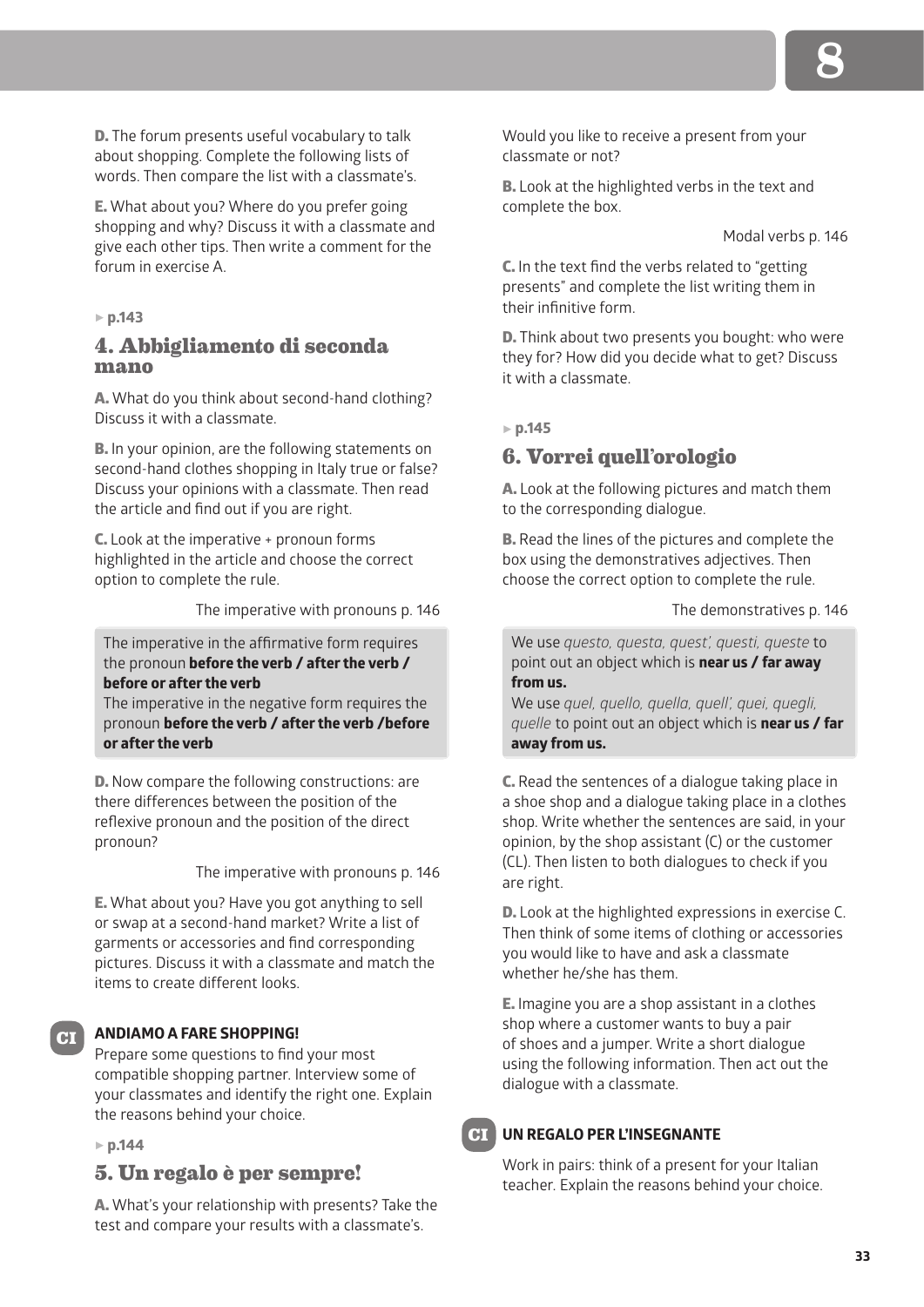# **GRAMMATICA**

#### 5 **p.146**

**THE PRESENT INDICATIVE OF MODAL VERBS** When conjugating the verbs **dovere** (must), **potere** (can) and **volere** (want) in the present tense, they modify their stem. (These verbs do not follow the regular conjugation patterns of the Italian *-ere* verbs)

| <b>DOVERE</b> | <b>POTERE</b> | <b>VOLERE</b> |
|---------------|---------------|---------------|
| devo          | posso         | voglio        |
| devi          | puoi          | vuoi          |
| deve          | può           | vuole         |
| dobbiamo      | possiamo      | vogliamo      |
| dovete        | potete        | $\vee$ olete  |
| devono        | possono       | vogliono      |

*Vuoi quel braccialetto? Finalmente oggi posso riposarmi.*

*Devi indossare la camicia nuova.*

Anna *vuole* che stasera ci vestiamo in modo elegante.

In order to make a request politely, the verb **volere** is generally used in the **conditional** or the **imperfect** tense.

*Buongiorno, vorrei provare quella giacca marrone.* 1 *Salve la posso aiutare?*  C *Sì, grazie, volevo vedere quegli stivali neri.*

## **EXPRESSING NEED AND OBLIGATION**

The need or obligation to do something specific can be expressed by using the **personal** or **impersonal form**.

### **IMPERSONAL FORM**

#### **Si deve + infinitive**

*Si deve vestire in modo elegante a un matrimonio. Quando fa freddo, si devono indossare vestiti pesanti*

#### **Bisogna + infinitive**

*Quando fa freddo bisogna mettersi qualcosa di lana.*

*Bisogna prendere l'ombrello per ripararsi.*

The construction **si deve/devono + infinito** changes when the infinitive is followed by a

noun in the plural form.

#### **PERSONAL FORM**

#### **Avere bisogno di + infinitIive /noun**

*Ho bisogno di mettermi il cappotto perché ho freddo. Ho bisogno dei vestiti leggeri per il viaggio a Cuba.*

#### **THE ADJECTIVE** *BELLO*

When it precedes the noun, it takes the forms of the definite article: **bel** vestito, **bell'**oggetto, **bei** vestiti, **begli** oggetti.

#### *CE L'HO*

The construction **ce** + direct pronoun **lo**, **la**, **li**, **le** is used to express possession. 1 *Ce l'hai il vestito?* 

 $\circ$  *Sì ce l'ho*.

#### **DIRECT (INFORMAL) IMPERATIVE**

It is used to offer advice or suggestions and to give instructions to one person (**tu** – you, second person singular) or a group of people (**voi** – you, second person plural) in an informal way.

#### **AFFIRMATIVE**

All persons of the conjugation of the verbs in the imperative are the same as in the present indicative with the exception of the second person singular of the verbs ending in **-are**.

|     | <b>STUDIARE</b> | <b>SCRIVERE</b> | <b>DORMIRE</b> | <b>FINIRE</b> |
|-----|-----------------|-----------------|----------------|---------------|
| tu. | studia          | scrivi          | dormi          | finisci       |
| VOL | studiate        | scrivete        | dormite        | finite        |

Those verbs which are irregular in the present indicative are also irregular in the imperative. **essere** → (tu) sii, (voi) siate **avere** → (tu) abbi, (voi) abbiate **sapere** → (tu) sappi, (voi) sappiate

The second person singular has irregular forms. **andare** →va' (o vai) **dare** → da' (o dai) **dire** → di'

**fare** → fa' (o fai) **stare** → sta' (o stai)

#### **NEGATIVE**

The imperative in the negative form is formed with **non + infinitive** of the verb for the second person singular; with **non + imperative affirmative** for the second person plural.

*Non mettere le scarpe rosse stasera. Non abbinate più di tre colori.* 

#### **THE IMPERATIVE WITH PRONOUNS**

In the affirmative form the pronoun is **joined** to the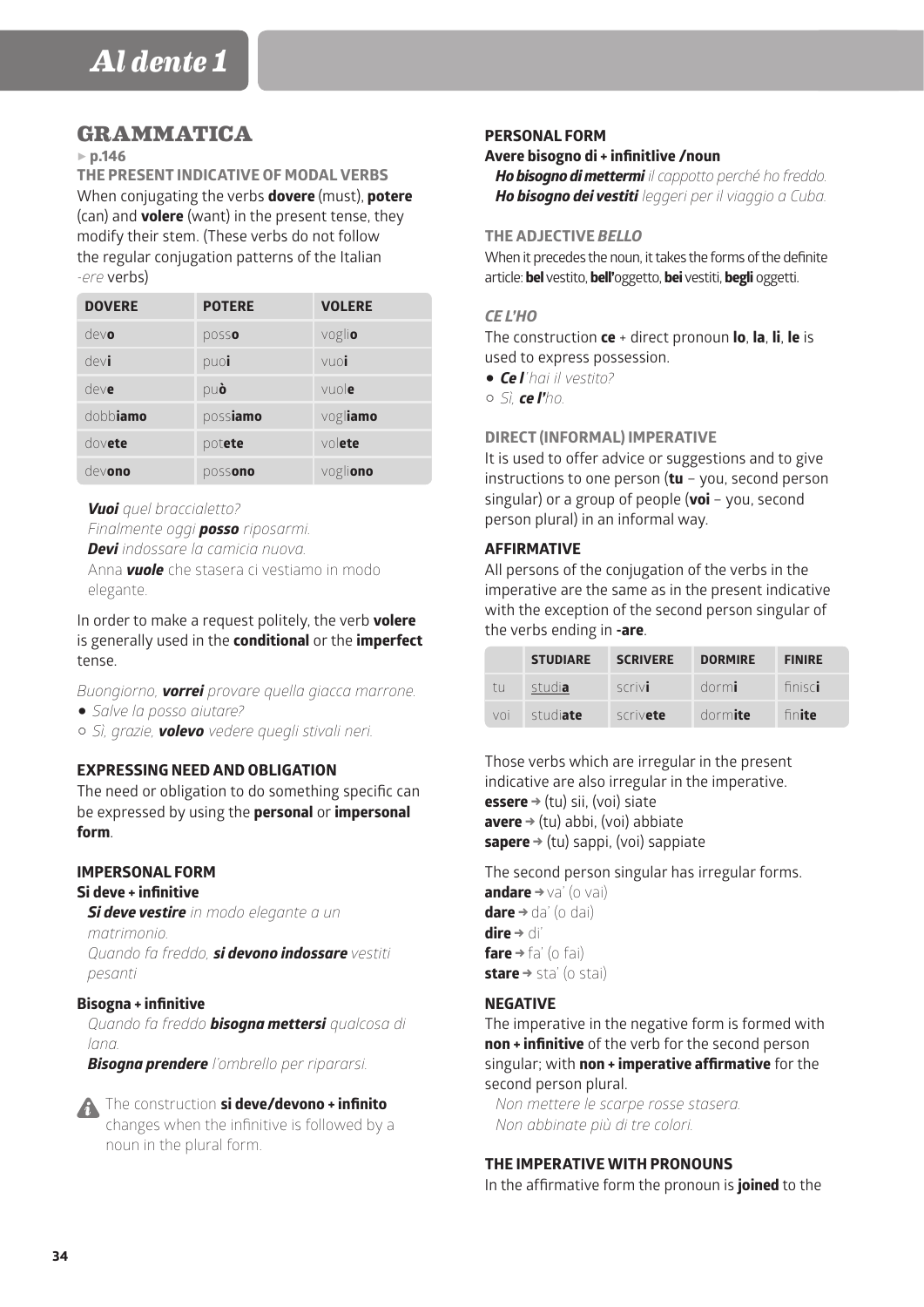### verb. In negative form it can be placed **before** or **after** the verb.

*Mettiti il vestito blu! Non ti mettere il vestito! / Non metterti il vestito!*

## **DEMONSTRATIVE ADJECTIVES**

**Questo/a** indicate closeness in space or time of people or objects with respect to the speaker. **Quello/a** indicate distance in space or time of people or objects with respect to the speaker.

|                 | <b>MASCULINE</b>       | <b>FEMININE</b> |
|-----------------|------------------------|-----------------|
| <b>SINGULAR</b> | questo / quest'        | questa / quest' |
|                 | quello $\prime$ quell' | quella / quell' |
| <b>PLURAL</b>   | questi / quegli        | queste          |
|                 | quelli                 | quelle          |

The singular form **quest'** is used when the noun begins with a vowel.

## The forms **quel**, **quello**, **quella**, **quell'**, **quei**, **quegli**, **quelle** follow the same rules of the indefinite article

- 5 **p.147**
- **1.** Complete the gaps in the dialogues with correct form of the verbs *volere, dovere* and *potere*.
- **2.** What do the demonstrative pronouns in the following sentences refer to? Underline the correct option or options.
- **3.** Complete the sentences to give advice as shown in the example.
- **4.** Complete the following sentences with *si deve* or *si devono*.
- **5.** Give Piero advice when replying to each of his statements. Choose how to reply using the options as shown in the example.
- **6.** Piero and his brother don't do everything as they should. Encourage them to do better writing sentences as shown in the examples.
- **7.** Complete the answers or the questions in the appropriate way.

# **PAROLE**

## 5 **p.148**

#### **Articles of clothing and accessories**

- **1.** What do you wear in summer and winter? Write the list of articles of clothing below in the appropriate column.
- **2.** Underline the appropriate articles of clothing and accessories according to each situation. What do you wear …?

## **Body parts, clothes and accessories**

**3.** Match the body parts to clothes and accessories.

## **Dialogue in a clothes shop**

**4.** Put the dialogue between a customer and a shop assistant in the correct order.

## **Clothes categories**

- **5.** Complete the following lists.
- 5 **p.149**

#### **Adjectives for clothes**

- **6.** Complete the sentences with the correct form of the adjective *bello*.
- **7.** Complete the sentences with the correct colour endings.
- **8.** Choose from the list of adjectives and for each noun form the most possible combinations.

## **SUONI**

- **1.** Work with a classmate and act out the following dialogues. What's your intonation? Then listen to the recording to check if you are correct.
- **2.** Listen to the recording and write whether the sentences are questions (?) or exclamations (!).
- **3.** Listen to the recording and choose which word you hear.

# **SALOTTO CULTURALE**

## 5 **p.151**

#### **Il regalo giusto per ogni occasione**

A. What type of present do you get in your country for the following occasions? Before reading the text, discuss it with a classmate. Then read the article and compare the types of presents.

B. Which of the following expressions are more suitable for each of the six situations described in the article? Discuss it with a classmate.

C. Listen to two conversations between people who must decide what present to buy some friends. What do they eventually decide to get?

D. How would you reply to these statements? Use the expressions in exercise B.

E. What are the most important occasions in your country? What types of presents are bought? Write a short text and discuss it with a classmate.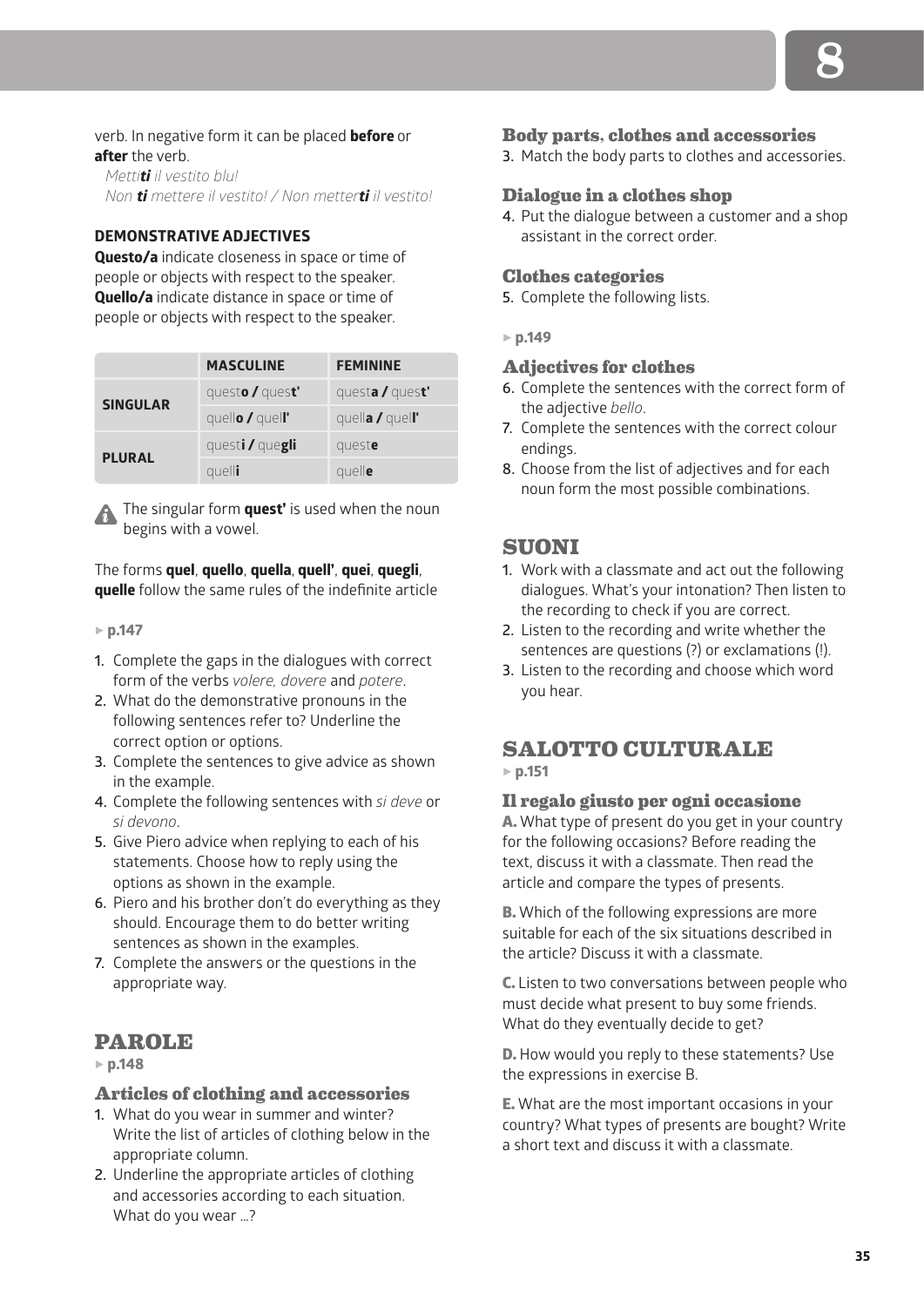## **COMPITI FINALI**

5 **p.152**

**CF**

# **Scegliere un regalo per un compagno** A. Work in groups: prepare some questions for a

classmate to answer to. Find out useful information on which article of clothing or accessory you can get him/her.

B. Each group should interview a classmate and write down their answers.

C. Read the answers and choose the most suitable present for your classmate. Then search on the Internet and send a picture of the present with a gift card to your classmate.

#### **WORKING STRATEGIES**

Organise your team work: decide who does what  $\boldsymbol{\alpha}$ (who takes note, who does the research etc.). Come to an agreement taking into account everyone's opinions and suggestions.



**You can post your present in the virtual classroom.**

# **CF**

#### **Descrivere il regalo più bello e più brutto**

A. Think of the presents you have received: which one did you like best and which one the least?

B. Write a text where you describe both presents: what was the occasion and who got them for you? Why did you or didn't you like them? Use a picture for your description.

C. Hang the description in your classroom. Then read it to your classmates and choose the present you like best.

#### **WORKING STRATEGIES**



Before writing your text, take notes and make a list of the things you want to write about.

**Share your descriptions by posting them in the virtual classroom.**

#### 5 **p.153**

## **Com'è andato il compito?**

A. Assess your own competences.

I am able to communicate and ask about something in a shop

I am able to talk about clothes and style

- I am able to give advice on style
- I am able to ask for and grant permission

I am able to express need and obligation

**B.** Did you have any problems when working on your assignments? What kind? Did you learn something new? What? What did you enjoy most about your assignments?

C. Assess the work of your classmates and discuss it with them.

The presentation is understandable They used the contents of the units The vocabulary used is appropriate It is interesting and original The pronunciation is clear and the intonation is correct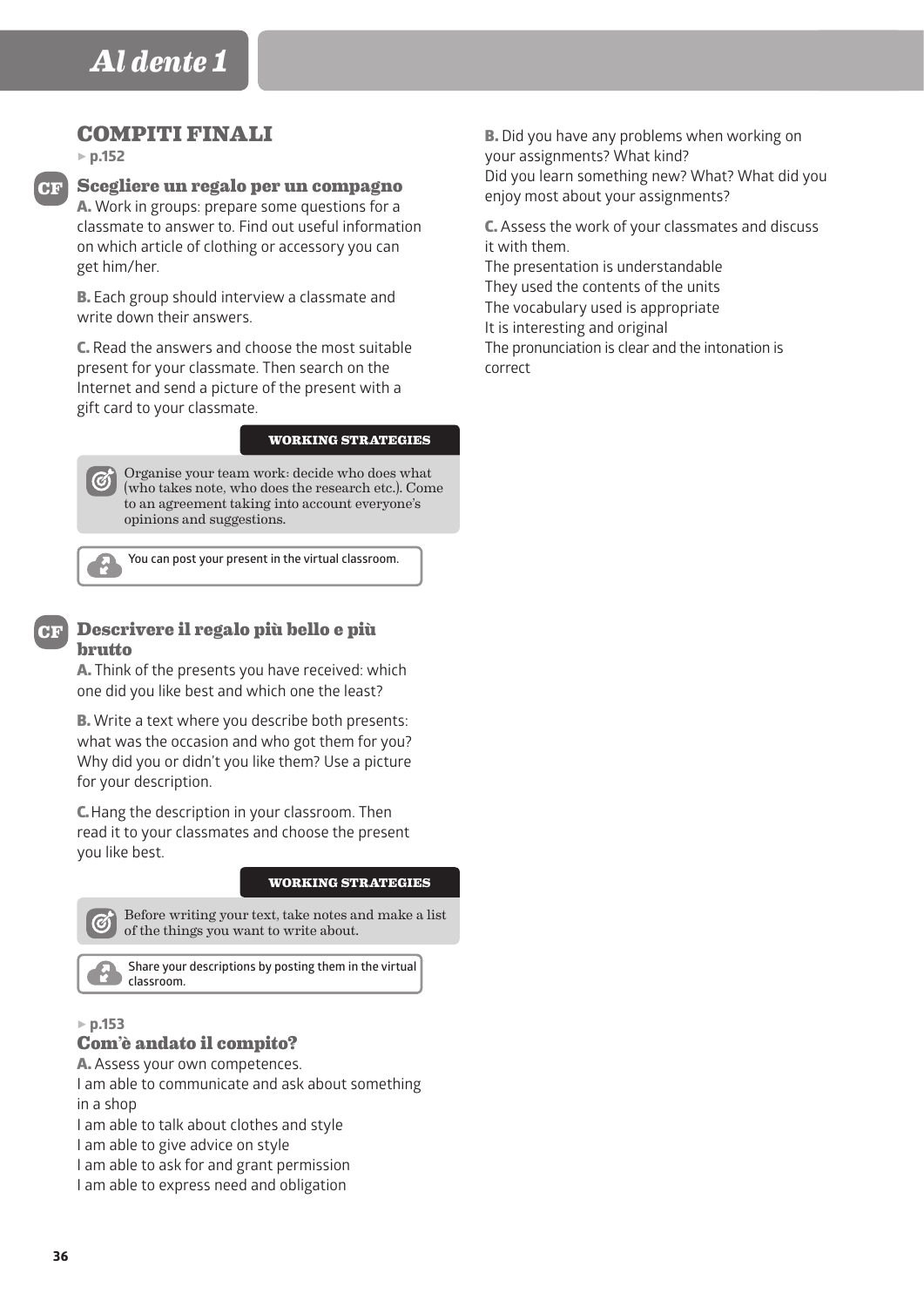# **Esercizi unità 1**

#### 5 **P. 194**

## PERSONAL PRONOUNS

**1.** Complete the sentences with the correct personal pronouns.

#### PRESENT INDICATIVE

- **2.** Circle the correct option.
- **3.** Complete the sentences with the correct form of the following verbs.

#### PRESENT INDICATIVE OF THE VERB *CHIAMARSI*

**4.** Complete the sentences with the correct forms of the verb *chiamarsi.*

### PRESENT INDICATIVE OF THE VERBS *ESSERE, AVERE, STARE*

- **5.** Complete the sentences with the correct forms of the verbs *essere* or *avere*.
- **6.** Complete the dialogues with the correct forms of the verb *stare* and then match them with the right pictures. Then listen to the recording to check if they are correct.

#### 5 **P. 195**

**7.** Complete the post with the correct form of the following verbs.

#### INDEFINITE ARTICLES

**8.** Read the sentences. There are 4 mistakes: find them and correct them.

#### DEFINITE ARTICLES

- **9.** Complete the box writing the following words in the right columns.
- **10.** Complete the sentences with the correct definite article.

#### **NATIONALITIES**

**11.** Read the sentences, then write the right nation for each adjective which describes a Nationality.

#### 5 **P. 196**

## GENDER OF ADJECTIVES

- **12.** Complete the sentences with the Nationality adjectives. Pay attention to the gender agreement.
- **13.** Complete the dialogues with a Nationality adjective.

#### INTERROGATIVES AND CONJUCTIONS *E, O*

**14.** Listen to the interview and write if the following sentences are true *(vere)* or false *(false).*

THE PREPOSITIONS *A, IN* AND *DI* **15.** Circle the correct option.

## *PER* AND *PERCHÉ*

**16.** Complete the sentences with *per* or *perché.*

#### LEARNING A LANGUAGE

**17.** Match the following reasons for learning Italian with the right picture.

#### 5 **P. 197**

## A . READING COMPREHENSION

Read the text and write if the following sentences are true (*vere) or false (false).*

## B . LISTENING COMPREHENSION

Listen to the dialogue and complete the chart about Carlotta with the missing information.

## C. WRITING EXERCISE

You are in Italy and you are attending a language course to learn Italian. Write a letter to a friend and introduce your new school friends. Use the information in the charts.

# **Esercizi unità 2**

#### 5 **P. 198**

#### PERSONAL PRONOUNS (II)

**1.** Change the underlined subject with its correct corresponding personal pronoun, as shown in the example.

#### THE PRESENT INDICATIVE

- **2.** Circle the correct option.
- **3.** Complete the box with the verbs of exercise 2. Then write their form in the infinitive.
- **4.** Read the sentences. There are 4 mistakes: find them and correct them.
- **5.** Complete the sentences with the correct forms of the verbs *fare* or *essere*.
- **6.** Circle the correct option.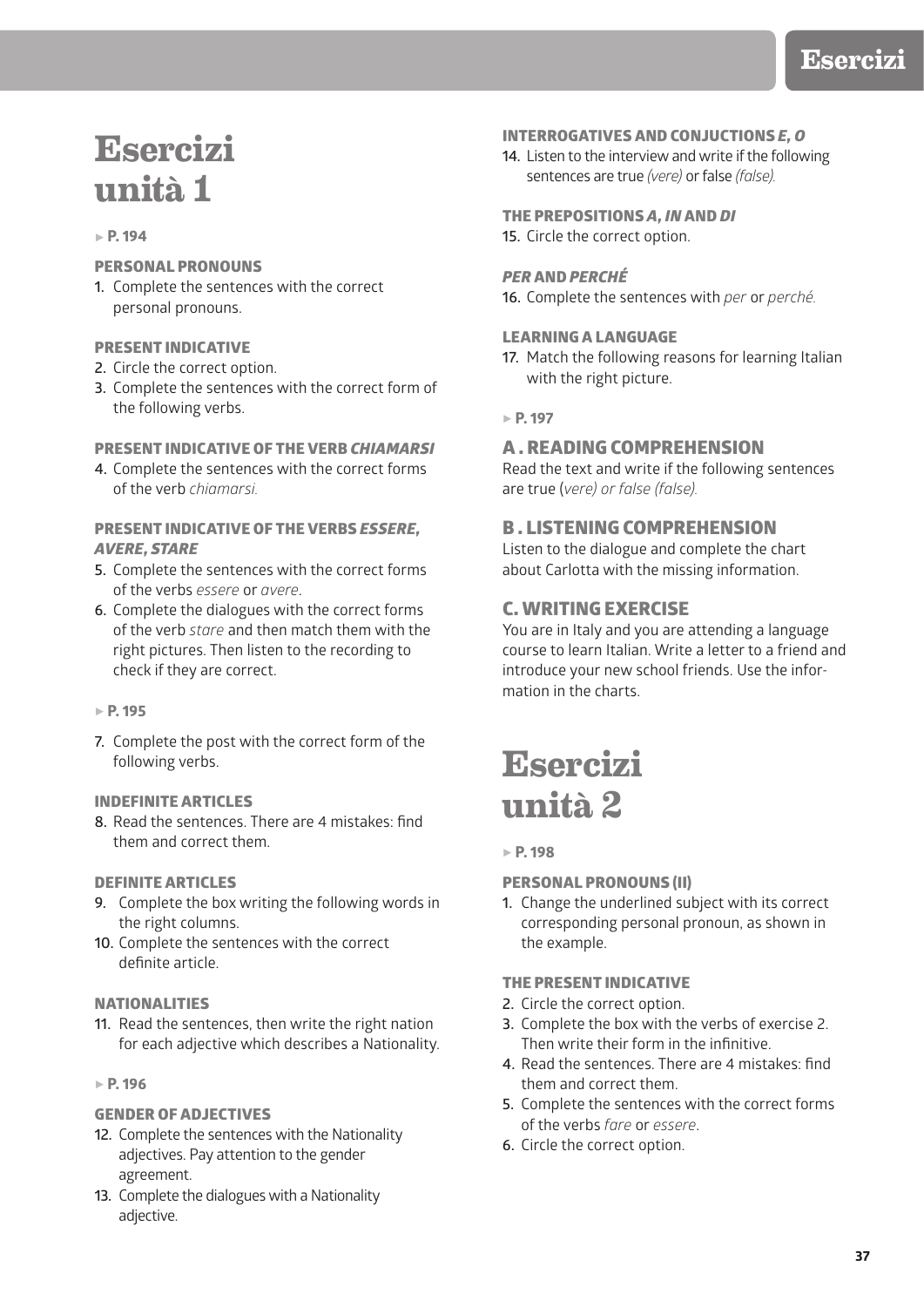## GENDER AND NUMBER OF NOUNS AND ADJECTIVES

**7.** Complete the box with the following adjectives. Then write the other forms as shown in the example.

#### 5 **P. 199**

- **8.** Complete the names of professions with the correct ending.
- **9.** Complete the notices with one of the following words. Pay attention to the gender and number agreement.
- **10.** Put the following words in their plural form. Remember to put the article in the plural form.

#### DEFINITE ARTICLES

**11.** Complete the box with the following words.

#### POSSESSIVE ADJECTIVES

- **12.** Circle the correct option.
- **13.** Complete the dialogue with the possessive adjectives and corresponding article when necessary. Then listen to the recording to check if the exercise is correct.

#### 5 **P. 200**

#### THE FAMILY

**14.** Match the following sentences to their corresponding pictures.

#### JOBS AND PROFESSIONS

**15.** Complete the crossword puzzle with the names of professions.

## ADJECTIVES USED FOR DESCRIBING PEOPLE

**16.** Match each adjective to its opposite. Use a dictionary if necessary.

#### COLLOQUIAL WORDS *DUNQUE* AND *ALLORA*

**17.** Put the sentences in the correct order. Then listen to the recording to check if they are right.

## 5 **P. 201**

## A. READING COMPREHENSION

- **1.** Read the text and choose the correct option.
- **2.** Read the text again and write if the following sentences are true (V) or false (F).

## B. LISTENING COMPREHENSION

Listen to a radio programme and complete the box with the adjectives describing personality and physical traits of Giuseppe and Pedro.

## C. WRITING EXERCISE

Describe your best friend, his personality, his physical appearance and, if you know them, one member of his family.

# **Esercizi unità 3**

#### 5 **P. 202**

#### THE PRESENT INDICATIVE

- **1.** Complete the sentences with the correct forms of the verbs in brackets.
- **2.** Read the sentences and write the infinitive of the underlined verbs in the corresponding columns.

#### *PREFERIRE* OR *PIACERE?*

- **3.** Complete the sentences with the correct forms of the verbs *piacere* or *preferire*.
- **4.** Listen to the dialogue and write which activities Marco (M) likes, and which Lucia (L) likes.

#### THE VERB *PIACERE*

- **5.** Circle the correct option.
- **6.** Complete the sentences with the following expressions.
- **7.** Put the words or group of words in the correct order to create a sentence.

#### 5 **P. 203**

#### INDIRECT OBJECT PERSONAL PRONOUNS

- **8.** Replace the underlined words with the correct stressed indirect object personal pronoun, as shown in the example.
- **9.** Replace the underlined words with the correct unstressed indirect object personal pronoun, as shown in the example.

#### EXPRESSING PERSONAL LIKES AND DISLIKES

- **10.** Look at the pictures and complete the box. What do you like or don't like?
- **11.** Match the elements of the two columns so to create sentences.
- **12.** Write the sentences into their negative forms.
- **13.** Circle the correct option.

## 5 **P. 204**

#### EXPRESSING AGREEMENT OR DISAGREEMENT

**14.** Put the dialogue in the correct order. Then listen to the recording to check if it is correct.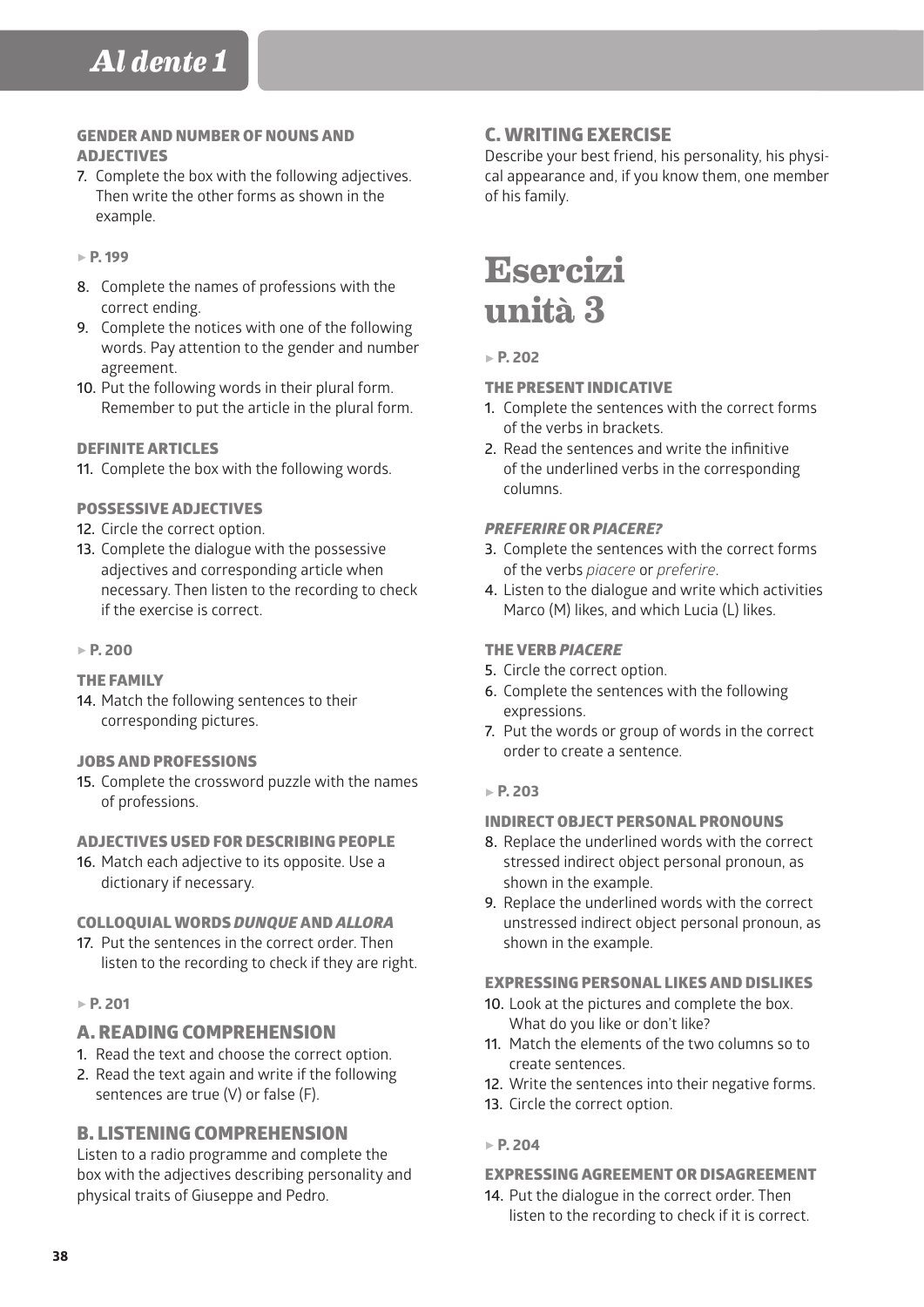- **15.** Match each sentence to its appropriate reply. Then complete the answers with the following expressions.
- A QUESTION OF PERSONALITY
- **16.** Match the following adjectives to their corresponding definitions.
- **17.** Complete the box with the missing forms of the adjectives.

#### COLLOQUIAL WORDS *CERTO* AND *MA VA*

**18.** Complete the following dialogues using the colloquial words *certo* and *ma va*.

## 5 **P. 205**

## A. READING COMPREHENSION

Read the text and write if the following sentences are true (V) or false (F).

## B. LISTENING COMPREHENSION

- **1.** Listen to Anna and Paolo's messages, then complete the box with the information on their likes and dislikes.
- **2.** Listen to the recording again and complete the sentences.

## C. WRITING EXERCISE

What are the things which foreigners like or don't like about your country?

# **Esercizi unità 4**

## 5 **P. 206**

## REFLEXIVE VERBS

- **1.** Read the sentences, underline the reflexive verbs and circle the non-reflexive ones. Then write them in the corresponding columns.
- **2.** Circle the correct option.
- **3.** Complete the sentences with the correct forms of the following verbs.

#### VERBS ENDING IN *-IRE*

- **4.** Complete the sentences with the correct forms of the verbs in brackets.
- **5.** Write the infinitive of the verbs of exercise 4 in the corresponding columns.

#### IRREGULAR VERBS

**6.** Complete the box with the correct forms of the following irregular verbs.

## 5 **P. 207**

**7.** Complete the sentences with the correct forms of the verbs in brackets.

#### ADVERBS OF FREQUENCY

- **8.** Put the following expressions in the correct order of frequency.
- **9.** Put the words or group of words in the correct order to create a sentence. Pay attention to the position of the adverbs of frequency.
- **10.** Listen to Bianca's message and write if the following sentences are true (V) or false (F).

## PREPOSITIONS

- **11.** Complete the sentences with the correct simple or articulated preposition.
- **12.** Read the sentences. There are 4 mistakes: find them and correct them.

## 5 **P. 208**

#### THE TIME

**13.** Listen to the dialogues and choose the correct option.

## ADJECTIVES DESCRIBING ONE'S LIFESTYLE

**14.** Complete the sentences with one of the following adjectives.

#### PUNCTUATION MARKS

**15.** Listen to the dialogues. Pay attention to the intonation and end the sentences with a question mark (?) or an exclamation point (!).

#### 5 **P. 209**

## A . READING COMPREHENSION

- **1.** Read the text and choose the title which best suits each paragraph.
- **2.** Read the text again and write if the following sentences are true (V) or false (F).

## B . LISTENING COMPREHENSION

Listen to the messages on Stefania's answering machine and choose the correct option.

## C . WRITING EXERCISE

What's a typical day in your life like? What do you do? Where do you go? Who do you see? Write a short text to describe it.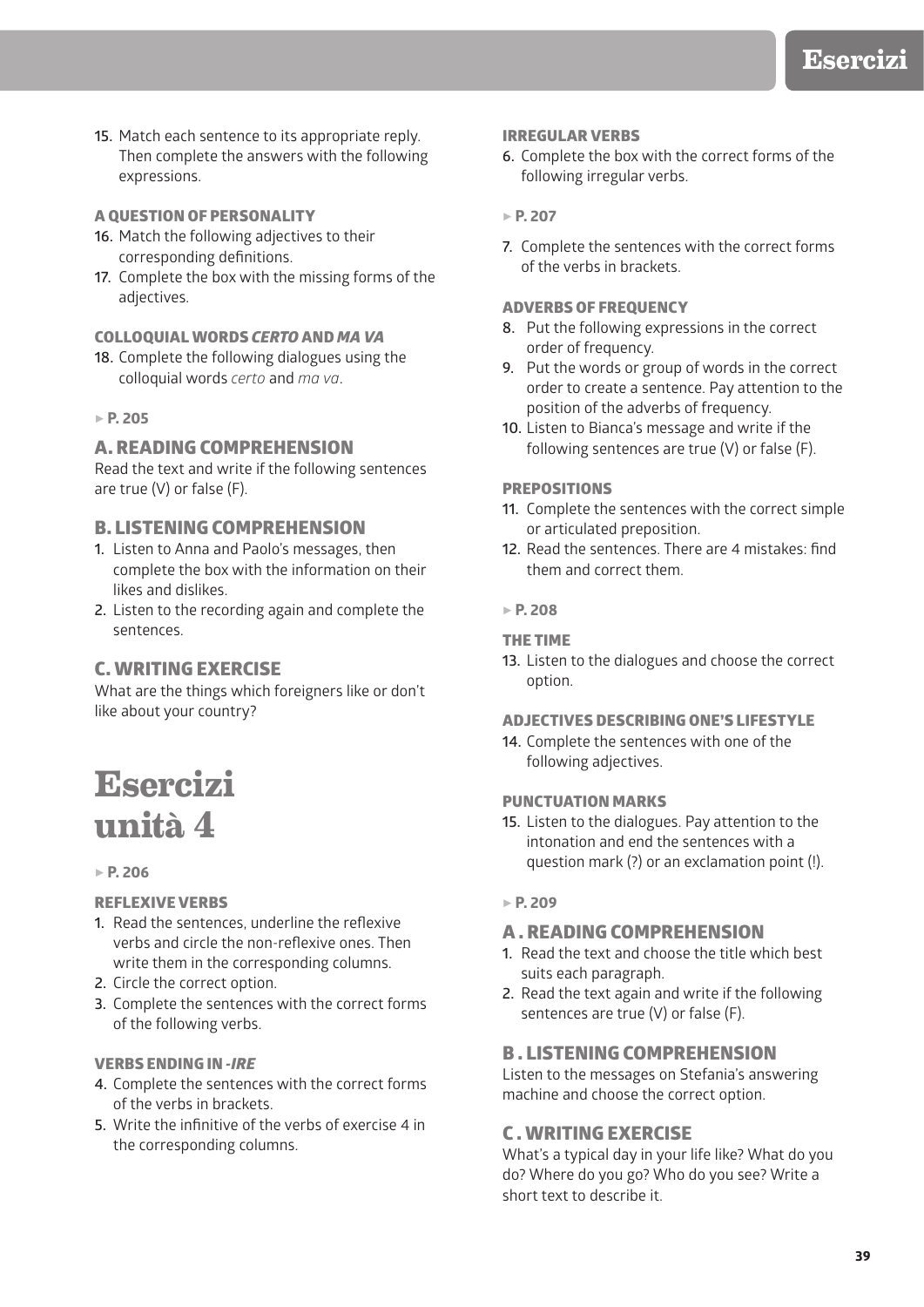# **Esercizi unità 5**

### 5 **P. 210**

## *C'È* AND *CI SONO* AND DIRECT PRONOUNS

- **1.** Circle the correct option.
- **2.** Complete the sentences with *c'è* or *ci sono* and match them to the ones below so to create dialogues. Then write the noun which the underlined pronoun in the answers refers to.

## DIRECT PRONOUNS AND THE PARTITIVE *NE*

- **3.** Complete the sentences with the pronouns *lo, li, la, le* o *ne.*
- **4.** Read the sentences. There are 4 mistakes: find them and correct them.

## INDEFINITE ADJECTIVES AND *UN PO' DI*

**5.** Complete the sentences with one of the following expressions.

## PARTITIVE ARTICLES

**6.** Replace the underlined expressions with the correct partitive article. Use the plural form when necessary.

#### 5 **P. 211**

#### THE IMPERSONAL FORM

- **7.** Put the sentences in the impersonal form, as shown in the example.
- **8.** Read the text B on page 94 and write if the following sentences are true (V) or false (F).
- **9.** Circle the correct option.

## THE PREPOSITION *DA*

**10.** Change the sentences by replacing the underlined words with the preposition *da*, as shown in the example.

## FOOD GLOSSARY

- **11.** Where can you buy these food products? Complete the box. Some types of food can be bought in more than one shop.
- **12.** Cross out the unrelated product in each food category.
- 5 **P. 212**
- **13.** Match the names of the dishes to their corresponding pictures.

#### CONTAINERS AND QUANTITIES

**14.** Listen to the message and complete the shopping list by writing the mentioned quantities.

## ADJECTIVES USED FOR TALKING ABOUT FOOD AND CUISINE

**15.** Match each adjective to its opposite. Use a dictionary if necessary.

## ORDERING FOOD AND DRINKS

- **16.** Listen to the dialogue and complete it with the missing expressions.
- **17.** Put the dialogue between a market stallholder and a customer in the correct order. Then listen to the recording to check if it is right.

## 5 **P. 213**

## A. READING COMPREHENSION

- **1.** Read the text and write if the following sentences are true (V) or false (F).
- **2.** Read the text again and write to which category of organic products consumers the following sentences refer to.

## B. LISTENING COMPREHENSION

- **1.** Listen to the people speaking about organic products and choose the correct option.
- **2.** Listen to the recording again and answer the following questions.

## C. WRITING EXERCISE

Is organic food popular in your country? What do you think about it? Write a short text expressing your opinion.

# **Esercizi unità 6**

## 5 **P. 214**

## AUXILIARY VERBS *ESSERE* AND *AVERE*

- **1.** Complete the box by writing the following verbs in the corresponding columns.
- **2.** Complete the sentences with the correct forms of the auxiliary verbs *essere* or *avere*.

## THE PAST PARTICIPLE

- **3.** Complete the box writing the past participle of the following verbs in the corresponding columns.
- **4.** Complete the sentences with the past tense *passato prossimo* of the verbs in brackets.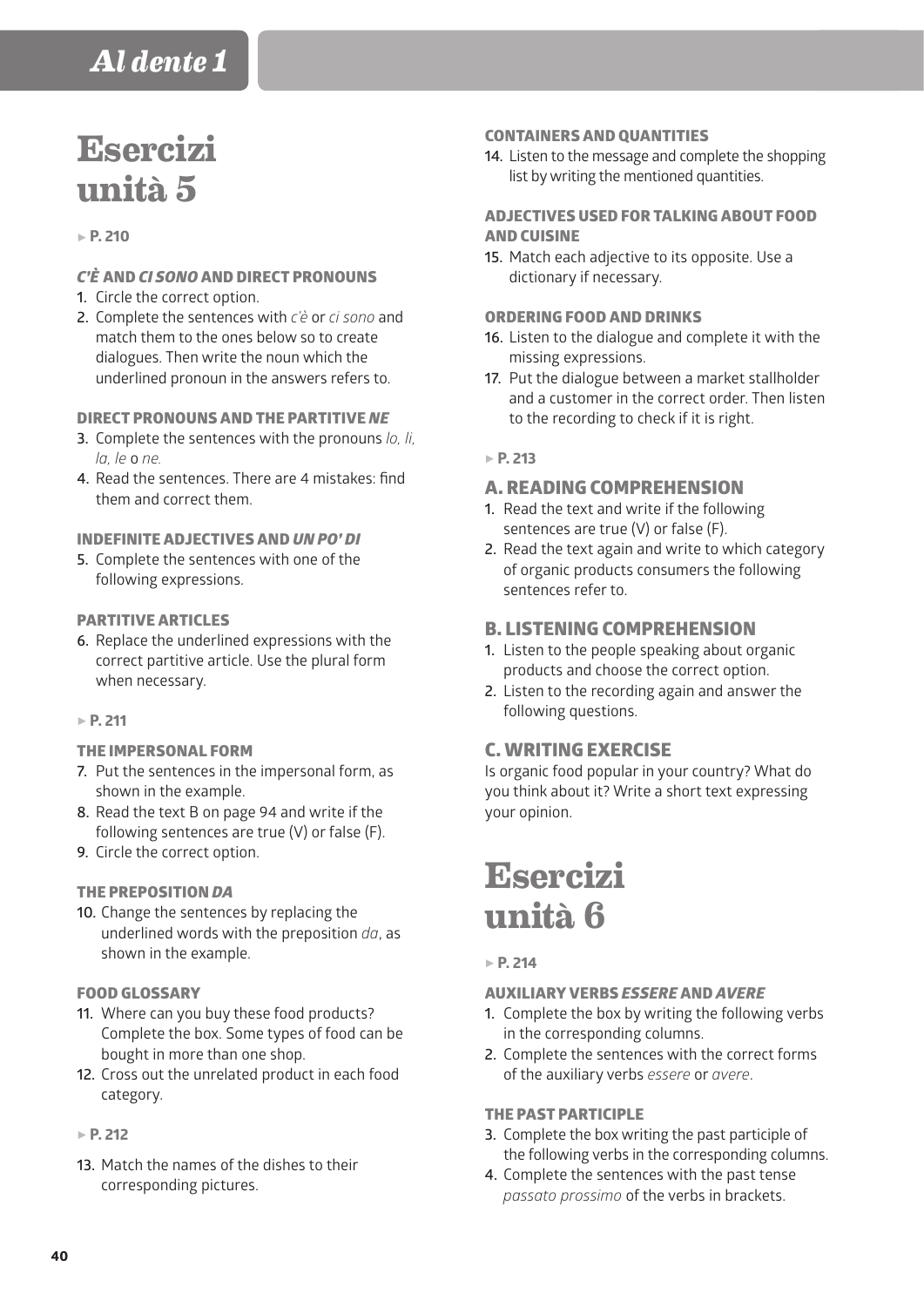## IRREGULAR PAST PARTICIPLES

- **5.** Write the past participle of the following irregular verbs.
- **6.** Complete the sentences with the past participle of the verbs in brackets. Then listen to the recording to check if they are correct.

### 5 **P. 215**

## AGREEMENT OF THE PAST PARTICIPLE

- **7.** Complete each past participle with the correct ending.
- **8.** Write the sentences in the past tense *passato prossimo*.

#### WORDS RELATED TO LIFE

- **9.** Complete the sentences with one of the following verbs.
- **10.** Look at the pictures and complete the sentences with one of the following verbs.

#### 5 **P. 216**

**11.** Complete the crossword puzzle.

## THE ADVERBS *ANCORA, GIÀ, MAI, APPENA*

- **12.** Circle the correct option.
- **13.** Put the words or group of words in the correct order to create a sentence.

#### TIME INDICATORS

**14.** There are 3 mistakes: find them and correct them.

#### NEWS GLOSSARY

- **15.** Listen to the recording and mark with an X in which pages of a newspaper you can find these types of news.
- **16.** Write to which type of newspapers or periodicals the following definitions refer to.

### 5 **P. 217**

#### A. READING COMPREHENSION

Read the text and choose the correct option.

## B. LISTENING COMPREHENSION

- **1.** Listen to the recording and write if the following sentences are true (V) or false (F).
- **2.** Listen to the recording again and write which activities Luca has done.

## C. WRITING EXERCISE

**1.** Choose a famous person from your country and write a short biography about him/her.

# **Esercizi unità 7**

#### 5 **P. 218**

#### *ESSERE* OR *ESSERCI*

- **1.** Complete the sentences with the correct forms of the verbs *essere* or *esserci*.
- **2.** Circle the correct option.

## THE PLURAL OF SOME NOUNS AND ADJECTIVES

- **3.** Complete the sentences with the correct ending.
- **4.** Write the plural form of the following expressions as shown in the example.
- **5.** Read the sentences. There are 3 mistakes: find them and correct them.

## INDEFINITE WORDS

- **6.** Underline the indefinite words and write whether they refer to a noun (S) or to an adjective (A).
- **7.** Circle the correct option.

#### 5 **P. 219**

#### THE LOCATIVE *CI*

**8.** Write the second sentence of each dialogue using the locative *ci*.

#### EXPRESSIONS OF PLACE

- **9.** Complete the sentences with one of the following expressions of place.
- **10.** Circle the correct option.

#### CITY AND SERVICES GLOSSARY

**11.** Complete the crossword puzzle with the terms referring to the city.

#### 5 **P. 220**

- **12.** Complete the box with the following words.
- **13.** Match the following words to their corresponding pictures.
- **14.** Match each adjective to its opposite. Use a dictionary if necessary.
- **15.** Listen to the recording and write whether the following sentences are true (V) or false (F).

#### COLLOQUIAL EXPRESSIONS *NON SO* AND *SENTI*

**16.** Circle the correct option. Then listen to the recording to check if the sentences are correct.